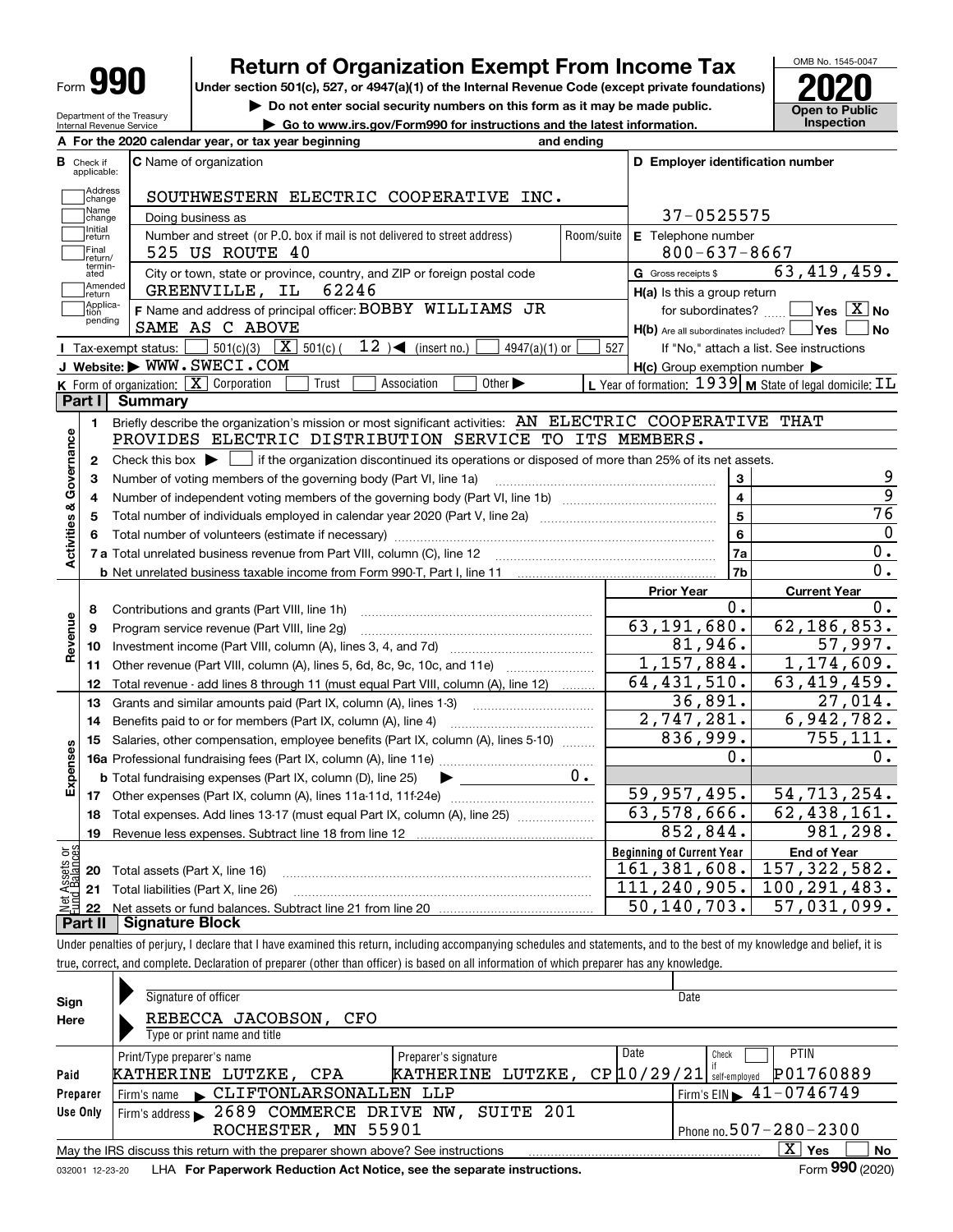|              | 37-0525575<br>SOUTHWESTERN ELECTRIC COOPERATIVE INC.<br>Page 2<br>Form 990 (2020)                                                                                                                                                                                                    |
|--------------|--------------------------------------------------------------------------------------------------------------------------------------------------------------------------------------------------------------------------------------------------------------------------------------|
|              | Part III   Statement of Program Service Accomplishments                                                                                                                                                                                                                              |
|              | $\overline{\mathbf{x}}$                                                                                                                                                                                                                                                              |
| $\mathbf{1}$ | Briefly describe the organization's mission:                                                                                                                                                                                                                                         |
|              | THE CORPORATE PURPOSE AND GOAL IS, IN ACCORDANCE WITH AND THROUGH THE                                                                                                                                                                                                                |
|              | AUTHORITY GRANTED BY THE LAWS OF THE STATE OF ILLINOIS AND THE                                                                                                                                                                                                                       |
|              | COOPERATIVE'S ARTICLES OF INCORPORATION AND BYLAWS, TO PROVIDE ENERGY                                                                                                                                                                                                                |
|              | AND OTHER SERVICES TO ITS MEMBERS AT THE LOWEST COST CONSISTENT WITH                                                                                                                                                                                                                 |
| $\mathbf{2}$ | Did the organization undertake any significant program services during the year which were not listed on the                                                                                                                                                                         |
|              | $\sqrt{\mathsf{Yes}\ \boxed{\mathrm{X}}}$ No<br>prior Form 990 or 990-EZ?                                                                                                                                                                                                            |
|              | If "Yes," describe these new services on Schedule O.<br>$\sqrt{}$ Yes $\sqrt{}$ X $\sqrt{}$ No                                                                                                                                                                                       |
| 3            | Did the organization cease conducting, or make significant changes in how it conducts, any program services?                                                                                                                                                                         |
|              | If "Yes," describe these changes on Schedule O.                                                                                                                                                                                                                                      |
| 4            | Describe the organization's program service accomplishments for each of its three largest program services, as measured by expenses.<br>Section 501(c)(3) and 501(c)(4) organizations are required to report the amount of grants and allocations to others, the total expenses, and |
|              | revenue, if any, for each program service reported.                                                                                                                                                                                                                                  |
| 4a           | $\left(\text{Revenue }$<br>including grants of \$                                                                                                                                                                                                                                    |
|              | THE COOPERATIVE PROVIDES ELECTRIC SERVICE TO 23,618 MEMBERS IN BOND,                                                                                                                                                                                                                 |
|              | MADISON, AND FAYETTE COUNTIES IN ILLINOIS.                                                                                                                                                                                                                                           |
|              |                                                                                                                                                                                                                                                                                      |
|              |                                                                                                                                                                                                                                                                                      |
|              |                                                                                                                                                                                                                                                                                      |
|              |                                                                                                                                                                                                                                                                                      |
|              |                                                                                                                                                                                                                                                                                      |
|              |                                                                                                                                                                                                                                                                                      |
|              |                                                                                                                                                                                                                                                                                      |
|              |                                                                                                                                                                                                                                                                                      |
|              |                                                                                                                                                                                                                                                                                      |
|              |                                                                                                                                                                                                                                                                                      |
| 4b           |                                                                                                                                                                                                                                                                                      |
|              |                                                                                                                                                                                                                                                                                      |
|              |                                                                                                                                                                                                                                                                                      |
|              |                                                                                                                                                                                                                                                                                      |
|              |                                                                                                                                                                                                                                                                                      |
|              |                                                                                                                                                                                                                                                                                      |
|              |                                                                                                                                                                                                                                                                                      |
|              |                                                                                                                                                                                                                                                                                      |
|              |                                                                                                                                                                                                                                                                                      |
|              |                                                                                                                                                                                                                                                                                      |
|              |                                                                                                                                                                                                                                                                                      |
|              |                                                                                                                                                                                                                                                                                      |
|              |                                                                                                                                                                                                                                                                                      |
| 4c           |                                                                                                                                                                                                                                                                                      |
|              |                                                                                                                                                                                                                                                                                      |
|              |                                                                                                                                                                                                                                                                                      |
|              |                                                                                                                                                                                                                                                                                      |
|              |                                                                                                                                                                                                                                                                                      |
|              |                                                                                                                                                                                                                                                                                      |
|              |                                                                                                                                                                                                                                                                                      |
|              |                                                                                                                                                                                                                                                                                      |
|              |                                                                                                                                                                                                                                                                                      |
|              |                                                                                                                                                                                                                                                                                      |
|              |                                                                                                                                                                                                                                                                                      |
|              |                                                                                                                                                                                                                                                                                      |
|              |                                                                                                                                                                                                                                                                                      |
|              | 4d Other program services (Describe on Schedule O.)                                                                                                                                                                                                                                  |
|              | Expenses \$<br>) (Revenue \$<br>including grants of \$                                                                                                                                                                                                                               |
|              | 4e Total program service expenses<br>Form 990 (2020)                                                                                                                                                                                                                                 |
|              |                                                                                                                                                                                                                                                                                      |
|              | 032002 12-23-20<br>3                                                                                                                                                                                                                                                                 |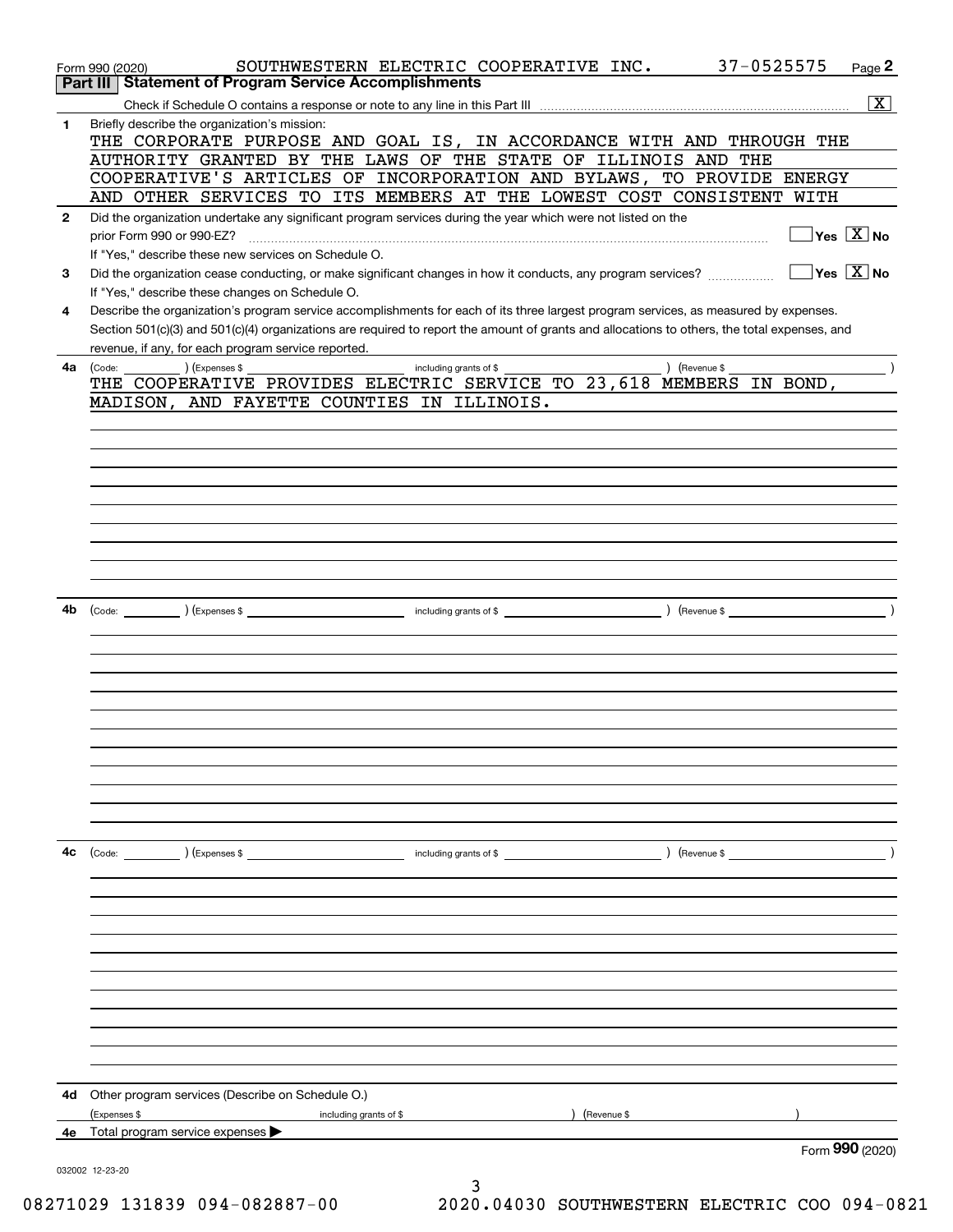|  | Form 990 (2020) |
|--|-----------------|

| Is the organization described in section $501(c)(3)$ or $4947(a)(1)$ (other than a private foundation)?<br>1.<br>х<br>1<br>$\overline{\mathbf{x}}$<br>$\overline{2}$<br>2<br>Did the organization engage in direct or indirect political campaign activities on behalf of or in opposition to candidates for<br>3<br>x<br>3<br>Section 501(c)(3) organizations. Did the organization engage in lobbying activities, or have a section 501(h) election in effect<br>4<br>4<br>Is the organization a section 501(c)(4), 501(c)(5), or 501(c)(6) organization that receives membership dues, assessments, or<br>5.<br>x<br>5<br>Did the organization maintain any donor advised funds or any similar funds or accounts for which donors have the right to<br>6<br>x<br>provide advice on the distribution or investment of amounts in such funds or accounts? If "Yes," complete Schedule D, Part I<br>6<br>Did the organization receive or hold a conservation easement, including easements to preserve open space,<br>7<br>x<br>$\overline{7}$<br>Did the organization maintain collections of works of art, historical treasures, or other similar assets? If "Yes," complete<br>8<br>x<br>8<br>Did the organization report an amount in Part X, line 21, for escrow or custodial account liability, serve as a custodian for<br>9<br>amounts not listed in Part X; or provide credit counseling, debt management, credit repair, or debt negotiation services?<br>x<br>9<br>Did the organization, directly or through a related organization, hold assets in donor-restricted endowments<br>10<br>x<br>10<br>If the organization's answer to any of the following questions is "Yes," then complete Schedule D, Parts VI, VII, VIII, IX, or X<br>11<br>as applicable.<br>Did the organization report an amount for land, buildings, and equipment in Part X, line 10? If "Yes," complete Schedule D.<br>a<br>$\mathbf X$<br>11a<br>Did the organization report an amount for investments - other securities in Part X, line 12, that is 5% or more of its total<br>b<br>x<br>11 <sub>b</sub><br>Did the organization report an amount for investments - program related in Part X, line 13, that is 5% or more of its total<br>c<br>x<br>11c<br>d Did the organization report an amount for other assets in Part X, line 15, that is 5% or more of its total assets reported in<br>x<br>11d<br>X<br>11e<br>Did the organization report an amount for other liabilities in Part X, line 25? If "Yes," complete Schedule D, Part X<br>Did the organization's separate or consolidated financial statements for the tax year include a footnote that addresses<br>f<br>X<br>the organization's liability for uncertain tax positions under FIN 48 (ASC 740)? If "Yes," complete Schedule D, Part X<br>11f<br>12a Did the organization obtain separate, independent audited financial statements for the tax year? If "Yes," complete<br>X<br>12a<br><b>b</b> Was the organization included in consolidated, independent audited financial statements for the tax year?<br>If "Yes," and if the organization answered "No" to line 12a, then completing Schedule D, Parts XI and XII is optional<br>12D<br>ᅀ<br>$\mathbf X$<br>Is the organization a school described in section $170(b)(1)(A)(ii)?$ If "Yes," complete Schedule E<br>13<br>13<br>X<br>14a<br>Did the organization maintain an office, employees, or agents outside of the United States?<br>14a<br>Did the organization have aggregate revenues or expenses of more than \$10,000 from grantmaking, fundraising, business,<br>b<br>investment, and program service activities outside the United States, or aggregate foreign investments valued at \$100,000<br>X<br>14b<br>Did the organization report on Part IX, column (A), line 3, more than \$5,000 of grants or other assistance to or for any<br>15<br>X<br>15<br>Did the organization report on Part IX, column (A), line 3, more than \$5,000 of aggregate grants or other assistance to<br>16<br>X<br>16<br>Did the organization report a total of more than \$15,000 of expenses for professional fundraising services on Part IX,<br>17<br>X<br>17<br>Did the organization report more than \$15,000 total of fundraising event gross income and contributions on Part VIII, lines<br>18<br>X<br>18<br>Did the organization report more than \$15,000 of gross income from gaming activities on Part VIII, line 9a? If "Yes."<br>19<br>x<br>19<br>$\mathbf x$<br>20a<br>20 <sub>b</sub><br>b If "Yes" to line 20a, did the organization attach a copy of its audited financial statements to this return?<br>Did the organization report more than \$5,000 of grants or other assistance to any domestic organization or<br>21<br>X<br>21<br>Form 990 (2020)<br>032003 12-23-20 |  | Yes | No |
|--------------------------------------------------------------------------------------------------------------------------------------------------------------------------------------------------------------------------------------------------------------------------------------------------------------------------------------------------------------------------------------------------------------------------------------------------------------------------------------------------------------------------------------------------------------------------------------------------------------------------------------------------------------------------------------------------------------------------------------------------------------------------------------------------------------------------------------------------------------------------------------------------------------------------------------------------------------------------------------------------------------------------------------------------------------------------------------------------------------------------------------------------------------------------------------------------------------------------------------------------------------------------------------------------------------------------------------------------------------------------------------------------------------------------------------------------------------------------------------------------------------------------------------------------------------------------------------------------------------------------------------------------------------------------------------------------------------------------------------------------------------------------------------------------------------------------------------------------------------------------------------------------------------------------------------------------------------------------------------------------------------------------------------------------------------------------------------------------------------------------------------------------------------------------------------------------------------------------------------------------------------------------------------------------------------------------------------------------------------------------------------------------------------------------------------------------------------------------------------------------------------------------------------------------------------------------------------------------------------------------------------------------------------------------------------------------------------------------------------------------------------------------------------------------------------------------------------------------------------------------------------------------------------------------------------------------------------------------------------------------------------------------------------------------------------------------------------------------------------------------------------------------------------------------------------------------------------------------------------------------------------------------------------------------------------------------------------------------------------------------------------------------------------------------------------------------------------------------------------------------------------------------------------------------------------------------------------------------------------------------------------------------------------------------------------------------------------------------------------------------------------------------------------------------------------------------------------------------------------------------------------------------------------------------------------------------------------------------------------------------------------------------------------------------------------------------------------------------------------------------------------------------------------------------------------------------------------------------------------------------------------------------------------------------------------------------------------------------------------------------------------------------------------------------------------------------------------------------------------------------------------------------------------------------------------------------------------------------------------------------------------------------------------------------------------------------------------------------------------------------------------------------------------------------------------|--|-----|----|
|                                                                                                                                                                                                                                                                                                                                                                                                                                                                                                                                                                                                                                                                                                                                                                                                                                                                                                                                                                                                                                                                                                                                                                                                                                                                                                                                                                                                                                                                                                                                                                                                                                                                                                                                                                                                                                                                                                                                                                                                                                                                                                                                                                                                                                                                                                                                                                                                                                                                                                                                                                                                                                                                                                                                                                                                                                                                                                                                                                                                                                                                                                                                                                                                                                                                                                                                                                                                                                                                                                                                                                                                                                                                                                                                                                                                                                                                                                                                                                                                                                                                                                                                                                                                                                                                                                                                                                                                                                                                                                                                                                                                                                                                                                                                                                                                              |  |     |    |
|                                                                                                                                                                                                                                                                                                                                                                                                                                                                                                                                                                                                                                                                                                                                                                                                                                                                                                                                                                                                                                                                                                                                                                                                                                                                                                                                                                                                                                                                                                                                                                                                                                                                                                                                                                                                                                                                                                                                                                                                                                                                                                                                                                                                                                                                                                                                                                                                                                                                                                                                                                                                                                                                                                                                                                                                                                                                                                                                                                                                                                                                                                                                                                                                                                                                                                                                                                                                                                                                                                                                                                                                                                                                                                                                                                                                                                                                                                                                                                                                                                                                                                                                                                                                                                                                                                                                                                                                                                                                                                                                                                                                                                                                                                                                                                                                              |  |     |    |
|                                                                                                                                                                                                                                                                                                                                                                                                                                                                                                                                                                                                                                                                                                                                                                                                                                                                                                                                                                                                                                                                                                                                                                                                                                                                                                                                                                                                                                                                                                                                                                                                                                                                                                                                                                                                                                                                                                                                                                                                                                                                                                                                                                                                                                                                                                                                                                                                                                                                                                                                                                                                                                                                                                                                                                                                                                                                                                                                                                                                                                                                                                                                                                                                                                                                                                                                                                                                                                                                                                                                                                                                                                                                                                                                                                                                                                                                                                                                                                                                                                                                                                                                                                                                                                                                                                                                                                                                                                                                                                                                                                                                                                                                                                                                                                                                              |  |     |    |
|                                                                                                                                                                                                                                                                                                                                                                                                                                                                                                                                                                                                                                                                                                                                                                                                                                                                                                                                                                                                                                                                                                                                                                                                                                                                                                                                                                                                                                                                                                                                                                                                                                                                                                                                                                                                                                                                                                                                                                                                                                                                                                                                                                                                                                                                                                                                                                                                                                                                                                                                                                                                                                                                                                                                                                                                                                                                                                                                                                                                                                                                                                                                                                                                                                                                                                                                                                                                                                                                                                                                                                                                                                                                                                                                                                                                                                                                                                                                                                                                                                                                                                                                                                                                                                                                                                                                                                                                                                                                                                                                                                                                                                                                                                                                                                                                              |  |     |    |
|                                                                                                                                                                                                                                                                                                                                                                                                                                                                                                                                                                                                                                                                                                                                                                                                                                                                                                                                                                                                                                                                                                                                                                                                                                                                                                                                                                                                                                                                                                                                                                                                                                                                                                                                                                                                                                                                                                                                                                                                                                                                                                                                                                                                                                                                                                                                                                                                                                                                                                                                                                                                                                                                                                                                                                                                                                                                                                                                                                                                                                                                                                                                                                                                                                                                                                                                                                                                                                                                                                                                                                                                                                                                                                                                                                                                                                                                                                                                                                                                                                                                                                                                                                                                                                                                                                                                                                                                                                                                                                                                                                                                                                                                                                                                                                                                              |  |     |    |
|                                                                                                                                                                                                                                                                                                                                                                                                                                                                                                                                                                                                                                                                                                                                                                                                                                                                                                                                                                                                                                                                                                                                                                                                                                                                                                                                                                                                                                                                                                                                                                                                                                                                                                                                                                                                                                                                                                                                                                                                                                                                                                                                                                                                                                                                                                                                                                                                                                                                                                                                                                                                                                                                                                                                                                                                                                                                                                                                                                                                                                                                                                                                                                                                                                                                                                                                                                                                                                                                                                                                                                                                                                                                                                                                                                                                                                                                                                                                                                                                                                                                                                                                                                                                                                                                                                                                                                                                                                                                                                                                                                                                                                                                                                                                                                                                              |  |     |    |
|                                                                                                                                                                                                                                                                                                                                                                                                                                                                                                                                                                                                                                                                                                                                                                                                                                                                                                                                                                                                                                                                                                                                                                                                                                                                                                                                                                                                                                                                                                                                                                                                                                                                                                                                                                                                                                                                                                                                                                                                                                                                                                                                                                                                                                                                                                                                                                                                                                                                                                                                                                                                                                                                                                                                                                                                                                                                                                                                                                                                                                                                                                                                                                                                                                                                                                                                                                                                                                                                                                                                                                                                                                                                                                                                                                                                                                                                                                                                                                                                                                                                                                                                                                                                                                                                                                                                                                                                                                                                                                                                                                                                                                                                                                                                                                                                              |  |     |    |
|                                                                                                                                                                                                                                                                                                                                                                                                                                                                                                                                                                                                                                                                                                                                                                                                                                                                                                                                                                                                                                                                                                                                                                                                                                                                                                                                                                                                                                                                                                                                                                                                                                                                                                                                                                                                                                                                                                                                                                                                                                                                                                                                                                                                                                                                                                                                                                                                                                                                                                                                                                                                                                                                                                                                                                                                                                                                                                                                                                                                                                                                                                                                                                                                                                                                                                                                                                                                                                                                                                                                                                                                                                                                                                                                                                                                                                                                                                                                                                                                                                                                                                                                                                                                                                                                                                                                                                                                                                                                                                                                                                                                                                                                                                                                                                                                              |  |     |    |
|                                                                                                                                                                                                                                                                                                                                                                                                                                                                                                                                                                                                                                                                                                                                                                                                                                                                                                                                                                                                                                                                                                                                                                                                                                                                                                                                                                                                                                                                                                                                                                                                                                                                                                                                                                                                                                                                                                                                                                                                                                                                                                                                                                                                                                                                                                                                                                                                                                                                                                                                                                                                                                                                                                                                                                                                                                                                                                                                                                                                                                                                                                                                                                                                                                                                                                                                                                                                                                                                                                                                                                                                                                                                                                                                                                                                                                                                                                                                                                                                                                                                                                                                                                                                                                                                                                                                                                                                                                                                                                                                                                                                                                                                                                                                                                                                              |  |     |    |
|                                                                                                                                                                                                                                                                                                                                                                                                                                                                                                                                                                                                                                                                                                                                                                                                                                                                                                                                                                                                                                                                                                                                                                                                                                                                                                                                                                                                                                                                                                                                                                                                                                                                                                                                                                                                                                                                                                                                                                                                                                                                                                                                                                                                                                                                                                                                                                                                                                                                                                                                                                                                                                                                                                                                                                                                                                                                                                                                                                                                                                                                                                                                                                                                                                                                                                                                                                                                                                                                                                                                                                                                                                                                                                                                                                                                                                                                                                                                                                                                                                                                                                                                                                                                                                                                                                                                                                                                                                                                                                                                                                                                                                                                                                                                                                                                              |  |     |    |
|                                                                                                                                                                                                                                                                                                                                                                                                                                                                                                                                                                                                                                                                                                                                                                                                                                                                                                                                                                                                                                                                                                                                                                                                                                                                                                                                                                                                                                                                                                                                                                                                                                                                                                                                                                                                                                                                                                                                                                                                                                                                                                                                                                                                                                                                                                                                                                                                                                                                                                                                                                                                                                                                                                                                                                                                                                                                                                                                                                                                                                                                                                                                                                                                                                                                                                                                                                                                                                                                                                                                                                                                                                                                                                                                                                                                                                                                                                                                                                                                                                                                                                                                                                                                                                                                                                                                                                                                                                                                                                                                                                                                                                                                                                                                                                                                              |  |     |    |
|                                                                                                                                                                                                                                                                                                                                                                                                                                                                                                                                                                                                                                                                                                                                                                                                                                                                                                                                                                                                                                                                                                                                                                                                                                                                                                                                                                                                                                                                                                                                                                                                                                                                                                                                                                                                                                                                                                                                                                                                                                                                                                                                                                                                                                                                                                                                                                                                                                                                                                                                                                                                                                                                                                                                                                                                                                                                                                                                                                                                                                                                                                                                                                                                                                                                                                                                                                                                                                                                                                                                                                                                                                                                                                                                                                                                                                                                                                                                                                                                                                                                                                                                                                                                                                                                                                                                                                                                                                                                                                                                                                                                                                                                                                                                                                                                              |  |     |    |
|                                                                                                                                                                                                                                                                                                                                                                                                                                                                                                                                                                                                                                                                                                                                                                                                                                                                                                                                                                                                                                                                                                                                                                                                                                                                                                                                                                                                                                                                                                                                                                                                                                                                                                                                                                                                                                                                                                                                                                                                                                                                                                                                                                                                                                                                                                                                                                                                                                                                                                                                                                                                                                                                                                                                                                                                                                                                                                                                                                                                                                                                                                                                                                                                                                                                                                                                                                                                                                                                                                                                                                                                                                                                                                                                                                                                                                                                                                                                                                                                                                                                                                                                                                                                                                                                                                                                                                                                                                                                                                                                                                                                                                                                                                                                                                                                              |  |     |    |
|                                                                                                                                                                                                                                                                                                                                                                                                                                                                                                                                                                                                                                                                                                                                                                                                                                                                                                                                                                                                                                                                                                                                                                                                                                                                                                                                                                                                                                                                                                                                                                                                                                                                                                                                                                                                                                                                                                                                                                                                                                                                                                                                                                                                                                                                                                                                                                                                                                                                                                                                                                                                                                                                                                                                                                                                                                                                                                                                                                                                                                                                                                                                                                                                                                                                                                                                                                                                                                                                                                                                                                                                                                                                                                                                                                                                                                                                                                                                                                                                                                                                                                                                                                                                                                                                                                                                                                                                                                                                                                                                                                                                                                                                                                                                                                                                              |  |     |    |
|                                                                                                                                                                                                                                                                                                                                                                                                                                                                                                                                                                                                                                                                                                                                                                                                                                                                                                                                                                                                                                                                                                                                                                                                                                                                                                                                                                                                                                                                                                                                                                                                                                                                                                                                                                                                                                                                                                                                                                                                                                                                                                                                                                                                                                                                                                                                                                                                                                                                                                                                                                                                                                                                                                                                                                                                                                                                                                                                                                                                                                                                                                                                                                                                                                                                                                                                                                                                                                                                                                                                                                                                                                                                                                                                                                                                                                                                                                                                                                                                                                                                                                                                                                                                                                                                                                                                                                                                                                                                                                                                                                                                                                                                                                                                                                                                              |  |     |    |
|                                                                                                                                                                                                                                                                                                                                                                                                                                                                                                                                                                                                                                                                                                                                                                                                                                                                                                                                                                                                                                                                                                                                                                                                                                                                                                                                                                                                                                                                                                                                                                                                                                                                                                                                                                                                                                                                                                                                                                                                                                                                                                                                                                                                                                                                                                                                                                                                                                                                                                                                                                                                                                                                                                                                                                                                                                                                                                                                                                                                                                                                                                                                                                                                                                                                                                                                                                                                                                                                                                                                                                                                                                                                                                                                                                                                                                                                                                                                                                                                                                                                                                                                                                                                                                                                                                                                                                                                                                                                                                                                                                                                                                                                                                                                                                                                              |  |     |    |
|                                                                                                                                                                                                                                                                                                                                                                                                                                                                                                                                                                                                                                                                                                                                                                                                                                                                                                                                                                                                                                                                                                                                                                                                                                                                                                                                                                                                                                                                                                                                                                                                                                                                                                                                                                                                                                                                                                                                                                                                                                                                                                                                                                                                                                                                                                                                                                                                                                                                                                                                                                                                                                                                                                                                                                                                                                                                                                                                                                                                                                                                                                                                                                                                                                                                                                                                                                                                                                                                                                                                                                                                                                                                                                                                                                                                                                                                                                                                                                                                                                                                                                                                                                                                                                                                                                                                                                                                                                                                                                                                                                                                                                                                                                                                                                                                              |  |     |    |
|                                                                                                                                                                                                                                                                                                                                                                                                                                                                                                                                                                                                                                                                                                                                                                                                                                                                                                                                                                                                                                                                                                                                                                                                                                                                                                                                                                                                                                                                                                                                                                                                                                                                                                                                                                                                                                                                                                                                                                                                                                                                                                                                                                                                                                                                                                                                                                                                                                                                                                                                                                                                                                                                                                                                                                                                                                                                                                                                                                                                                                                                                                                                                                                                                                                                                                                                                                                                                                                                                                                                                                                                                                                                                                                                                                                                                                                                                                                                                                                                                                                                                                                                                                                                                                                                                                                                                                                                                                                                                                                                                                                                                                                                                                                                                                                                              |  |     |    |
|                                                                                                                                                                                                                                                                                                                                                                                                                                                                                                                                                                                                                                                                                                                                                                                                                                                                                                                                                                                                                                                                                                                                                                                                                                                                                                                                                                                                                                                                                                                                                                                                                                                                                                                                                                                                                                                                                                                                                                                                                                                                                                                                                                                                                                                                                                                                                                                                                                                                                                                                                                                                                                                                                                                                                                                                                                                                                                                                                                                                                                                                                                                                                                                                                                                                                                                                                                                                                                                                                                                                                                                                                                                                                                                                                                                                                                                                                                                                                                                                                                                                                                                                                                                                                                                                                                                                                                                                                                                                                                                                                                                                                                                                                                                                                                                                              |  |     |    |
|                                                                                                                                                                                                                                                                                                                                                                                                                                                                                                                                                                                                                                                                                                                                                                                                                                                                                                                                                                                                                                                                                                                                                                                                                                                                                                                                                                                                                                                                                                                                                                                                                                                                                                                                                                                                                                                                                                                                                                                                                                                                                                                                                                                                                                                                                                                                                                                                                                                                                                                                                                                                                                                                                                                                                                                                                                                                                                                                                                                                                                                                                                                                                                                                                                                                                                                                                                                                                                                                                                                                                                                                                                                                                                                                                                                                                                                                                                                                                                                                                                                                                                                                                                                                                                                                                                                                                                                                                                                                                                                                                                                                                                                                                                                                                                                                              |  |     |    |
|                                                                                                                                                                                                                                                                                                                                                                                                                                                                                                                                                                                                                                                                                                                                                                                                                                                                                                                                                                                                                                                                                                                                                                                                                                                                                                                                                                                                                                                                                                                                                                                                                                                                                                                                                                                                                                                                                                                                                                                                                                                                                                                                                                                                                                                                                                                                                                                                                                                                                                                                                                                                                                                                                                                                                                                                                                                                                                                                                                                                                                                                                                                                                                                                                                                                                                                                                                                                                                                                                                                                                                                                                                                                                                                                                                                                                                                                                                                                                                                                                                                                                                                                                                                                                                                                                                                                                                                                                                                                                                                                                                                                                                                                                                                                                                                                              |  |     |    |
|                                                                                                                                                                                                                                                                                                                                                                                                                                                                                                                                                                                                                                                                                                                                                                                                                                                                                                                                                                                                                                                                                                                                                                                                                                                                                                                                                                                                                                                                                                                                                                                                                                                                                                                                                                                                                                                                                                                                                                                                                                                                                                                                                                                                                                                                                                                                                                                                                                                                                                                                                                                                                                                                                                                                                                                                                                                                                                                                                                                                                                                                                                                                                                                                                                                                                                                                                                                                                                                                                                                                                                                                                                                                                                                                                                                                                                                                                                                                                                                                                                                                                                                                                                                                                                                                                                                                                                                                                                                                                                                                                                                                                                                                                                                                                                                                              |  |     |    |
|                                                                                                                                                                                                                                                                                                                                                                                                                                                                                                                                                                                                                                                                                                                                                                                                                                                                                                                                                                                                                                                                                                                                                                                                                                                                                                                                                                                                                                                                                                                                                                                                                                                                                                                                                                                                                                                                                                                                                                                                                                                                                                                                                                                                                                                                                                                                                                                                                                                                                                                                                                                                                                                                                                                                                                                                                                                                                                                                                                                                                                                                                                                                                                                                                                                                                                                                                                                                                                                                                                                                                                                                                                                                                                                                                                                                                                                                                                                                                                                                                                                                                                                                                                                                                                                                                                                                                                                                                                                                                                                                                                                                                                                                                                                                                                                                              |  |     |    |
|                                                                                                                                                                                                                                                                                                                                                                                                                                                                                                                                                                                                                                                                                                                                                                                                                                                                                                                                                                                                                                                                                                                                                                                                                                                                                                                                                                                                                                                                                                                                                                                                                                                                                                                                                                                                                                                                                                                                                                                                                                                                                                                                                                                                                                                                                                                                                                                                                                                                                                                                                                                                                                                                                                                                                                                                                                                                                                                                                                                                                                                                                                                                                                                                                                                                                                                                                                                                                                                                                                                                                                                                                                                                                                                                                                                                                                                                                                                                                                                                                                                                                                                                                                                                                                                                                                                                                                                                                                                                                                                                                                                                                                                                                                                                                                                                              |  |     |    |
|                                                                                                                                                                                                                                                                                                                                                                                                                                                                                                                                                                                                                                                                                                                                                                                                                                                                                                                                                                                                                                                                                                                                                                                                                                                                                                                                                                                                                                                                                                                                                                                                                                                                                                                                                                                                                                                                                                                                                                                                                                                                                                                                                                                                                                                                                                                                                                                                                                                                                                                                                                                                                                                                                                                                                                                                                                                                                                                                                                                                                                                                                                                                                                                                                                                                                                                                                                                                                                                                                                                                                                                                                                                                                                                                                                                                                                                                                                                                                                                                                                                                                                                                                                                                                                                                                                                                                                                                                                                                                                                                                                                                                                                                                                                                                                                                              |  |     |    |
|                                                                                                                                                                                                                                                                                                                                                                                                                                                                                                                                                                                                                                                                                                                                                                                                                                                                                                                                                                                                                                                                                                                                                                                                                                                                                                                                                                                                                                                                                                                                                                                                                                                                                                                                                                                                                                                                                                                                                                                                                                                                                                                                                                                                                                                                                                                                                                                                                                                                                                                                                                                                                                                                                                                                                                                                                                                                                                                                                                                                                                                                                                                                                                                                                                                                                                                                                                                                                                                                                                                                                                                                                                                                                                                                                                                                                                                                                                                                                                                                                                                                                                                                                                                                                                                                                                                                                                                                                                                                                                                                                                                                                                                                                                                                                                                                              |  |     |    |
|                                                                                                                                                                                                                                                                                                                                                                                                                                                                                                                                                                                                                                                                                                                                                                                                                                                                                                                                                                                                                                                                                                                                                                                                                                                                                                                                                                                                                                                                                                                                                                                                                                                                                                                                                                                                                                                                                                                                                                                                                                                                                                                                                                                                                                                                                                                                                                                                                                                                                                                                                                                                                                                                                                                                                                                                                                                                                                                                                                                                                                                                                                                                                                                                                                                                                                                                                                                                                                                                                                                                                                                                                                                                                                                                                                                                                                                                                                                                                                                                                                                                                                                                                                                                                                                                                                                                                                                                                                                                                                                                                                                                                                                                                                                                                                                                              |  |     |    |
|                                                                                                                                                                                                                                                                                                                                                                                                                                                                                                                                                                                                                                                                                                                                                                                                                                                                                                                                                                                                                                                                                                                                                                                                                                                                                                                                                                                                                                                                                                                                                                                                                                                                                                                                                                                                                                                                                                                                                                                                                                                                                                                                                                                                                                                                                                                                                                                                                                                                                                                                                                                                                                                                                                                                                                                                                                                                                                                                                                                                                                                                                                                                                                                                                                                                                                                                                                                                                                                                                                                                                                                                                                                                                                                                                                                                                                                                                                                                                                                                                                                                                                                                                                                                                                                                                                                                                                                                                                                                                                                                                                                                                                                                                                                                                                                                              |  |     |    |
|                                                                                                                                                                                                                                                                                                                                                                                                                                                                                                                                                                                                                                                                                                                                                                                                                                                                                                                                                                                                                                                                                                                                                                                                                                                                                                                                                                                                                                                                                                                                                                                                                                                                                                                                                                                                                                                                                                                                                                                                                                                                                                                                                                                                                                                                                                                                                                                                                                                                                                                                                                                                                                                                                                                                                                                                                                                                                                                                                                                                                                                                                                                                                                                                                                                                                                                                                                                                                                                                                                                                                                                                                                                                                                                                                                                                                                                                                                                                                                                                                                                                                                                                                                                                                                                                                                                                                                                                                                                                                                                                                                                                                                                                                                                                                                                                              |  |     |    |
|                                                                                                                                                                                                                                                                                                                                                                                                                                                                                                                                                                                                                                                                                                                                                                                                                                                                                                                                                                                                                                                                                                                                                                                                                                                                                                                                                                                                                                                                                                                                                                                                                                                                                                                                                                                                                                                                                                                                                                                                                                                                                                                                                                                                                                                                                                                                                                                                                                                                                                                                                                                                                                                                                                                                                                                                                                                                                                                                                                                                                                                                                                                                                                                                                                                                                                                                                                                                                                                                                                                                                                                                                                                                                                                                                                                                                                                                                                                                                                                                                                                                                                                                                                                                                                                                                                                                                                                                                                                                                                                                                                                                                                                                                                                                                                                                              |  |     |    |
|                                                                                                                                                                                                                                                                                                                                                                                                                                                                                                                                                                                                                                                                                                                                                                                                                                                                                                                                                                                                                                                                                                                                                                                                                                                                                                                                                                                                                                                                                                                                                                                                                                                                                                                                                                                                                                                                                                                                                                                                                                                                                                                                                                                                                                                                                                                                                                                                                                                                                                                                                                                                                                                                                                                                                                                                                                                                                                                                                                                                                                                                                                                                                                                                                                                                                                                                                                                                                                                                                                                                                                                                                                                                                                                                                                                                                                                                                                                                                                                                                                                                                                                                                                                                                                                                                                                                                                                                                                                                                                                                                                                                                                                                                                                                                                                                              |  |     |    |
|                                                                                                                                                                                                                                                                                                                                                                                                                                                                                                                                                                                                                                                                                                                                                                                                                                                                                                                                                                                                                                                                                                                                                                                                                                                                                                                                                                                                                                                                                                                                                                                                                                                                                                                                                                                                                                                                                                                                                                                                                                                                                                                                                                                                                                                                                                                                                                                                                                                                                                                                                                                                                                                                                                                                                                                                                                                                                                                                                                                                                                                                                                                                                                                                                                                                                                                                                                                                                                                                                                                                                                                                                                                                                                                                                                                                                                                                                                                                                                                                                                                                                                                                                                                                                                                                                                                                                                                                                                                                                                                                                                                                                                                                                                                                                                                                              |  |     |    |
|                                                                                                                                                                                                                                                                                                                                                                                                                                                                                                                                                                                                                                                                                                                                                                                                                                                                                                                                                                                                                                                                                                                                                                                                                                                                                                                                                                                                                                                                                                                                                                                                                                                                                                                                                                                                                                                                                                                                                                                                                                                                                                                                                                                                                                                                                                                                                                                                                                                                                                                                                                                                                                                                                                                                                                                                                                                                                                                                                                                                                                                                                                                                                                                                                                                                                                                                                                                                                                                                                                                                                                                                                                                                                                                                                                                                                                                                                                                                                                                                                                                                                                                                                                                                                                                                                                                                                                                                                                                                                                                                                                                                                                                                                                                                                                                                              |  |     |    |
|                                                                                                                                                                                                                                                                                                                                                                                                                                                                                                                                                                                                                                                                                                                                                                                                                                                                                                                                                                                                                                                                                                                                                                                                                                                                                                                                                                                                                                                                                                                                                                                                                                                                                                                                                                                                                                                                                                                                                                                                                                                                                                                                                                                                                                                                                                                                                                                                                                                                                                                                                                                                                                                                                                                                                                                                                                                                                                                                                                                                                                                                                                                                                                                                                                                                                                                                                                                                                                                                                                                                                                                                                                                                                                                                                                                                                                                                                                                                                                                                                                                                                                                                                                                                                                                                                                                                                                                                                                                                                                                                                                                                                                                                                                                                                                                                              |  |     |    |
|                                                                                                                                                                                                                                                                                                                                                                                                                                                                                                                                                                                                                                                                                                                                                                                                                                                                                                                                                                                                                                                                                                                                                                                                                                                                                                                                                                                                                                                                                                                                                                                                                                                                                                                                                                                                                                                                                                                                                                                                                                                                                                                                                                                                                                                                                                                                                                                                                                                                                                                                                                                                                                                                                                                                                                                                                                                                                                                                                                                                                                                                                                                                                                                                                                                                                                                                                                                                                                                                                                                                                                                                                                                                                                                                                                                                                                                                                                                                                                                                                                                                                                                                                                                                                                                                                                                                                                                                                                                                                                                                                                                                                                                                                                                                                                                                              |  |     |    |
|                                                                                                                                                                                                                                                                                                                                                                                                                                                                                                                                                                                                                                                                                                                                                                                                                                                                                                                                                                                                                                                                                                                                                                                                                                                                                                                                                                                                                                                                                                                                                                                                                                                                                                                                                                                                                                                                                                                                                                                                                                                                                                                                                                                                                                                                                                                                                                                                                                                                                                                                                                                                                                                                                                                                                                                                                                                                                                                                                                                                                                                                                                                                                                                                                                                                                                                                                                                                                                                                                                                                                                                                                                                                                                                                                                                                                                                                                                                                                                                                                                                                                                                                                                                                                                                                                                                                                                                                                                                                                                                                                                                                                                                                                                                                                                                                              |  |     |    |
|                                                                                                                                                                                                                                                                                                                                                                                                                                                                                                                                                                                                                                                                                                                                                                                                                                                                                                                                                                                                                                                                                                                                                                                                                                                                                                                                                                                                                                                                                                                                                                                                                                                                                                                                                                                                                                                                                                                                                                                                                                                                                                                                                                                                                                                                                                                                                                                                                                                                                                                                                                                                                                                                                                                                                                                                                                                                                                                                                                                                                                                                                                                                                                                                                                                                                                                                                                                                                                                                                                                                                                                                                                                                                                                                                                                                                                                                                                                                                                                                                                                                                                                                                                                                                                                                                                                                                                                                                                                                                                                                                                                                                                                                                                                                                                                                              |  |     |    |
|                                                                                                                                                                                                                                                                                                                                                                                                                                                                                                                                                                                                                                                                                                                                                                                                                                                                                                                                                                                                                                                                                                                                                                                                                                                                                                                                                                                                                                                                                                                                                                                                                                                                                                                                                                                                                                                                                                                                                                                                                                                                                                                                                                                                                                                                                                                                                                                                                                                                                                                                                                                                                                                                                                                                                                                                                                                                                                                                                                                                                                                                                                                                                                                                                                                                                                                                                                                                                                                                                                                                                                                                                                                                                                                                                                                                                                                                                                                                                                                                                                                                                                                                                                                                                                                                                                                                                                                                                                                                                                                                                                                                                                                                                                                                                                                                              |  |     |    |
|                                                                                                                                                                                                                                                                                                                                                                                                                                                                                                                                                                                                                                                                                                                                                                                                                                                                                                                                                                                                                                                                                                                                                                                                                                                                                                                                                                                                                                                                                                                                                                                                                                                                                                                                                                                                                                                                                                                                                                                                                                                                                                                                                                                                                                                                                                                                                                                                                                                                                                                                                                                                                                                                                                                                                                                                                                                                                                                                                                                                                                                                                                                                                                                                                                                                                                                                                                                                                                                                                                                                                                                                                                                                                                                                                                                                                                                                                                                                                                                                                                                                                                                                                                                                                                                                                                                                                                                                                                                                                                                                                                                                                                                                                                                                                                                                              |  |     |    |
|                                                                                                                                                                                                                                                                                                                                                                                                                                                                                                                                                                                                                                                                                                                                                                                                                                                                                                                                                                                                                                                                                                                                                                                                                                                                                                                                                                                                                                                                                                                                                                                                                                                                                                                                                                                                                                                                                                                                                                                                                                                                                                                                                                                                                                                                                                                                                                                                                                                                                                                                                                                                                                                                                                                                                                                                                                                                                                                                                                                                                                                                                                                                                                                                                                                                                                                                                                                                                                                                                                                                                                                                                                                                                                                                                                                                                                                                                                                                                                                                                                                                                                                                                                                                                                                                                                                                                                                                                                                                                                                                                                                                                                                                                                                                                                                                              |  |     |    |
|                                                                                                                                                                                                                                                                                                                                                                                                                                                                                                                                                                                                                                                                                                                                                                                                                                                                                                                                                                                                                                                                                                                                                                                                                                                                                                                                                                                                                                                                                                                                                                                                                                                                                                                                                                                                                                                                                                                                                                                                                                                                                                                                                                                                                                                                                                                                                                                                                                                                                                                                                                                                                                                                                                                                                                                                                                                                                                                                                                                                                                                                                                                                                                                                                                                                                                                                                                                                                                                                                                                                                                                                                                                                                                                                                                                                                                                                                                                                                                                                                                                                                                                                                                                                                                                                                                                                                                                                                                                                                                                                                                                                                                                                                                                                                                                                              |  |     |    |
|                                                                                                                                                                                                                                                                                                                                                                                                                                                                                                                                                                                                                                                                                                                                                                                                                                                                                                                                                                                                                                                                                                                                                                                                                                                                                                                                                                                                                                                                                                                                                                                                                                                                                                                                                                                                                                                                                                                                                                                                                                                                                                                                                                                                                                                                                                                                                                                                                                                                                                                                                                                                                                                                                                                                                                                                                                                                                                                                                                                                                                                                                                                                                                                                                                                                                                                                                                                                                                                                                                                                                                                                                                                                                                                                                                                                                                                                                                                                                                                                                                                                                                                                                                                                                                                                                                                                                                                                                                                                                                                                                                                                                                                                                                                                                                                                              |  |     |    |
|                                                                                                                                                                                                                                                                                                                                                                                                                                                                                                                                                                                                                                                                                                                                                                                                                                                                                                                                                                                                                                                                                                                                                                                                                                                                                                                                                                                                                                                                                                                                                                                                                                                                                                                                                                                                                                                                                                                                                                                                                                                                                                                                                                                                                                                                                                                                                                                                                                                                                                                                                                                                                                                                                                                                                                                                                                                                                                                                                                                                                                                                                                                                                                                                                                                                                                                                                                                                                                                                                                                                                                                                                                                                                                                                                                                                                                                                                                                                                                                                                                                                                                                                                                                                                                                                                                                                                                                                                                                                                                                                                                                                                                                                                                                                                                                                              |  |     |    |
|                                                                                                                                                                                                                                                                                                                                                                                                                                                                                                                                                                                                                                                                                                                                                                                                                                                                                                                                                                                                                                                                                                                                                                                                                                                                                                                                                                                                                                                                                                                                                                                                                                                                                                                                                                                                                                                                                                                                                                                                                                                                                                                                                                                                                                                                                                                                                                                                                                                                                                                                                                                                                                                                                                                                                                                                                                                                                                                                                                                                                                                                                                                                                                                                                                                                                                                                                                                                                                                                                                                                                                                                                                                                                                                                                                                                                                                                                                                                                                                                                                                                                                                                                                                                                                                                                                                                                                                                                                                                                                                                                                                                                                                                                                                                                                                                              |  |     |    |
|                                                                                                                                                                                                                                                                                                                                                                                                                                                                                                                                                                                                                                                                                                                                                                                                                                                                                                                                                                                                                                                                                                                                                                                                                                                                                                                                                                                                                                                                                                                                                                                                                                                                                                                                                                                                                                                                                                                                                                                                                                                                                                                                                                                                                                                                                                                                                                                                                                                                                                                                                                                                                                                                                                                                                                                                                                                                                                                                                                                                                                                                                                                                                                                                                                                                                                                                                                                                                                                                                                                                                                                                                                                                                                                                                                                                                                                                                                                                                                                                                                                                                                                                                                                                                                                                                                                                                                                                                                                                                                                                                                                                                                                                                                                                                                                                              |  |     |    |
|                                                                                                                                                                                                                                                                                                                                                                                                                                                                                                                                                                                                                                                                                                                                                                                                                                                                                                                                                                                                                                                                                                                                                                                                                                                                                                                                                                                                                                                                                                                                                                                                                                                                                                                                                                                                                                                                                                                                                                                                                                                                                                                                                                                                                                                                                                                                                                                                                                                                                                                                                                                                                                                                                                                                                                                                                                                                                                                                                                                                                                                                                                                                                                                                                                                                                                                                                                                                                                                                                                                                                                                                                                                                                                                                                                                                                                                                                                                                                                                                                                                                                                                                                                                                                                                                                                                                                                                                                                                                                                                                                                                                                                                                                                                                                                                                              |  |     |    |
|                                                                                                                                                                                                                                                                                                                                                                                                                                                                                                                                                                                                                                                                                                                                                                                                                                                                                                                                                                                                                                                                                                                                                                                                                                                                                                                                                                                                                                                                                                                                                                                                                                                                                                                                                                                                                                                                                                                                                                                                                                                                                                                                                                                                                                                                                                                                                                                                                                                                                                                                                                                                                                                                                                                                                                                                                                                                                                                                                                                                                                                                                                                                                                                                                                                                                                                                                                                                                                                                                                                                                                                                                                                                                                                                                                                                                                                                                                                                                                                                                                                                                                                                                                                                                                                                                                                                                                                                                                                                                                                                                                                                                                                                                                                                                                                                              |  |     |    |
|                                                                                                                                                                                                                                                                                                                                                                                                                                                                                                                                                                                                                                                                                                                                                                                                                                                                                                                                                                                                                                                                                                                                                                                                                                                                                                                                                                                                                                                                                                                                                                                                                                                                                                                                                                                                                                                                                                                                                                                                                                                                                                                                                                                                                                                                                                                                                                                                                                                                                                                                                                                                                                                                                                                                                                                                                                                                                                                                                                                                                                                                                                                                                                                                                                                                                                                                                                                                                                                                                                                                                                                                                                                                                                                                                                                                                                                                                                                                                                                                                                                                                                                                                                                                                                                                                                                                                                                                                                                                                                                                                                                                                                                                                                                                                                                                              |  |     |    |
|                                                                                                                                                                                                                                                                                                                                                                                                                                                                                                                                                                                                                                                                                                                                                                                                                                                                                                                                                                                                                                                                                                                                                                                                                                                                                                                                                                                                                                                                                                                                                                                                                                                                                                                                                                                                                                                                                                                                                                                                                                                                                                                                                                                                                                                                                                                                                                                                                                                                                                                                                                                                                                                                                                                                                                                                                                                                                                                                                                                                                                                                                                                                                                                                                                                                                                                                                                                                                                                                                                                                                                                                                                                                                                                                                                                                                                                                                                                                                                                                                                                                                                                                                                                                                                                                                                                                                                                                                                                                                                                                                                                                                                                                                                                                                                                                              |  |     |    |
|                                                                                                                                                                                                                                                                                                                                                                                                                                                                                                                                                                                                                                                                                                                                                                                                                                                                                                                                                                                                                                                                                                                                                                                                                                                                                                                                                                                                                                                                                                                                                                                                                                                                                                                                                                                                                                                                                                                                                                                                                                                                                                                                                                                                                                                                                                                                                                                                                                                                                                                                                                                                                                                                                                                                                                                                                                                                                                                                                                                                                                                                                                                                                                                                                                                                                                                                                                                                                                                                                                                                                                                                                                                                                                                                                                                                                                                                                                                                                                                                                                                                                                                                                                                                                                                                                                                                                                                                                                                                                                                                                                                                                                                                                                                                                                                                              |  |     |    |
|                                                                                                                                                                                                                                                                                                                                                                                                                                                                                                                                                                                                                                                                                                                                                                                                                                                                                                                                                                                                                                                                                                                                                                                                                                                                                                                                                                                                                                                                                                                                                                                                                                                                                                                                                                                                                                                                                                                                                                                                                                                                                                                                                                                                                                                                                                                                                                                                                                                                                                                                                                                                                                                                                                                                                                                                                                                                                                                                                                                                                                                                                                                                                                                                                                                                                                                                                                                                                                                                                                                                                                                                                                                                                                                                                                                                                                                                                                                                                                                                                                                                                                                                                                                                                                                                                                                                                                                                                                                                                                                                                                                                                                                                                                                                                                                                              |  |     |    |
|                                                                                                                                                                                                                                                                                                                                                                                                                                                                                                                                                                                                                                                                                                                                                                                                                                                                                                                                                                                                                                                                                                                                                                                                                                                                                                                                                                                                                                                                                                                                                                                                                                                                                                                                                                                                                                                                                                                                                                                                                                                                                                                                                                                                                                                                                                                                                                                                                                                                                                                                                                                                                                                                                                                                                                                                                                                                                                                                                                                                                                                                                                                                                                                                                                                                                                                                                                                                                                                                                                                                                                                                                                                                                                                                                                                                                                                                                                                                                                                                                                                                                                                                                                                                                                                                                                                                                                                                                                                                                                                                                                                                                                                                                                                                                                                                              |  |     |    |
|                                                                                                                                                                                                                                                                                                                                                                                                                                                                                                                                                                                                                                                                                                                                                                                                                                                                                                                                                                                                                                                                                                                                                                                                                                                                                                                                                                                                                                                                                                                                                                                                                                                                                                                                                                                                                                                                                                                                                                                                                                                                                                                                                                                                                                                                                                                                                                                                                                                                                                                                                                                                                                                                                                                                                                                                                                                                                                                                                                                                                                                                                                                                                                                                                                                                                                                                                                                                                                                                                                                                                                                                                                                                                                                                                                                                                                                                                                                                                                                                                                                                                                                                                                                                                                                                                                                                                                                                                                                                                                                                                                                                                                                                                                                                                                                                              |  |     |    |
|                                                                                                                                                                                                                                                                                                                                                                                                                                                                                                                                                                                                                                                                                                                                                                                                                                                                                                                                                                                                                                                                                                                                                                                                                                                                                                                                                                                                                                                                                                                                                                                                                                                                                                                                                                                                                                                                                                                                                                                                                                                                                                                                                                                                                                                                                                                                                                                                                                                                                                                                                                                                                                                                                                                                                                                                                                                                                                                                                                                                                                                                                                                                                                                                                                                                                                                                                                                                                                                                                                                                                                                                                                                                                                                                                                                                                                                                                                                                                                                                                                                                                                                                                                                                                                                                                                                                                                                                                                                                                                                                                                                                                                                                                                                                                                                                              |  |     |    |

032003 12-23-20

4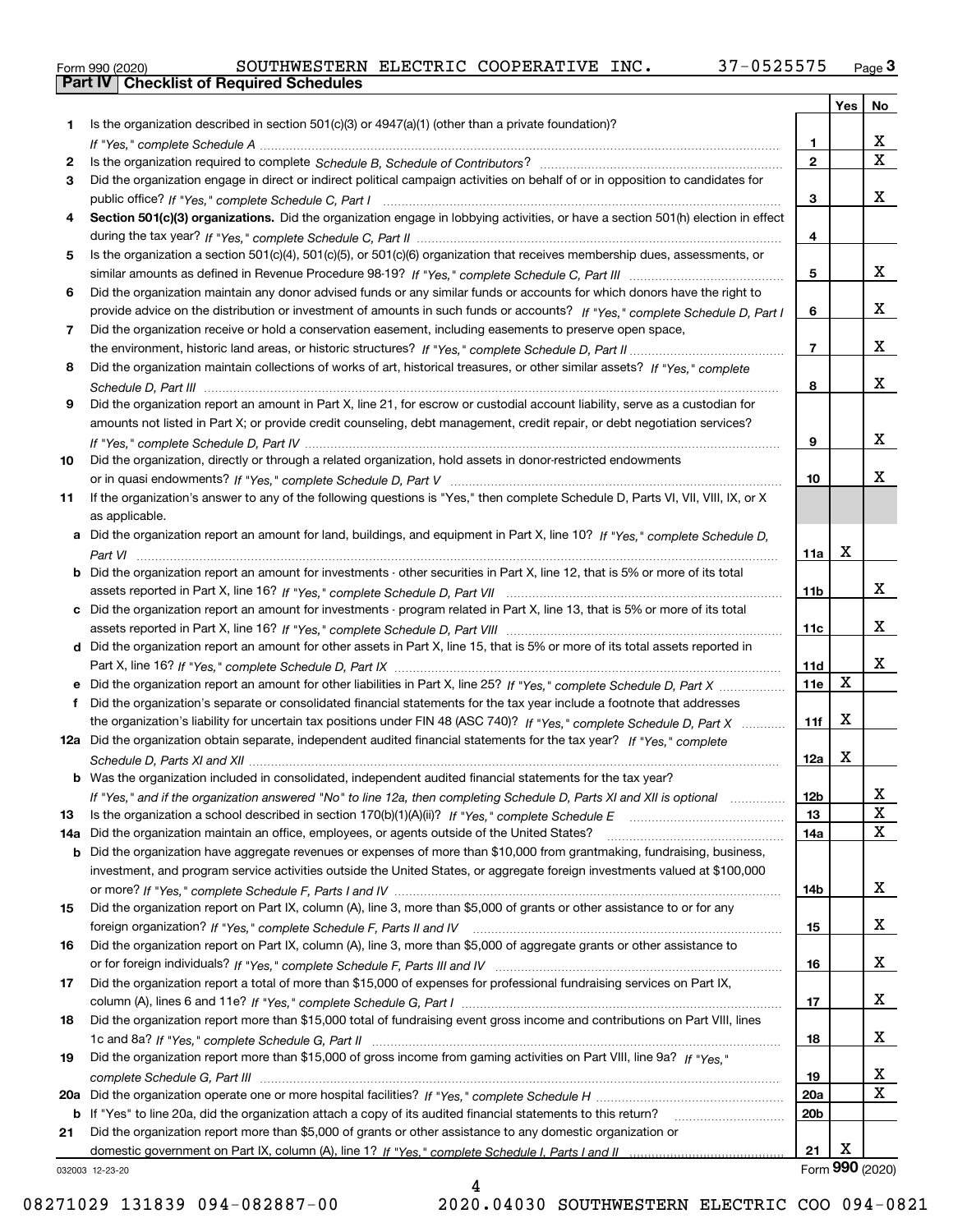Form 990 (2020) SOUTHWESTERN ELECTRIC COOPERATIVE INC**.** 37-0525575 <sub>Page</sub> 4<br>**Part IV | Checklist of Required Schedules** <sub>(continued)</sub>

*(continued)*

|        |                                                                                                                              |                 | Yes | No              |
|--------|------------------------------------------------------------------------------------------------------------------------------|-----------------|-----|-----------------|
| 22     | Did the organization report more than \$5,000 of grants or other assistance to or for domestic individuals on                |                 |     |                 |
|        |                                                                                                                              | 22              | Х   |                 |
| 23     | Did the organization answer "Yes" to Part VII, Section A, line 3, 4, or 5 about compensation of the organization's current   |                 |     |                 |
|        | and former officers, directors, trustees, key employees, and highest compensated employees? If "Yes." complete               |                 |     |                 |
|        |                                                                                                                              | 23              | X   |                 |
|        | 24a Did the organization have a tax-exempt bond issue with an outstanding principal amount of more than \$100,000 as of the  |                 |     |                 |
|        | last day of the year, that was issued after December 31, 2002? If "Yes," answer lines 24b through 24d and complete           |                 |     |                 |
|        |                                                                                                                              | 24a             |     | x               |
|        |                                                                                                                              | 24 <sub>b</sub> |     |                 |
|        | c Did the organization maintain an escrow account other than a refunding escrow at any time during the year to defease       |                 |     |                 |
|        |                                                                                                                              | 24c             |     |                 |
|        |                                                                                                                              |                 |     |                 |
|        |                                                                                                                              | 24d             |     |                 |
|        | 25a Section 501(c)(3), 501(c)(4), and 501(c)(29) organizations. Did the organization engage in an excess benefit             |                 |     |                 |
|        |                                                                                                                              | 25a             |     |                 |
|        | b Is the organization aware that it engaged in an excess benefit transaction with a disqualified person in a prior year, and |                 |     |                 |
|        | that the transaction has not been reported on any of the organization's prior Forms 990 or 990-EZ? If "Yes," complete        |                 |     |                 |
|        | Schedule L, Part I                                                                                                           | 25b             |     |                 |
| 26     | Did the organization report any amount on Part X, line 5 or 22, for receivables from or payables to any current              |                 |     |                 |
|        | or former officer, director, trustee, key employee, creator or founder, substantial contributor, or 35%                      |                 |     |                 |
|        | controlled entity or family member of any of these persons? If "Yes," complete Schedule L, Part II                           | 26              |     | x               |
| 27     | Did the organization provide a grant or other assistance to any current or former officer, director, trustee, key employee,  |                 |     |                 |
|        | creator or founder, substantial contributor or employee thereof, a grant selection committee member, or to a 35% controlled  |                 |     |                 |
|        | entity (including an employee thereof) or family member of any of these persons? If "Yes," complete Schedule L, Part III     | 27              |     | x               |
| 28     | Was the organization a party to a business transaction with one of the following parties (see Schedule L, Part IV            |                 |     |                 |
|        | instructions, for applicable filing thresholds, conditions, and exceptions):                                                 |                 |     |                 |
|        | a A current or former officer, director, trustee, key employee, creator or founder, or substantial contributor? If           |                 |     |                 |
|        |                                                                                                                              | 28a             |     | x               |
|        |                                                                                                                              | 28 <sub>b</sub> |     | X               |
|        | c A 35% controlled entity of one or more individuals and/or organizations described in lines 28a or 28b? If                  |                 |     |                 |
|        |                                                                                                                              | 28c             |     | х               |
| 29     |                                                                                                                              | 29              |     | $\mathbf X$     |
| 30     | Did the organization receive contributions of art, historical treasures, or other similar assets, or qualified conservation  |                 |     |                 |
|        |                                                                                                                              | 30              |     | х               |
| 31     | Did the organization liquidate, terminate, or dissolve and cease operations? If "Yes," complete Schedule N, Part I           | 31              |     | X               |
| 32     | Did the organization sell, exchange, dispose of, or transfer more than 25% of its net assets? If "Yes," complete             |                 |     |                 |
|        |                                                                                                                              | 32              |     | х               |
| 33     | Did the organization own 100% of an entity disregarded as separate from the organization under Regulations                   |                 |     |                 |
|        |                                                                                                                              | 33              |     | x               |
| 34     | Was the organization related to any tax-exempt or taxable entity? If "Yes," complete Schedule R, Part II, III, or IV, and    |                 |     |                 |
|        |                                                                                                                              | 34              |     | x               |
|        | 35a Did the organization have a controlled entity within the meaning of section 512(b)(13)?                                  |                 |     | Χ               |
|        |                                                                                                                              | 35a             |     |                 |
|        | b If "Yes" to line 35a, did the organization receive any payment from or engage in any transaction with a controlled entity  |                 |     |                 |
|        |                                                                                                                              | 35 <sub>b</sub> |     |                 |
| 36     | Section 501(c)(3) organizations. Did the organization make any transfers to an exempt non-charitable related organization?   |                 |     |                 |
|        |                                                                                                                              | 36              |     |                 |
| 37     | Did the organization conduct more than 5% of its activities through an entity that is not a related organization             |                 |     |                 |
|        |                                                                                                                              | 37              |     | X.              |
| 38     | Did the organization complete Schedule O and provide explanations in Schedule O for Part VI, lines 11b and 19?               |                 |     |                 |
|        | Note: All Form 990 filers are required to complete Schedule O                                                                | 38              | х   |                 |
| Part V | <b>Statements Regarding Other IRS Filings and Tax Compliance</b>                                                             |                 |     |                 |
|        | Check if Schedule O contains a response or note to any line in this Part V                                                   |                 |     |                 |
|        |                                                                                                                              |                 | Yes | No              |
|        | 32<br>1a                                                                                                                     |                 |     |                 |
|        | 0<br><b>b</b> Enter the number of Forms W-2G included in line 1a. Enter -0- if not applicable<br>1b                          |                 |     |                 |
|        | c Did the organization comply with backup withholding rules for reportable payments to vendors and reportable gaming         |                 |     |                 |
|        | (gambling) winnings to prize winners?                                                                                        | 1c              |     |                 |
|        | 032004 12-23-20                                                                                                              |                 |     | Form 990 (2020) |
|        | 5                                                                                                                            |                 |     |                 |

 <sup>08271029 131839 094-082887-00 2020.04030</sup> SOUTHWESTERN ELECTRIC COO 094-0821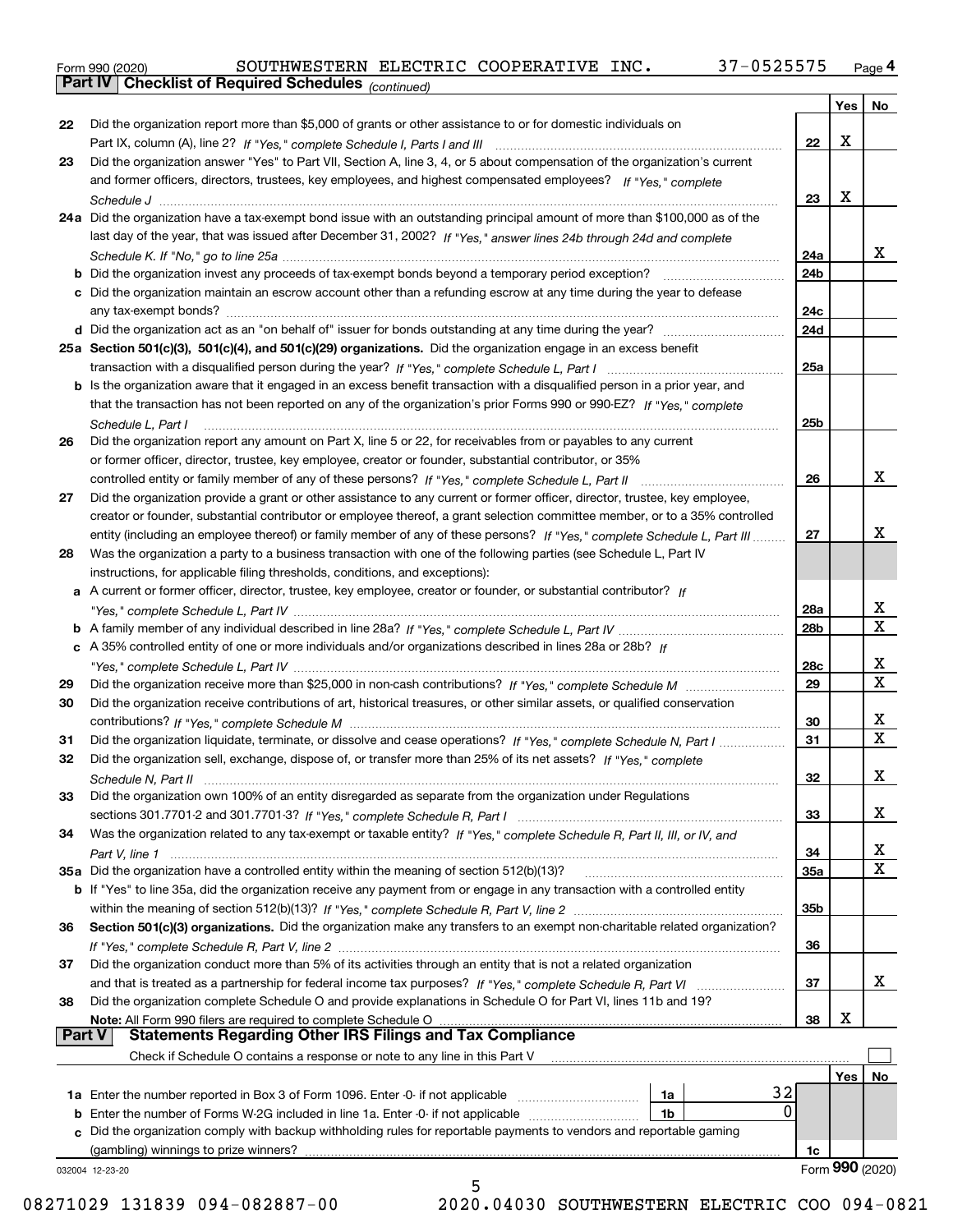|               | SOUTHWESTERN ELECTRIC COOPERATIVE INC.<br>37-0525575<br>Form 990 (2020)                                                                                                    |     |     | $_{\text{Page}}$ 5 |  |  |  |  |
|---------------|----------------------------------------------------------------------------------------------------------------------------------------------------------------------------|-----|-----|--------------------|--|--|--|--|
| <b>Part V</b> | Statements Regarding Other IRS Filings and Tax Compliance (continued)                                                                                                      |     |     |                    |  |  |  |  |
|               |                                                                                                                                                                            |     | Yes | No                 |  |  |  |  |
|               | 2a Enter the number of employees reported on Form W-3, Transmittal of Wage and Tax Statements,                                                                             |     |     |                    |  |  |  |  |
|               | 76<br>filed for the calendar year ending with or within the year covered by this return<br>2a                                                                              |     |     |                    |  |  |  |  |
|               |                                                                                                                                                                            | 2b  | х   |                    |  |  |  |  |
|               |                                                                                                                                                                            |     |     |                    |  |  |  |  |
|               | 3a Did the organization have unrelated business gross income of \$1,000 or more during the year?                                                                           | 3a  |     | х                  |  |  |  |  |
|               |                                                                                                                                                                            | 3b  |     |                    |  |  |  |  |
|               | 4a At any time during the calendar year, did the organization have an interest in, or a signature or other authority over, a                                               |     |     |                    |  |  |  |  |
|               | financial account in a foreign country (such as a bank account, securities account, or other financial account)?                                                           | 4a  |     | х                  |  |  |  |  |
|               | <b>b</b> If "Yes," enter the name of the foreign country $\blacktriangleright$                                                                                             |     |     |                    |  |  |  |  |
|               | See instructions for filing requirements for FinCEN Form 114, Report of Foreign Bank and Financial Accounts (FBAR).                                                        |     |     |                    |  |  |  |  |
|               |                                                                                                                                                                            | 5a  |     | х                  |  |  |  |  |
| b             |                                                                                                                                                                            | 5b  |     | X                  |  |  |  |  |
| c             |                                                                                                                                                                            | 5c  |     |                    |  |  |  |  |
|               | 6a Does the organization have annual gross receipts that are normally greater than \$100,000, and did the organization solicit                                             |     |     |                    |  |  |  |  |
|               |                                                                                                                                                                            | 6a  |     | х                  |  |  |  |  |
|               | <b>b</b> If "Yes," did the organization include with every solicitation an express statement that such contributions or gifts                                              |     |     |                    |  |  |  |  |
|               | were not tax deductible?                                                                                                                                                   | 6b  |     |                    |  |  |  |  |
| 7             | Organizations that may receive deductible contributions under section 170(c).                                                                                              |     |     |                    |  |  |  |  |
| а             | Did the organization receive a payment in excess of \$75 made partly as a contribution and partly for goods and services provided to the payor?                            | 7a  |     |                    |  |  |  |  |
| b             | If "Yes," did the organization notify the donor of the value of the goods or services provided?                                                                            | 7b  |     |                    |  |  |  |  |
|               | c Did the organization sell, exchange, or otherwise dispose of tangible personal property for which it was required                                                        |     |     |                    |  |  |  |  |
|               |                                                                                                                                                                            | 7c  |     |                    |  |  |  |  |
|               | 7d                                                                                                                                                                         |     |     |                    |  |  |  |  |
| е             | Did the organization receive any funds, directly or indirectly, to pay premiums on a personal benefit contract?                                                            | 7e  |     |                    |  |  |  |  |
| f             | Did the organization, during the year, pay premiums, directly or indirectly, on a personal benefit contract?                                                               | 7f  |     |                    |  |  |  |  |
| g             | If the organization received a contribution of qualified intellectual property, did the organization file Form 8899 as required?                                           |     |     |                    |  |  |  |  |
| h.            | If the organization received a contribution of cars, boats, airplanes, or other vehicles, did the organization file a Form 1098-C?                                         |     |     |                    |  |  |  |  |
| 8             | Sponsoring organizations maintaining donor advised funds. Did a donor advised fund maintained by the                                                                       |     |     |                    |  |  |  |  |
|               | sponsoring organization have excess business holdings at any time during the year?                                                                                         |     |     |                    |  |  |  |  |
| 9             | Sponsoring organizations maintaining donor advised funds.                                                                                                                  |     |     |                    |  |  |  |  |
| а             | Did the sponsoring organization make any taxable distributions under section 4966?                                                                                         | 9а  |     |                    |  |  |  |  |
| b             | Did the sponsoring organization make a distribution to a donor, donor advisor, or related person?                                                                          | 9b  |     |                    |  |  |  |  |
| 10            | Section 501(c)(7) organizations. Enter:                                                                                                                                    |     |     |                    |  |  |  |  |
|               | 10a<br>a Initiation fees and capital contributions included on Part VIII, line 12 [111] [11] [11] Initiation fees and capital contributions included on Part VIII, line 12 |     |     |                    |  |  |  |  |
|               | 10 <sub>b</sub>  <br>Gross receipts, included on Form 990, Part VIII, line 12, for public use of club facilities                                                           |     |     |                    |  |  |  |  |
| 11            | Section 501(c)(12) organizations. Enter:                                                                                                                                   |     |     |                    |  |  |  |  |
| a             | 63648965.<br>11a $\vert$                                                                                                                                                   |     |     |                    |  |  |  |  |
|               | b Gross income from other sources (Do not net amounts due or paid to other sources against                                                                                 |     |     |                    |  |  |  |  |
|               | 930,821.<br>11 <sub>b</sub>                                                                                                                                                |     |     |                    |  |  |  |  |
|               | 12a Section 4947(a)(1) non-exempt charitable trusts. Is the organization filing Form 990 in lieu of Form 1041?                                                             | 12a |     |                    |  |  |  |  |
|               | 12b<br><b>b</b> If "Yes," enter the amount of tax-exempt interest received or accrued during the year <i>manument</i>                                                      |     |     |                    |  |  |  |  |
| 13            | Section 501(c)(29) qualified nonprofit health insurance issuers.                                                                                                           |     |     |                    |  |  |  |  |
|               | a Is the organization licensed to issue qualified health plans in more than one state?                                                                                     | 13a |     |                    |  |  |  |  |
|               | Note: See the instructions for additional information the organization must report on Schedule O.                                                                          |     |     |                    |  |  |  |  |
|               | <b>b</b> Enter the amount of reserves the organization is required to maintain by the states in which the                                                                  |     |     |                    |  |  |  |  |
|               | 13b                                                                                                                                                                        |     |     |                    |  |  |  |  |
|               | 13 <sub>c</sub>                                                                                                                                                            |     |     |                    |  |  |  |  |
| 14a           | Did the organization receive any payments for indoor tanning services during the tax year?                                                                                 | 14a |     | х                  |  |  |  |  |
|               | <b>b</b> If "Yes," has it filed a Form 720 to report these payments? If "No," provide an explanation on Schedule O                                                         | 14b |     |                    |  |  |  |  |
| 15            | Is the organization subject to the section 4960 tax on payment(s) of more than \$1,000,000 in remuneration or                                                              |     |     |                    |  |  |  |  |
|               |                                                                                                                                                                            | 15  |     | x                  |  |  |  |  |
|               | If "Yes," see instructions and file Form 4720, Schedule N.                                                                                                                 |     |     |                    |  |  |  |  |
| 16            | Is the organization an educational institution subject to the section 4968 excise tax on net investment income?                                                            | 16  |     | х                  |  |  |  |  |
|               | If "Yes," complete Form 4720, Schedule O.                                                                                                                                  |     |     |                    |  |  |  |  |

6

Form (2020) **990**

032005 12-23-20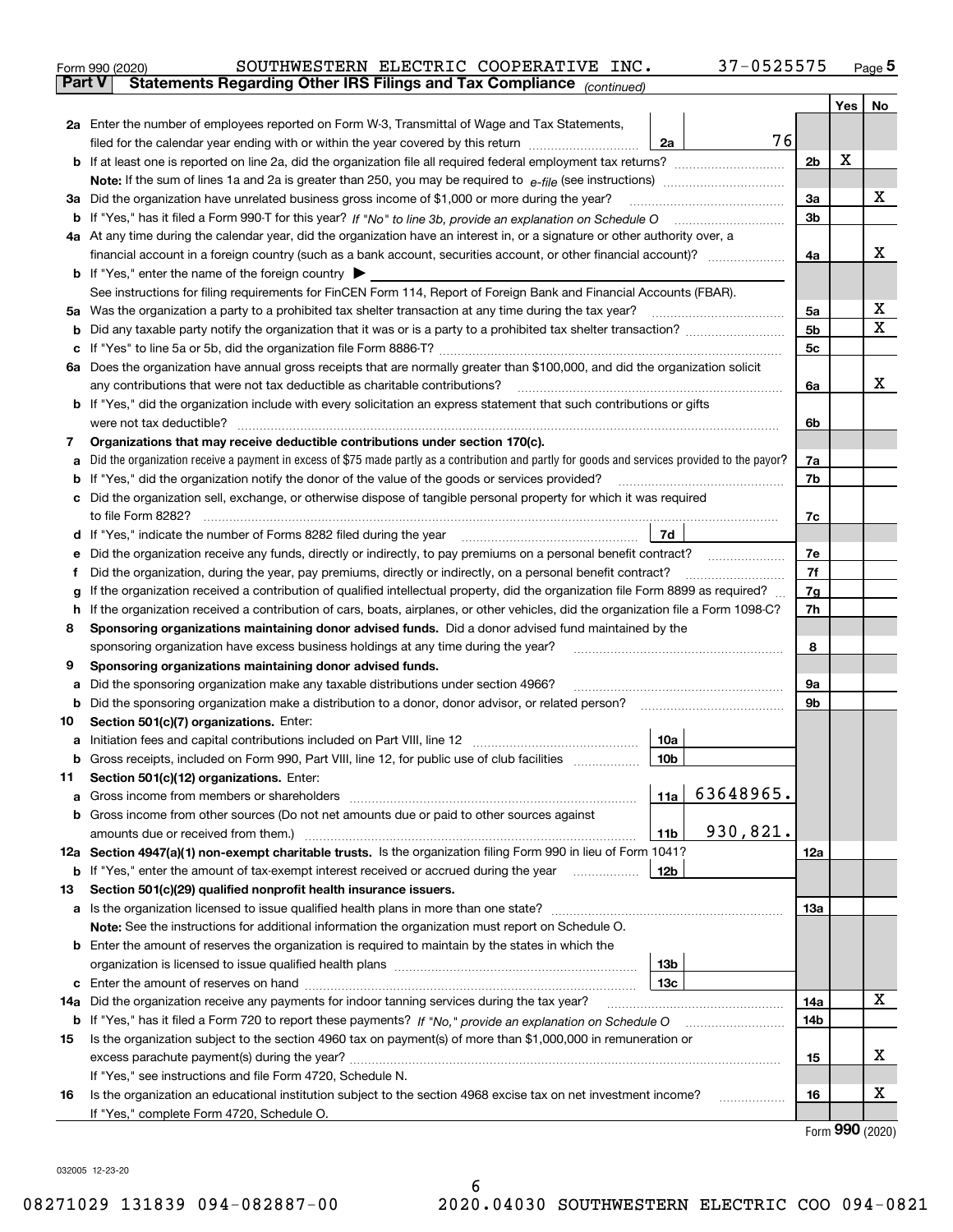|  | Form 990 (2020) |
|--|-----------------|
|  |                 |

#### SOUTHWESTERN ELECTRIC COOPERATIVE INC. 37-0525575

*For each "Yes" response to lines 2 through 7b below, and for a "No" response to line 8a, 8b, or 10b below, describe the circumstances, processes, or changes on Schedule O. See instructions.* Form 990 (2020) **Contingly to the SOUTHWESTERN ELECTRIC COOPERATIVE INC.** 37 – 0525575 Page 6<br>**Part VI** | Governance, Management, and Disclosure *For each "Yes" response to lines 2 through 7b below, and for a "No" response* Check if Schedule O contains a response or note to any line in this Part VI

|    |                                                                                                                                                                               |    |  |   |                 | Yes   No        |             |
|----|-------------------------------------------------------------------------------------------------------------------------------------------------------------------------------|----|--|---|-----------------|-----------------|-------------|
|    | <b>1a</b> Enter the number of voting members of the governing body at the end of the tax year                                                                                 | 1a |  | 9 |                 |                 |             |
|    | If there are material differences in voting rights among members of the governing body, or if the governing                                                                   |    |  |   |                 |                 |             |
|    | body delegated broad authority to an executive committee or similar committee, explain on Schedule O.                                                                         |    |  |   |                 |                 |             |
|    |                                                                                                                                                                               | 1b |  | 9 |                 |                 |             |
| 2  | Did any officer, director, trustee, or key employee have a family relationship or a business relationship with any other                                                      |    |  |   |                 |                 |             |
|    | officer, director, trustee, or key employee?                                                                                                                                  |    |  |   | $\mathbf{2}$    |                 | X           |
| 3  | Did the organization delegate control over management duties customarily performed by or under the direct supervision                                                         |    |  |   |                 |                 |             |
|    |                                                                                                                                                                               |    |  |   | 3               |                 | X           |
| 4  | Did the organization make any significant changes to its governing documents since the prior Form 990 was filed?                                                              |    |  |   | $\overline{4}$  |                 | $\mathbf X$ |
| 5  |                                                                                                                                                                               |    |  |   | 5               | $\mathbf X$     |             |
| 6  | Did the organization have members or stockholders?                                                                                                                            |    |  |   | 6               | $\mathbf X$     |             |
| 7a | Did the organization have members, stockholders, or other persons who had the power to elect or appoint one or                                                                |    |  |   |                 |                 |             |
|    |                                                                                                                                                                               |    |  |   | 7a              | х               |             |
|    | <b>b</b> Are any governance decisions of the organization reserved to (or subject to approval by) members, stockholders, or                                                   |    |  |   |                 |                 |             |
|    | persons other than the governing body?                                                                                                                                        |    |  |   | 7b              | Х               |             |
| 8  | Did the organization contemporaneously document the meetings held or written actions undertaken during the year by the following:                                             |    |  |   |                 |                 |             |
| a  |                                                                                                                                                                               |    |  |   | 8a              | X               |             |
| b  |                                                                                                                                                                               |    |  |   | 8b              | X               |             |
| 9  | Is there any officer, director, trustee, or key employee listed in Part VII, Section A, who cannot be reached at the                                                          |    |  |   |                 |                 |             |
|    |                                                                                                                                                                               |    |  |   | 9               |                 | x           |
|    | Section B. Policies (This Section B requests information about policies not required by the Internal Revenue Code.)                                                           |    |  |   |                 |                 |             |
|    |                                                                                                                                                                               |    |  |   |                 | Yes             | No          |
|    |                                                                                                                                                                               |    |  |   | 10a             |                 | X           |
|    | <b>b</b> If "Yes," did the organization have written policies and procedures governing the activities of such chapters, affiliates,                                           |    |  |   |                 |                 |             |
|    |                                                                                                                                                                               |    |  |   |                 |                 |             |
|    | 11a Has the organization provided a complete copy of this Form 990 to all members of its governing body before filing the form?                                               |    |  |   | 11a             | X               |             |
|    | <b>b</b> Describe in Schedule O the process, if any, used by the organization to review this Form 990.                                                                        |    |  |   |                 |                 |             |
|    |                                                                                                                                                                               |    |  |   | 12a             | X               |             |
| b  |                                                                                                                                                                               |    |  |   | 12 <sub>b</sub> | X               |             |
|    | c Did the organization regularly and consistently monitor and enforce compliance with the policy? If "Yes." describe                                                          |    |  |   |                 |                 |             |
|    | in Schedule O how this was done manufactured and continuum control of the Schedule O how this was done manufactured and continuum control of the Schedule O how this was done |    |  |   | 12c             | X               |             |
| 13 |                                                                                                                                                                               |    |  |   | 13              | $\mathbf X$     |             |
| 14 | Did the organization have a written document retention and destruction policy? manufactured and the organization have a written document retention and destruction policy?    |    |  |   | 14              |                 | X           |
| 15 | Did the process for determining compensation of the following persons include a review and approval by independent                                                            |    |  |   |                 |                 |             |
|    | persons, comparability data, and contemporaneous substantiation of the deliberation and decision?                                                                             |    |  |   |                 |                 |             |
|    |                                                                                                                                                                               |    |  |   | 15a             | X               |             |
|    |                                                                                                                                                                               |    |  |   | 15 <sub>b</sub> | X               |             |
|    | If "Yes" to line 15a or 15b, describe the process in Schedule O (see instructions).                                                                                           |    |  |   |                 |                 |             |
|    | 16a Did the organization invest in, contribute assets to, or participate in a joint venture or similar arrangement with a                                                     |    |  |   |                 |                 |             |
|    | taxable entity during the year?                                                                                                                                               |    |  |   | 16a             |                 | X           |
|    | b If "Yes," did the organization follow a written policy or procedure requiring the organization to evaluate its participation                                                |    |  |   |                 |                 |             |
|    | in joint venture arrangements under applicable federal tax law, and take steps to safequard the organization's                                                                |    |  |   |                 |                 |             |
|    | exempt status with respect to such arrangements?                                                                                                                              |    |  |   | 16 <sub>b</sub> |                 |             |
|    | <b>Section C. Disclosure</b>                                                                                                                                                  |    |  |   |                 |                 |             |
| 17 | <b>NONE</b><br>List the states with which a copy of this Form 990 is required to be filed $\blacktriangleright$                                                               |    |  |   |                 |                 |             |
| 18 | Section 6104 requires an organization to make its Forms 1023 (1024 or 1024-A, if applicable), 990, and 990-T (Section 501(c)(3)s only) available                              |    |  |   |                 |                 |             |
|    | for public inspection. Indicate how you made these available. Check all that apply.                                                                                           |    |  |   |                 |                 |             |
|    | $X$ Upon request<br>$ X $ Own website<br>$X$ Another's website                                                                                                                |    |  |   |                 |                 |             |
|    | Other (explain on Schedule O)                                                                                                                                                 |    |  |   |                 |                 |             |
| 19 | Describe on Schedule O whether (and if so, how) the organization made its governing documents, conflict of interest policy, and financial                                     |    |  |   |                 |                 |             |
|    | statements available to the public during the tax year.                                                                                                                       |    |  |   |                 |                 |             |
| 20 | State the name, address, and telephone number of the person who possesses the organization's books and records<br>ANNETTE HARTLIEB - 800-637-8667                             |    |  |   |                 |                 |             |
|    | 62246                                                                                                                                                                         |    |  |   |                 |                 |             |
|    | 525 US ROUTE 40, GREENVILLE, IL                                                                                                                                               |    |  |   |                 | Form 990 (2020) |             |
|    | 032006 12-23-20                                                                                                                                                               |    |  |   |                 |                 |             |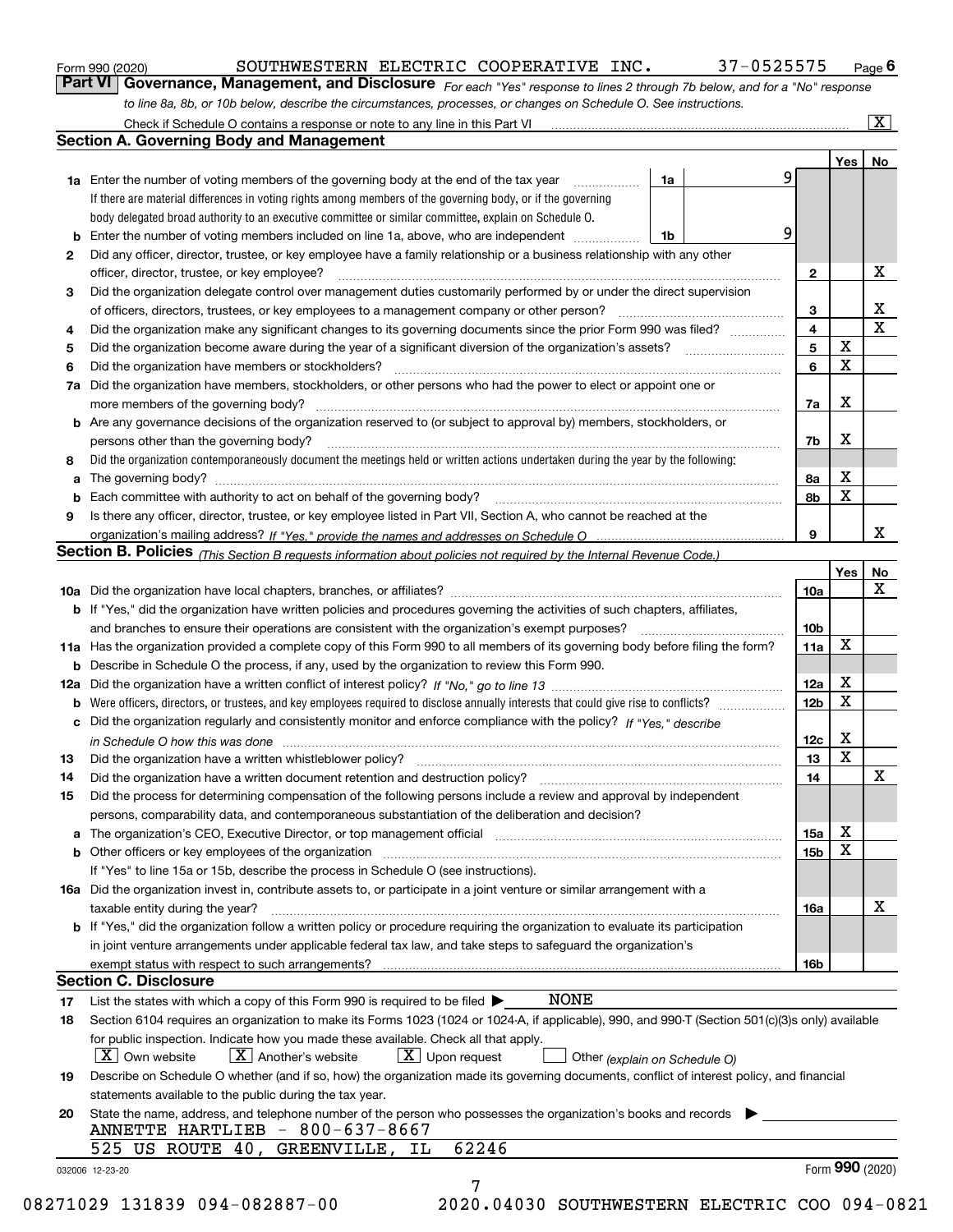| Form 990 (2020)                                                                            | SOUTHWESTERN ELECTRIC COOPERATIVE INC.                                       |  |  |  | 37-0525575 | Page <i>I</i> |  |  |  |
|--------------------------------------------------------------------------------------------|------------------------------------------------------------------------------|--|--|--|------------|---------------|--|--|--|
| Part VII Compensation of Officers, Directors, Trustees, Key Employees, Highest Compensated |                                                                              |  |  |  |            |               |  |  |  |
| <b>Employees, and Independent Contractors</b>                                              |                                                                              |  |  |  |            |               |  |  |  |
|                                                                                            | Check if Schedule O contains a response or note to any line in this Part VII |  |  |  |            |               |  |  |  |

**Section A. Officers, Directors, Trustees, Key Employees, and Highest Compensated Employees**

**1a**  Complete this table for all persons required to be listed. Report compensation for the calendar year ending with or within the organization's tax year. **•** List all of the organization's current officers, directors, trustees (whether individuals or organizations), regardless of amount of compensation.

Enter -0- in columns (D), (E), and (F) if no compensation was paid.

 $\bullet$  List all of the organization's  $\,$ current key employees, if any. See instructions for definition of "key employee."

**•** List the organization's five current highest compensated employees (other than an officer, director, trustee, or key employee) who received reportable compensation (Box 5 of Form W-2 and/or Box 7 of Form 1099-MISC) of more than \$100,000 from the organization and any related organizations.

**•** List all of the organization's former officers, key employees, and highest compensated employees who received more than \$100,000 of reportable compensation from the organization and any related organizations.

**former directors or trustees**  ¥ List all of the organization's that received, in the capacity as a former director or trustee of the organization, more than \$10,000 of reportable compensation from the organization and any related organizations.

See instructions for the order in which to list the persons above.

Check this box if neither the organization nor any related organization compensated any current officer, director, or trustee.  $\mathcal{L}^{\text{max}}$ 

| (A)                            | (B)                  |                                                                  |                       | (C)                     |              |                                  |             | (D)                                          | (E)             | (F)                      |
|--------------------------------|----------------------|------------------------------------------------------------------|-----------------------|-------------------------|--------------|----------------------------------|-------------|----------------------------------------------|-----------------|--------------------------|
| Name and title                 | Average              | Position<br>(do not check more than one                          |                       |                         |              |                                  |             | Reportable                                   | Reportable      | Estimated                |
|                                | hours per            | box, unless person is both an<br>officer and a director/trustee) |                       |                         |              |                                  |             | compensation                                 | compensation    | amount of                |
|                                | week                 |                                                                  |                       |                         |              |                                  |             | from<br>from related<br>the<br>organizations |                 | other                    |
|                                | (list any            |                                                                  |                       |                         |              |                                  |             |                                              |                 | compensation             |
|                                | hours for<br>related |                                                                  |                       |                         |              |                                  |             | organization<br>(W-2/1099-MISC)              | (W-2/1099-MISC) | from the<br>organization |
|                                | organizations        |                                                                  |                       |                         |              |                                  |             |                                              |                 | and related              |
|                                | below                |                                                                  |                       |                         |              |                                  |             |                                              |                 | organizations            |
|                                | line)                | Individual trustee or director                                   | Institutional trustee | Officer                 | Key employee | Highest compensated<br> employee | Former      |                                              |                 |                          |
| (1)<br>BOBBY WILLIAMS JR       | 50.00                |                                                                  |                       |                         |              |                                  |             |                                              |                 |                          |
| CEO                            |                      |                                                                  |                       | $\mathbf X$             |              |                                  |             | 232,076.                                     | $0$ .           | 104, 275.                |
| (2)<br>ANDREW JONES            | 50.00                |                                                                  |                       |                         |              |                                  |             |                                              |                 |                          |
| VP BUSINESS DEVELOPMENT        |                      |                                                                  |                       |                         |              | X                                |             | 160,156.                                     | $0$ .           | 94,738.                  |
| MIKE WILLMAN<br>(3)            | 50.00                |                                                                  |                       |                         |              |                                  |             |                                              |                 |                          |
| VP OF OPERATIONS               |                      |                                                                  |                       |                         |              | $\overline{\text{X}}$            |             | 152,945.                                     | $\mathbf 0$ .   | 81,983.                  |
| CHRISTOPHER BOTULINSKI<br>(4)  | 50.00                |                                                                  |                       |                         |              |                                  |             |                                              |                 |                          |
| VP OF ENGINEERING              |                      |                                                                  |                       |                         |              | X                                |             | 155,953.                                     | 0.              | 61,794.                  |
| (5)<br>LEO DUBLO               | 48.90                |                                                                  |                       |                         |              |                                  |             |                                              |                 |                          |
| CONSTRUCTION FOREMAN           |                      |                                                                  |                       |                         |              | X                                |             | 151,684.                                     | $\mathbf{0}$ .  | 42,925.                  |
| JOEL LAFRANCE<br>(6)           | 49.40                |                                                                  |                       |                         |              |                                  |             |                                              |                 |                          |
| SYSTEM-WIDE TROUBLEMAN FOREMAN |                      |                                                                  |                       |                         |              | X                                |             | 153,803.                                     | 0.              | 37,088.                  |
| (7)<br>REBECCA JACOBSON        | 50.00                |                                                                  |                       |                         |              |                                  |             |                                              |                 |                          |
| CFO                            |                      |                                                                  |                       | $\overline{\mathbf{X}}$ |              |                                  |             | 137,956.                                     | 0.              | 52,711.                  |
| ANN SCHWARM<br>(8)             | 7.30                 |                                                                  |                       |                         |              |                                  |             |                                              |                 |                          |
| PRESIDENT                      |                      | $\overline{\text{X}}$                                            |                       | $\mathbf X$             |              |                                  |             | 26,024.                                      | $\mathbf{0}$ .  | 0.                       |
| SANDRA GRAPPERHAUS<br>(9)      | 6.60                 |                                                                  |                       |                         |              |                                  |             |                                              |                 |                          |
| VICE PRESIDENT                 |                      | $\mathbf X$                                                      |                       | $\mathbf X$             |              |                                  |             | 25,924.                                      | $\mathbf{0}$ .  | 0.                       |
| (10) JERRY GAFFNER             | 8.10                 |                                                                  |                       |                         |              |                                  |             |                                              |                 |                          |
| <b>TREASURER</b>               |                      | X                                                                |                       | $\rm X$                 |              |                                  |             | 25,824.                                      | $\mathbf{0}$ .  | 0.                       |
| (11) JARED STINE               | 4.00                 |                                                                  |                       |                         |              |                                  |             |                                              |                 |                          |
| <b>DIRECTOR</b>                |                      | $\mathbf X$                                                      |                       |                         |              |                                  |             | 25,824.                                      | $\mathbf{0}$ .  | $\mathbf 0$ .            |
| (12) WILLAIM JENNINGS          | 6.60                 |                                                                  |                       |                         |              |                                  |             |                                              |                 |                          |
| <b>DIRECTOR</b>                |                      | X                                                                |                       |                         |              |                                  |             | 25,124.                                      | $\mathbf{0}$ .  | 0.                       |
| (13) SANDRA NEVINGER           | 5.30                 |                                                                  |                       |                         |              |                                  |             |                                              |                 |                          |
| <b>DIRECTOR</b>                |                      | $\mathbf X$                                                      |                       |                         |              |                                  |             | 25,024.                                      | $\mathbf{0}$ .  | $0_{.}$                  |
| (14) THEODORE WILLMAN          | 7.90                 |                                                                  |                       |                         |              |                                  |             |                                              |                 |                          |
| <b>DIRECTOR</b>                |                      | $\overline{\mathbf{X}}$                                          |                       |                         |              |                                  |             | 24,824.                                      | $\mathbf{0}$ .  | $\mathbf 0$ .            |
| (15) ANNETTE HARTLIEB          | 4.50                 |                                                                  |                       |                         |              |                                  |             |                                              |                 |                          |
| <b>SECRETARY</b>               |                      | $\mathbf X$                                                      |                       | $\mathbf X$             |              |                                  |             | 24,724.                                      | $\mathbf 0$ .   | 0.                       |
| (16) RICHARD GUSEWELLE         | 4.80                 |                                                                  |                       |                         |              |                                  |             |                                              |                 |                          |
| DIRECTOR - PART YEAR           |                      | $\mathbf X$                                                      |                       |                         |              |                                  |             | 22, 470.                                     | $\mathbf{0}$ .  | $\mathbf 0$ .            |
| (17) BARBARA TEDRICK           | 0.01                 |                                                                  |                       |                         |              |                                  |             |                                              |                 |                          |
| DIRECTOR - FORMER              |                      |                                                                  |                       |                         |              |                                  | $\mathbf X$ | 12,100.                                      | 0.              | 0.                       |
| 032007 12-23-20                |                      |                                                                  |                       |                         |              |                                  |             |                                              |                 | Form 990 (2020)          |

032007 12-23-20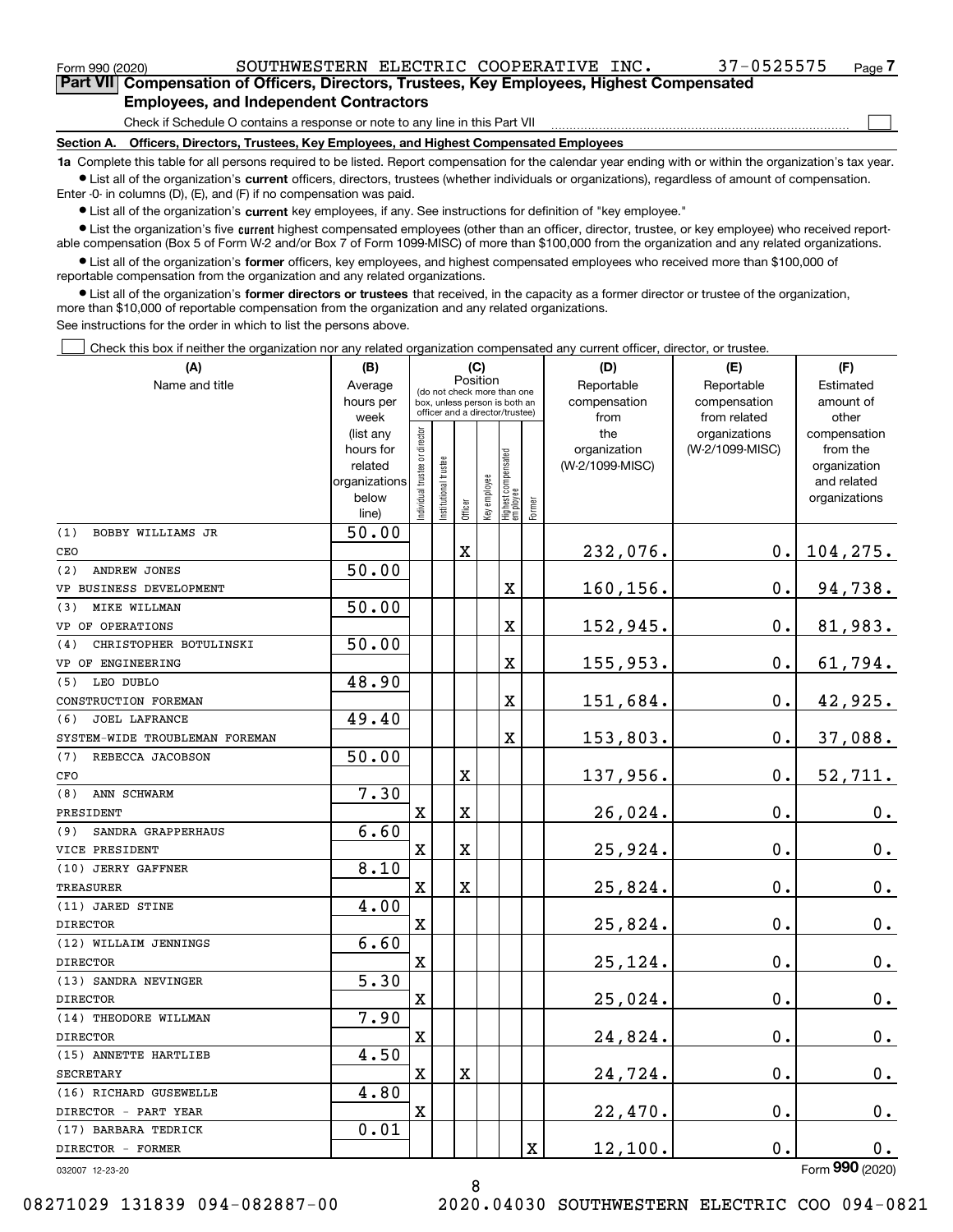| Section A. Officers, Directors, Trustees, Key Employees, and Highest Compensated Employees (continued)<br>(B)<br>(C)<br>(A)<br>(D)<br>(F)<br>(E)<br>Position<br>Average<br>Name and title<br>Reportable<br>Reportable<br>Estimated<br>(do not check more than one<br>hours per<br>compensation<br>compensation<br>amount of<br>box, unless person is both an<br>officer and a director/trustee)<br>week<br>from related<br>from<br>other<br>(list any<br>Individual trustee or director<br>the<br>organizations<br>compensation<br>hours for<br>organization<br>(W-2/1099-MISC)<br>from the<br>  Highest compensated<br>  employee<br>Institutional trustee<br>related<br>(W-2/1099-MISC)<br>organization<br>key employee<br>organizations<br>and related<br>below<br>organizations<br>Former<br>Officer<br>line)<br>2.10<br>(18) MARVIN WARNER<br>Χ<br>2,331.<br>0.<br>0.<br><b>DIRECTOR</b><br>475,514.<br>1,384,766.<br>0.<br>1b Subtotal<br>$\overline{0}$ .<br>0.<br>0.<br>$\overline{0}$ .<br>1,384,766.<br>475,514.<br>Total number of individuals (including but not limited to those listed above) who received more than \$100,000 of reportable<br>$\mathbf{2}$<br>36<br>compensation from the organization<br>Yes<br>No<br>Did the organization list any former officer, director, trustee, key employee, or highest compensated employee on<br>З<br>X<br>3<br>line 1a? If "Yes," complete Schedule J for such individual manufactured contained and the Ves," complete Schedule J for such individual<br>For any individual listed on line 1a, is the sum of reportable compensation and other compensation from the organization<br>4<br>X<br>4<br>Did any person listed on line 1a receive or accrue compensation from any unrelated organization or individual for services<br>5<br>X<br>$\overline{\mathbf{5}}$<br><b>Section B. Independent Contractors</b><br>Complete this table for your five highest compensated independent contractors that received more than \$100,000 of compensation from<br>1<br>the organization. Report compensation for the calendar year ending with or within the organization's tax year.<br>(C)<br>(A)<br>(B)<br>Compensation<br>Name and business address<br>Description of services<br>ASPLUNDH TREE EXPERT COMPANY<br>RIGHT OF WAY<br>$1,341,007$ .<br>1700 SOLUTIONS CENTER, CHICAGO, IL 60677<br>CLEARANCE<br>JF ELECTRIC INC<br>ELECTRICAL<br>CONTRACTING<br>739,733.<br>PO BOX 570, EDWARDSVILLE, IL 62025<br>L. KEELEY CONSTRUCTION, 500 S EWING AVE,<br>CONSTRUCTION<br>SUITE G, ST. LOUIS, MO 63103<br>CONTRACTING<br>235,494.<br>GDS ASSOCIATES, INC., 1850 PARKWAY PLACE,<br>POWER SYSTEMS<br>SUITE 800, MARIETTA, GA 30067<br>CONSULTING SERVICES<br>182,300.<br>USIC LOCATING SERVICES<br>PO BOX 713359, CINCINNATI, OH 45271<br>120,074.<br>LOCATING SERVICE<br>Total number of independent contractors (including but not limited to those listed above) who received more than<br>$\mathbf{2}$<br>5<br>\$100,000 of compensation from the organization<br>$F_{\text{sum}}$ 990 (2020) | Form 990 (2020) |  |  |  |  |  |  |  | SOUTHWESTERN ELECTRIC COOPERATIVE INC. | 37-0525575 |  | Page 8 |  |
|------------------------------------------------------------------------------------------------------------------------------------------------------------------------------------------------------------------------------------------------------------------------------------------------------------------------------------------------------------------------------------------------------------------------------------------------------------------------------------------------------------------------------------------------------------------------------------------------------------------------------------------------------------------------------------------------------------------------------------------------------------------------------------------------------------------------------------------------------------------------------------------------------------------------------------------------------------------------------------------------------------------------------------------------------------------------------------------------------------------------------------------------------------------------------------------------------------------------------------------------------------------------------------------------------------------------------------------------------------------------------------------------------------------------------------------------------------------------------------------------------------------------------------------------------------------------------------------------------------------------------------------------------------------------------------------------------------------------------------------------------------------------------------------------------------------------------------------------------------------------------------------------------------------------------------------------------------------------------------------------------------------------------------------------------------------------------------------------------------------------------------------------------------------------------------------------------------------------------------------------------------------------------------------------------------------------------------------------------------------------------------------------------------------------------------------------------------------------------------------------------------------------------------------------------------------------------------------------------------------------------------------------------------------------------------------------------------------------------------------------------------------------------------------------------------------------------------------------------------------------------------------------------------------------------------------------------------------------------------------------------------------------------------------------------------|-----------------|--|--|--|--|--|--|--|----------------------------------------|------------|--|--------|--|
|                                                                                                                                                                                                                                                                                                                                                                                                                                                                                                                                                                                                                                                                                                                                                                                                                                                                                                                                                                                                                                                                                                                                                                                                                                                                                                                                                                                                                                                                                                                                                                                                                                                                                                                                                                                                                                                                                                                                                                                                                                                                                                                                                                                                                                                                                                                                                                                                                                                                                                                                                                                                                                                                                                                                                                                                                                                                                                                                                                                                                                                            | <b>Part VII</b> |  |  |  |  |  |  |  |                                        |            |  |        |  |
|                                                                                                                                                                                                                                                                                                                                                                                                                                                                                                                                                                                                                                                                                                                                                                                                                                                                                                                                                                                                                                                                                                                                                                                                                                                                                                                                                                                                                                                                                                                                                                                                                                                                                                                                                                                                                                                                                                                                                                                                                                                                                                                                                                                                                                                                                                                                                                                                                                                                                                                                                                                                                                                                                                                                                                                                                                                                                                                                                                                                                                                            |                 |  |  |  |  |  |  |  |                                        |            |  |        |  |
|                                                                                                                                                                                                                                                                                                                                                                                                                                                                                                                                                                                                                                                                                                                                                                                                                                                                                                                                                                                                                                                                                                                                                                                                                                                                                                                                                                                                                                                                                                                                                                                                                                                                                                                                                                                                                                                                                                                                                                                                                                                                                                                                                                                                                                                                                                                                                                                                                                                                                                                                                                                                                                                                                                                                                                                                                                                                                                                                                                                                                                                            |                 |  |  |  |  |  |  |  |                                        |            |  |        |  |
|                                                                                                                                                                                                                                                                                                                                                                                                                                                                                                                                                                                                                                                                                                                                                                                                                                                                                                                                                                                                                                                                                                                                                                                                                                                                                                                                                                                                                                                                                                                                                                                                                                                                                                                                                                                                                                                                                                                                                                                                                                                                                                                                                                                                                                                                                                                                                                                                                                                                                                                                                                                                                                                                                                                                                                                                                                                                                                                                                                                                                                                            |                 |  |  |  |  |  |  |  |                                        |            |  |        |  |
|                                                                                                                                                                                                                                                                                                                                                                                                                                                                                                                                                                                                                                                                                                                                                                                                                                                                                                                                                                                                                                                                                                                                                                                                                                                                                                                                                                                                                                                                                                                                                                                                                                                                                                                                                                                                                                                                                                                                                                                                                                                                                                                                                                                                                                                                                                                                                                                                                                                                                                                                                                                                                                                                                                                                                                                                                                                                                                                                                                                                                                                            |                 |  |  |  |  |  |  |  |                                        |            |  |        |  |
|                                                                                                                                                                                                                                                                                                                                                                                                                                                                                                                                                                                                                                                                                                                                                                                                                                                                                                                                                                                                                                                                                                                                                                                                                                                                                                                                                                                                                                                                                                                                                                                                                                                                                                                                                                                                                                                                                                                                                                                                                                                                                                                                                                                                                                                                                                                                                                                                                                                                                                                                                                                                                                                                                                                                                                                                                                                                                                                                                                                                                                                            |                 |  |  |  |  |  |  |  |                                        |            |  |        |  |
|                                                                                                                                                                                                                                                                                                                                                                                                                                                                                                                                                                                                                                                                                                                                                                                                                                                                                                                                                                                                                                                                                                                                                                                                                                                                                                                                                                                                                                                                                                                                                                                                                                                                                                                                                                                                                                                                                                                                                                                                                                                                                                                                                                                                                                                                                                                                                                                                                                                                                                                                                                                                                                                                                                                                                                                                                                                                                                                                                                                                                                                            |                 |  |  |  |  |  |  |  |                                        |            |  |        |  |
|                                                                                                                                                                                                                                                                                                                                                                                                                                                                                                                                                                                                                                                                                                                                                                                                                                                                                                                                                                                                                                                                                                                                                                                                                                                                                                                                                                                                                                                                                                                                                                                                                                                                                                                                                                                                                                                                                                                                                                                                                                                                                                                                                                                                                                                                                                                                                                                                                                                                                                                                                                                                                                                                                                                                                                                                                                                                                                                                                                                                                                                            |                 |  |  |  |  |  |  |  |                                        |            |  |        |  |
|                                                                                                                                                                                                                                                                                                                                                                                                                                                                                                                                                                                                                                                                                                                                                                                                                                                                                                                                                                                                                                                                                                                                                                                                                                                                                                                                                                                                                                                                                                                                                                                                                                                                                                                                                                                                                                                                                                                                                                                                                                                                                                                                                                                                                                                                                                                                                                                                                                                                                                                                                                                                                                                                                                                                                                                                                                                                                                                                                                                                                                                            |                 |  |  |  |  |  |  |  |                                        |            |  |        |  |
|                                                                                                                                                                                                                                                                                                                                                                                                                                                                                                                                                                                                                                                                                                                                                                                                                                                                                                                                                                                                                                                                                                                                                                                                                                                                                                                                                                                                                                                                                                                                                                                                                                                                                                                                                                                                                                                                                                                                                                                                                                                                                                                                                                                                                                                                                                                                                                                                                                                                                                                                                                                                                                                                                                                                                                                                                                                                                                                                                                                                                                                            |                 |  |  |  |  |  |  |  |                                        |            |  |        |  |
|                                                                                                                                                                                                                                                                                                                                                                                                                                                                                                                                                                                                                                                                                                                                                                                                                                                                                                                                                                                                                                                                                                                                                                                                                                                                                                                                                                                                                                                                                                                                                                                                                                                                                                                                                                                                                                                                                                                                                                                                                                                                                                                                                                                                                                                                                                                                                                                                                                                                                                                                                                                                                                                                                                                                                                                                                                                                                                                                                                                                                                                            |                 |  |  |  |  |  |  |  |                                        |            |  |        |  |
|                                                                                                                                                                                                                                                                                                                                                                                                                                                                                                                                                                                                                                                                                                                                                                                                                                                                                                                                                                                                                                                                                                                                                                                                                                                                                                                                                                                                                                                                                                                                                                                                                                                                                                                                                                                                                                                                                                                                                                                                                                                                                                                                                                                                                                                                                                                                                                                                                                                                                                                                                                                                                                                                                                                                                                                                                                                                                                                                                                                                                                                            |                 |  |  |  |  |  |  |  |                                        |            |  |        |  |
|                                                                                                                                                                                                                                                                                                                                                                                                                                                                                                                                                                                                                                                                                                                                                                                                                                                                                                                                                                                                                                                                                                                                                                                                                                                                                                                                                                                                                                                                                                                                                                                                                                                                                                                                                                                                                                                                                                                                                                                                                                                                                                                                                                                                                                                                                                                                                                                                                                                                                                                                                                                                                                                                                                                                                                                                                                                                                                                                                                                                                                                            |                 |  |  |  |  |  |  |  |                                        |            |  |        |  |
|                                                                                                                                                                                                                                                                                                                                                                                                                                                                                                                                                                                                                                                                                                                                                                                                                                                                                                                                                                                                                                                                                                                                                                                                                                                                                                                                                                                                                                                                                                                                                                                                                                                                                                                                                                                                                                                                                                                                                                                                                                                                                                                                                                                                                                                                                                                                                                                                                                                                                                                                                                                                                                                                                                                                                                                                                                                                                                                                                                                                                                                            |                 |  |  |  |  |  |  |  |                                        |            |  |        |  |
|                                                                                                                                                                                                                                                                                                                                                                                                                                                                                                                                                                                                                                                                                                                                                                                                                                                                                                                                                                                                                                                                                                                                                                                                                                                                                                                                                                                                                                                                                                                                                                                                                                                                                                                                                                                                                                                                                                                                                                                                                                                                                                                                                                                                                                                                                                                                                                                                                                                                                                                                                                                                                                                                                                                                                                                                                                                                                                                                                                                                                                                            |                 |  |  |  |  |  |  |  |                                        |            |  |        |  |
|                                                                                                                                                                                                                                                                                                                                                                                                                                                                                                                                                                                                                                                                                                                                                                                                                                                                                                                                                                                                                                                                                                                                                                                                                                                                                                                                                                                                                                                                                                                                                                                                                                                                                                                                                                                                                                                                                                                                                                                                                                                                                                                                                                                                                                                                                                                                                                                                                                                                                                                                                                                                                                                                                                                                                                                                                                                                                                                                                                                                                                                            |                 |  |  |  |  |  |  |  |                                        |            |  |        |  |
|                                                                                                                                                                                                                                                                                                                                                                                                                                                                                                                                                                                                                                                                                                                                                                                                                                                                                                                                                                                                                                                                                                                                                                                                                                                                                                                                                                                                                                                                                                                                                                                                                                                                                                                                                                                                                                                                                                                                                                                                                                                                                                                                                                                                                                                                                                                                                                                                                                                                                                                                                                                                                                                                                                                                                                                                                                                                                                                                                                                                                                                            |                 |  |  |  |  |  |  |  |                                        |            |  |        |  |
|                                                                                                                                                                                                                                                                                                                                                                                                                                                                                                                                                                                                                                                                                                                                                                                                                                                                                                                                                                                                                                                                                                                                                                                                                                                                                                                                                                                                                                                                                                                                                                                                                                                                                                                                                                                                                                                                                                                                                                                                                                                                                                                                                                                                                                                                                                                                                                                                                                                                                                                                                                                                                                                                                                                                                                                                                                                                                                                                                                                                                                                            |                 |  |  |  |  |  |  |  |                                        |            |  |        |  |
|                                                                                                                                                                                                                                                                                                                                                                                                                                                                                                                                                                                                                                                                                                                                                                                                                                                                                                                                                                                                                                                                                                                                                                                                                                                                                                                                                                                                                                                                                                                                                                                                                                                                                                                                                                                                                                                                                                                                                                                                                                                                                                                                                                                                                                                                                                                                                                                                                                                                                                                                                                                                                                                                                                                                                                                                                                                                                                                                                                                                                                                            |                 |  |  |  |  |  |  |  |                                        |            |  |        |  |
|                                                                                                                                                                                                                                                                                                                                                                                                                                                                                                                                                                                                                                                                                                                                                                                                                                                                                                                                                                                                                                                                                                                                                                                                                                                                                                                                                                                                                                                                                                                                                                                                                                                                                                                                                                                                                                                                                                                                                                                                                                                                                                                                                                                                                                                                                                                                                                                                                                                                                                                                                                                                                                                                                                                                                                                                                                                                                                                                                                                                                                                            |                 |  |  |  |  |  |  |  |                                        |            |  |        |  |
|                                                                                                                                                                                                                                                                                                                                                                                                                                                                                                                                                                                                                                                                                                                                                                                                                                                                                                                                                                                                                                                                                                                                                                                                                                                                                                                                                                                                                                                                                                                                                                                                                                                                                                                                                                                                                                                                                                                                                                                                                                                                                                                                                                                                                                                                                                                                                                                                                                                                                                                                                                                                                                                                                                                                                                                                                                                                                                                                                                                                                                                            |                 |  |  |  |  |  |  |  |                                        |            |  |        |  |
|                                                                                                                                                                                                                                                                                                                                                                                                                                                                                                                                                                                                                                                                                                                                                                                                                                                                                                                                                                                                                                                                                                                                                                                                                                                                                                                                                                                                                                                                                                                                                                                                                                                                                                                                                                                                                                                                                                                                                                                                                                                                                                                                                                                                                                                                                                                                                                                                                                                                                                                                                                                                                                                                                                                                                                                                                                                                                                                                                                                                                                                            |                 |  |  |  |  |  |  |  |                                        |            |  |        |  |
|                                                                                                                                                                                                                                                                                                                                                                                                                                                                                                                                                                                                                                                                                                                                                                                                                                                                                                                                                                                                                                                                                                                                                                                                                                                                                                                                                                                                                                                                                                                                                                                                                                                                                                                                                                                                                                                                                                                                                                                                                                                                                                                                                                                                                                                                                                                                                                                                                                                                                                                                                                                                                                                                                                                                                                                                                                                                                                                                                                                                                                                            |                 |  |  |  |  |  |  |  |                                        |            |  |        |  |
|                                                                                                                                                                                                                                                                                                                                                                                                                                                                                                                                                                                                                                                                                                                                                                                                                                                                                                                                                                                                                                                                                                                                                                                                                                                                                                                                                                                                                                                                                                                                                                                                                                                                                                                                                                                                                                                                                                                                                                                                                                                                                                                                                                                                                                                                                                                                                                                                                                                                                                                                                                                                                                                                                                                                                                                                                                                                                                                                                                                                                                                            |                 |  |  |  |  |  |  |  |                                        |            |  |        |  |
|                                                                                                                                                                                                                                                                                                                                                                                                                                                                                                                                                                                                                                                                                                                                                                                                                                                                                                                                                                                                                                                                                                                                                                                                                                                                                                                                                                                                                                                                                                                                                                                                                                                                                                                                                                                                                                                                                                                                                                                                                                                                                                                                                                                                                                                                                                                                                                                                                                                                                                                                                                                                                                                                                                                                                                                                                                                                                                                                                                                                                                                            |                 |  |  |  |  |  |  |  |                                        |            |  |        |  |
|                                                                                                                                                                                                                                                                                                                                                                                                                                                                                                                                                                                                                                                                                                                                                                                                                                                                                                                                                                                                                                                                                                                                                                                                                                                                                                                                                                                                                                                                                                                                                                                                                                                                                                                                                                                                                                                                                                                                                                                                                                                                                                                                                                                                                                                                                                                                                                                                                                                                                                                                                                                                                                                                                                                                                                                                                                                                                                                                                                                                                                                            |                 |  |  |  |  |  |  |  |                                        |            |  |        |  |
|                                                                                                                                                                                                                                                                                                                                                                                                                                                                                                                                                                                                                                                                                                                                                                                                                                                                                                                                                                                                                                                                                                                                                                                                                                                                                                                                                                                                                                                                                                                                                                                                                                                                                                                                                                                                                                                                                                                                                                                                                                                                                                                                                                                                                                                                                                                                                                                                                                                                                                                                                                                                                                                                                                                                                                                                                                                                                                                                                                                                                                                            |                 |  |  |  |  |  |  |  |                                        |            |  |        |  |
|                                                                                                                                                                                                                                                                                                                                                                                                                                                                                                                                                                                                                                                                                                                                                                                                                                                                                                                                                                                                                                                                                                                                                                                                                                                                                                                                                                                                                                                                                                                                                                                                                                                                                                                                                                                                                                                                                                                                                                                                                                                                                                                                                                                                                                                                                                                                                                                                                                                                                                                                                                                                                                                                                                                                                                                                                                                                                                                                                                                                                                                            |                 |  |  |  |  |  |  |  |                                        |            |  |        |  |
|                                                                                                                                                                                                                                                                                                                                                                                                                                                                                                                                                                                                                                                                                                                                                                                                                                                                                                                                                                                                                                                                                                                                                                                                                                                                                                                                                                                                                                                                                                                                                                                                                                                                                                                                                                                                                                                                                                                                                                                                                                                                                                                                                                                                                                                                                                                                                                                                                                                                                                                                                                                                                                                                                                                                                                                                                                                                                                                                                                                                                                                            |                 |  |  |  |  |  |  |  |                                        |            |  |        |  |
|                                                                                                                                                                                                                                                                                                                                                                                                                                                                                                                                                                                                                                                                                                                                                                                                                                                                                                                                                                                                                                                                                                                                                                                                                                                                                                                                                                                                                                                                                                                                                                                                                                                                                                                                                                                                                                                                                                                                                                                                                                                                                                                                                                                                                                                                                                                                                                                                                                                                                                                                                                                                                                                                                                                                                                                                                                                                                                                                                                                                                                                            |                 |  |  |  |  |  |  |  |                                        |            |  |        |  |
|                                                                                                                                                                                                                                                                                                                                                                                                                                                                                                                                                                                                                                                                                                                                                                                                                                                                                                                                                                                                                                                                                                                                                                                                                                                                                                                                                                                                                                                                                                                                                                                                                                                                                                                                                                                                                                                                                                                                                                                                                                                                                                                                                                                                                                                                                                                                                                                                                                                                                                                                                                                                                                                                                                                                                                                                                                                                                                                                                                                                                                                            |                 |  |  |  |  |  |  |  |                                        |            |  |        |  |
|                                                                                                                                                                                                                                                                                                                                                                                                                                                                                                                                                                                                                                                                                                                                                                                                                                                                                                                                                                                                                                                                                                                                                                                                                                                                                                                                                                                                                                                                                                                                                                                                                                                                                                                                                                                                                                                                                                                                                                                                                                                                                                                                                                                                                                                                                                                                                                                                                                                                                                                                                                                                                                                                                                                                                                                                                                                                                                                                                                                                                                                            |                 |  |  |  |  |  |  |  |                                        |            |  |        |  |
|                                                                                                                                                                                                                                                                                                                                                                                                                                                                                                                                                                                                                                                                                                                                                                                                                                                                                                                                                                                                                                                                                                                                                                                                                                                                                                                                                                                                                                                                                                                                                                                                                                                                                                                                                                                                                                                                                                                                                                                                                                                                                                                                                                                                                                                                                                                                                                                                                                                                                                                                                                                                                                                                                                                                                                                                                                                                                                                                                                                                                                                            |                 |  |  |  |  |  |  |  |                                        |            |  |        |  |
|                                                                                                                                                                                                                                                                                                                                                                                                                                                                                                                                                                                                                                                                                                                                                                                                                                                                                                                                                                                                                                                                                                                                                                                                                                                                                                                                                                                                                                                                                                                                                                                                                                                                                                                                                                                                                                                                                                                                                                                                                                                                                                                                                                                                                                                                                                                                                                                                                                                                                                                                                                                                                                                                                                                                                                                                                                                                                                                                                                                                                                                            |                 |  |  |  |  |  |  |  |                                        |            |  |        |  |
|                                                                                                                                                                                                                                                                                                                                                                                                                                                                                                                                                                                                                                                                                                                                                                                                                                                                                                                                                                                                                                                                                                                                                                                                                                                                                                                                                                                                                                                                                                                                                                                                                                                                                                                                                                                                                                                                                                                                                                                                                                                                                                                                                                                                                                                                                                                                                                                                                                                                                                                                                                                                                                                                                                                                                                                                                                                                                                                                                                                                                                                            |                 |  |  |  |  |  |  |  |                                        |            |  |        |  |
|                                                                                                                                                                                                                                                                                                                                                                                                                                                                                                                                                                                                                                                                                                                                                                                                                                                                                                                                                                                                                                                                                                                                                                                                                                                                                                                                                                                                                                                                                                                                                                                                                                                                                                                                                                                                                                                                                                                                                                                                                                                                                                                                                                                                                                                                                                                                                                                                                                                                                                                                                                                                                                                                                                                                                                                                                                                                                                                                                                                                                                                            |                 |  |  |  |  |  |  |  |                                        |            |  |        |  |
|                                                                                                                                                                                                                                                                                                                                                                                                                                                                                                                                                                                                                                                                                                                                                                                                                                                                                                                                                                                                                                                                                                                                                                                                                                                                                                                                                                                                                                                                                                                                                                                                                                                                                                                                                                                                                                                                                                                                                                                                                                                                                                                                                                                                                                                                                                                                                                                                                                                                                                                                                                                                                                                                                                                                                                                                                                                                                                                                                                                                                                                            |                 |  |  |  |  |  |  |  |                                        |            |  |        |  |
|                                                                                                                                                                                                                                                                                                                                                                                                                                                                                                                                                                                                                                                                                                                                                                                                                                                                                                                                                                                                                                                                                                                                                                                                                                                                                                                                                                                                                                                                                                                                                                                                                                                                                                                                                                                                                                                                                                                                                                                                                                                                                                                                                                                                                                                                                                                                                                                                                                                                                                                                                                                                                                                                                                                                                                                                                                                                                                                                                                                                                                                            |                 |  |  |  |  |  |  |  |                                        |            |  |        |  |
|                                                                                                                                                                                                                                                                                                                                                                                                                                                                                                                                                                                                                                                                                                                                                                                                                                                                                                                                                                                                                                                                                                                                                                                                                                                                                                                                                                                                                                                                                                                                                                                                                                                                                                                                                                                                                                                                                                                                                                                                                                                                                                                                                                                                                                                                                                                                                                                                                                                                                                                                                                                                                                                                                                                                                                                                                                                                                                                                                                                                                                                            |                 |  |  |  |  |  |  |  |                                        |            |  |        |  |
|                                                                                                                                                                                                                                                                                                                                                                                                                                                                                                                                                                                                                                                                                                                                                                                                                                                                                                                                                                                                                                                                                                                                                                                                                                                                                                                                                                                                                                                                                                                                                                                                                                                                                                                                                                                                                                                                                                                                                                                                                                                                                                                                                                                                                                                                                                                                                                                                                                                                                                                                                                                                                                                                                                                                                                                                                                                                                                                                                                                                                                                            |                 |  |  |  |  |  |  |  |                                        |            |  |        |  |
|                                                                                                                                                                                                                                                                                                                                                                                                                                                                                                                                                                                                                                                                                                                                                                                                                                                                                                                                                                                                                                                                                                                                                                                                                                                                                                                                                                                                                                                                                                                                                                                                                                                                                                                                                                                                                                                                                                                                                                                                                                                                                                                                                                                                                                                                                                                                                                                                                                                                                                                                                                                                                                                                                                                                                                                                                                                                                                                                                                                                                                                            |                 |  |  |  |  |  |  |  |                                        |            |  |        |  |
|                                                                                                                                                                                                                                                                                                                                                                                                                                                                                                                                                                                                                                                                                                                                                                                                                                                                                                                                                                                                                                                                                                                                                                                                                                                                                                                                                                                                                                                                                                                                                                                                                                                                                                                                                                                                                                                                                                                                                                                                                                                                                                                                                                                                                                                                                                                                                                                                                                                                                                                                                                                                                                                                                                                                                                                                                                                                                                                                                                                                                                                            |                 |  |  |  |  |  |  |  |                                        |            |  |        |  |
|                                                                                                                                                                                                                                                                                                                                                                                                                                                                                                                                                                                                                                                                                                                                                                                                                                                                                                                                                                                                                                                                                                                                                                                                                                                                                                                                                                                                                                                                                                                                                                                                                                                                                                                                                                                                                                                                                                                                                                                                                                                                                                                                                                                                                                                                                                                                                                                                                                                                                                                                                                                                                                                                                                                                                                                                                                                                                                                                                                                                                                                            |                 |  |  |  |  |  |  |  |                                        |            |  |        |  |
|                                                                                                                                                                                                                                                                                                                                                                                                                                                                                                                                                                                                                                                                                                                                                                                                                                                                                                                                                                                                                                                                                                                                                                                                                                                                                                                                                                                                                                                                                                                                                                                                                                                                                                                                                                                                                                                                                                                                                                                                                                                                                                                                                                                                                                                                                                                                                                                                                                                                                                                                                                                                                                                                                                                                                                                                                                                                                                                                                                                                                                                            |                 |  |  |  |  |  |  |  |                                        |            |  |        |  |
|                                                                                                                                                                                                                                                                                                                                                                                                                                                                                                                                                                                                                                                                                                                                                                                                                                                                                                                                                                                                                                                                                                                                                                                                                                                                                                                                                                                                                                                                                                                                                                                                                                                                                                                                                                                                                                                                                                                                                                                                                                                                                                                                                                                                                                                                                                                                                                                                                                                                                                                                                                                                                                                                                                                                                                                                                                                                                                                                                                                                                                                            |                 |  |  |  |  |  |  |  |                                        |            |  |        |  |
|                                                                                                                                                                                                                                                                                                                                                                                                                                                                                                                                                                                                                                                                                                                                                                                                                                                                                                                                                                                                                                                                                                                                                                                                                                                                                                                                                                                                                                                                                                                                                                                                                                                                                                                                                                                                                                                                                                                                                                                                                                                                                                                                                                                                                                                                                                                                                                                                                                                                                                                                                                                                                                                                                                                                                                                                                                                                                                                                                                                                                                                            |                 |  |  |  |  |  |  |  |                                        |            |  |        |  |
|                                                                                                                                                                                                                                                                                                                                                                                                                                                                                                                                                                                                                                                                                                                                                                                                                                                                                                                                                                                                                                                                                                                                                                                                                                                                                                                                                                                                                                                                                                                                                                                                                                                                                                                                                                                                                                                                                                                                                                                                                                                                                                                                                                                                                                                                                                                                                                                                                                                                                                                                                                                                                                                                                                                                                                                                                                                                                                                                                                                                                                                            |                 |  |  |  |  |  |  |  |                                        |            |  |        |  |
|                                                                                                                                                                                                                                                                                                                                                                                                                                                                                                                                                                                                                                                                                                                                                                                                                                                                                                                                                                                                                                                                                                                                                                                                                                                                                                                                                                                                                                                                                                                                                                                                                                                                                                                                                                                                                                                                                                                                                                                                                                                                                                                                                                                                                                                                                                                                                                                                                                                                                                                                                                                                                                                                                                                                                                                                                                                                                                                                                                                                                                                            |                 |  |  |  |  |  |  |  |                                        |            |  |        |  |
|                                                                                                                                                                                                                                                                                                                                                                                                                                                                                                                                                                                                                                                                                                                                                                                                                                                                                                                                                                                                                                                                                                                                                                                                                                                                                                                                                                                                                                                                                                                                                                                                                                                                                                                                                                                                                                                                                                                                                                                                                                                                                                                                                                                                                                                                                                                                                                                                                                                                                                                                                                                                                                                                                                                                                                                                                                                                                                                                                                                                                                                            |                 |  |  |  |  |  |  |  |                                        |            |  |        |  |
|                                                                                                                                                                                                                                                                                                                                                                                                                                                                                                                                                                                                                                                                                                                                                                                                                                                                                                                                                                                                                                                                                                                                                                                                                                                                                                                                                                                                                                                                                                                                                                                                                                                                                                                                                                                                                                                                                                                                                                                                                                                                                                                                                                                                                                                                                                                                                                                                                                                                                                                                                                                                                                                                                                                                                                                                                                                                                                                                                                                                                                                            |                 |  |  |  |  |  |  |  |                                        |            |  |        |  |
|                                                                                                                                                                                                                                                                                                                                                                                                                                                                                                                                                                                                                                                                                                                                                                                                                                                                                                                                                                                                                                                                                                                                                                                                                                                                                                                                                                                                                                                                                                                                                                                                                                                                                                                                                                                                                                                                                                                                                                                                                                                                                                                                                                                                                                                                                                                                                                                                                                                                                                                                                                                                                                                                                                                                                                                                                                                                                                                                                                                                                                                            |                 |  |  |  |  |  |  |  |                                        |            |  |        |  |
|                                                                                                                                                                                                                                                                                                                                                                                                                                                                                                                                                                                                                                                                                                                                                                                                                                                                                                                                                                                                                                                                                                                                                                                                                                                                                                                                                                                                                                                                                                                                                                                                                                                                                                                                                                                                                                                                                                                                                                                                                                                                                                                                                                                                                                                                                                                                                                                                                                                                                                                                                                                                                                                                                                                                                                                                                                                                                                                                                                                                                                                            |                 |  |  |  |  |  |  |  |                                        |            |  |        |  |

032008 12-23-20

Form (2020) **990**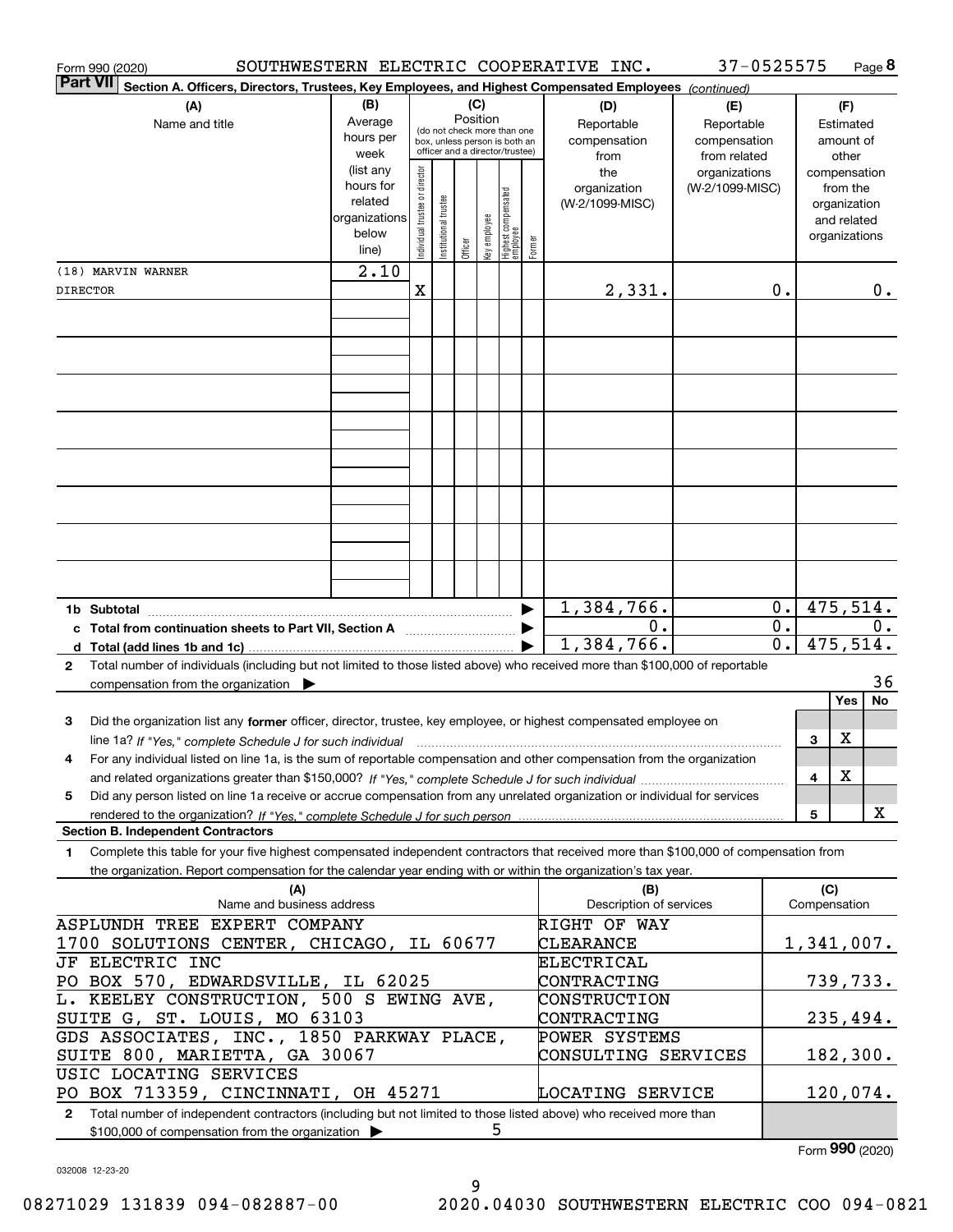|                                                           |                  | SOUTHWESTERN ELECTRIC COOPERATIVE INC.<br>Form 990 (2020)                       |                      |                      |                                                                                               | 37-0525575                    | Page 9                                                          |
|-----------------------------------------------------------|------------------|---------------------------------------------------------------------------------|----------------------|----------------------|-----------------------------------------------------------------------------------------------|-------------------------------|-----------------------------------------------------------------|
|                                                           | <b>Part VIII</b> | <b>Statement of Revenue</b>                                                     |                      |                      |                                                                                               |                               |                                                                 |
|                                                           |                  | Check if Schedule O contains a response or note to any line in this Part VIII   |                      |                      | $\begin{array}{c c c c c c} \hline \text{ } & \text{(B)} & \text{(C)} & \text{ } \end{array}$ |                               |                                                                 |
|                                                           |                  |                                                                                 |                      | (A)<br>Total revenue | Related or exempt<br>function revenue                                                         | Unrelated<br>business revenue | (D)<br>Revenue excluded<br>from tax under<br>sections 512 - 514 |
|                                                           |                  | 1 a Federated campaigns<br>1a                                                   |                      |                      |                                                                                               |                               |                                                                 |
|                                                           |                  | 1 <sub>b</sub><br>Membership dues<br>b                                          |                      |                      |                                                                                               |                               |                                                                 |
|                                                           |                  | 1 <sub>c</sub><br>Fundraising events<br>c                                       |                      |                      |                                                                                               |                               |                                                                 |
|                                                           |                  | 1 <sub>d</sub><br>d Related organizations                                       |                      |                      |                                                                                               |                               |                                                                 |
|                                                           |                  | Government grants (contributions)<br>1e<br>е                                    |                      |                      |                                                                                               |                               |                                                                 |
|                                                           |                  | f All other contributions, gifts, grants, and                                   |                      |                      |                                                                                               |                               |                                                                 |
|                                                           |                  | similar amounts not included above<br>1f                                        |                      |                      |                                                                                               |                               |                                                                 |
| Contributions, Gifts, Grants<br>and Other Similar Amounts | g                | $1g$ \$<br>Noncash contributions included in lines 1a-1f                        |                      |                      |                                                                                               |                               |                                                                 |
|                                                           |                  | h                                                                               | <b>Business Code</b> |                      |                                                                                               |                               |                                                                 |
|                                                           | 2 a              | SALE OF POWER                                                                   | 221000               | 62,186,853.          | 62,186,853.                                                                                   |                               |                                                                 |
| Program Service<br>Revenue                                | b                | the contract of the contract of the contract of the contract of the contract of |                      |                      |                                                                                               |                               |                                                                 |
|                                                           | с                | <u> 1989 - Johann John Stone, markin fizik eta idazlearia (h. 1982).</u>        |                      |                      |                                                                                               |                               |                                                                 |
|                                                           | d                | <u> 1989 - Johann Stoff, fransk politik (d. 1989)</u>                           |                      |                      |                                                                                               |                               |                                                                 |
|                                                           | е                |                                                                                 |                      |                      |                                                                                               |                               |                                                                 |
|                                                           |                  | f All other program service revenue                                             |                      |                      |                                                                                               |                               |                                                                 |
|                                                           | a                |                                                                                 |                      | 62,186,853.          |                                                                                               |                               |                                                                 |
|                                                           | 3                | Investment income (including dividends, interest, and                           |                      |                      |                                                                                               |                               |                                                                 |
|                                                           |                  |                                                                                 |                      | 57,997.              |                                                                                               |                               | 57,997.                                                         |
|                                                           | 4                | Income from investment of tax-exempt bond proceeds                              |                      |                      |                                                                                               |                               |                                                                 |
|                                                           | 5                | (i) Real                                                                        | (ii) Personal        |                      |                                                                                               |                               |                                                                 |
|                                                           |                  | 6а<br>6 a Gross rents                                                           |                      |                      |                                                                                               |                               |                                                                 |
|                                                           |                  | 6b<br>Less: rental expenses<br>b                                                |                      |                      |                                                                                               |                               |                                                                 |
|                                                           | с                | Rental income or (loss)<br>6c                                                   |                      |                      |                                                                                               |                               |                                                                 |
|                                                           |                  | d Net rental income or (loss)                                                   |                      |                      |                                                                                               |                               |                                                                 |
|                                                           |                  | (i) Securities<br>7 a Gross amount from sales of                                | (ii) Other           |                      |                                                                                               |                               |                                                                 |
|                                                           |                  | assets other than inventory<br>7a                                               |                      |                      |                                                                                               |                               |                                                                 |
|                                                           |                  | <b>b</b> Less: cost or other basis                                              |                      |                      |                                                                                               |                               |                                                                 |
|                                                           |                  | 7b<br>and sales expenses                                                        |                      |                      |                                                                                               |                               |                                                                 |
| evenue                                                    |                  | 7c<br>c Gain or (loss)                                                          |                      |                      |                                                                                               |                               |                                                                 |
| Œ                                                         |                  | d Net gain or (loss)                                                            |                      |                      |                                                                                               |                               |                                                                 |
| <b>Other</b>                                              |                  | 8 a Gross income from fundraising events (not                                   |                      |                      |                                                                                               |                               |                                                                 |
|                                                           |                  | including \$<br>contributions reported on line 1c). See                         |                      |                      |                                                                                               |                               |                                                                 |
|                                                           |                  | 8a                                                                              |                      |                      |                                                                                               |                               |                                                                 |
|                                                           |                  | 8b<br><b>b</b> Less: direct expenses <i>manually contained</i>                  |                      |                      |                                                                                               |                               |                                                                 |
|                                                           |                  | c Net income or (loss) from fundraising events                                  |                      |                      |                                                                                               |                               |                                                                 |
|                                                           |                  | 9 a Gross income from gaming activities. See                                    |                      |                      |                                                                                               |                               |                                                                 |
|                                                           |                  | 9a                                                                              |                      |                      |                                                                                               |                               |                                                                 |
|                                                           |                  | 9b                                                                              |                      |                      |                                                                                               |                               |                                                                 |
|                                                           |                  | c Net income or (loss) from gaming activities                                   |                      |                      |                                                                                               |                               |                                                                 |
|                                                           |                  | 10 a Gross sales of inventory, less returns                                     |                      |                      |                                                                                               |                               |                                                                 |
|                                                           |                  | 10a                                                                             |                      |                      |                                                                                               |                               |                                                                 |
|                                                           |                  | 10b<br><b>b</b> Less: cost of goods sold                                        |                      |                      |                                                                                               |                               |                                                                 |
|                                                           |                  | c Net income or (loss) from sales of inventory                                  | <b>Business Code</b> |                      |                                                                                               |                               |                                                                 |
|                                                           |                  | 11 a CAPITAL CREDITS                                                            | 900099               | 831,713.             | 831,713.                                                                                      |                               |                                                                 |
| Miscellaneous<br>Revenue                                  |                  | <b>b</b> FORFEITED DISCOUNTS & SERVICE REV                                      | 900099               | 251,305.             | 251,305.                                                                                      |                               |                                                                 |
|                                                           |                  | C MISCELLANEOUS INCOME                                                          | 221000               | 91,591.              | 91,591.                                                                                       |                               |                                                                 |
|                                                           |                  |                                                                                 |                      |                      |                                                                                               |                               |                                                                 |
|                                                           |                  |                                                                                 |                      | 1,174,609.           |                                                                                               |                               |                                                                 |
|                                                           | 12               | Total revenue. See instructions                                                 |                      | 63, 419, 459.        | 63, 361, 462.                                                                                 | 0.                            | 57,997.                                                         |
|                                                           | 032009 12-23-20  |                                                                                 |                      |                      |                                                                                               |                               | Form 990 (2020)                                                 |

10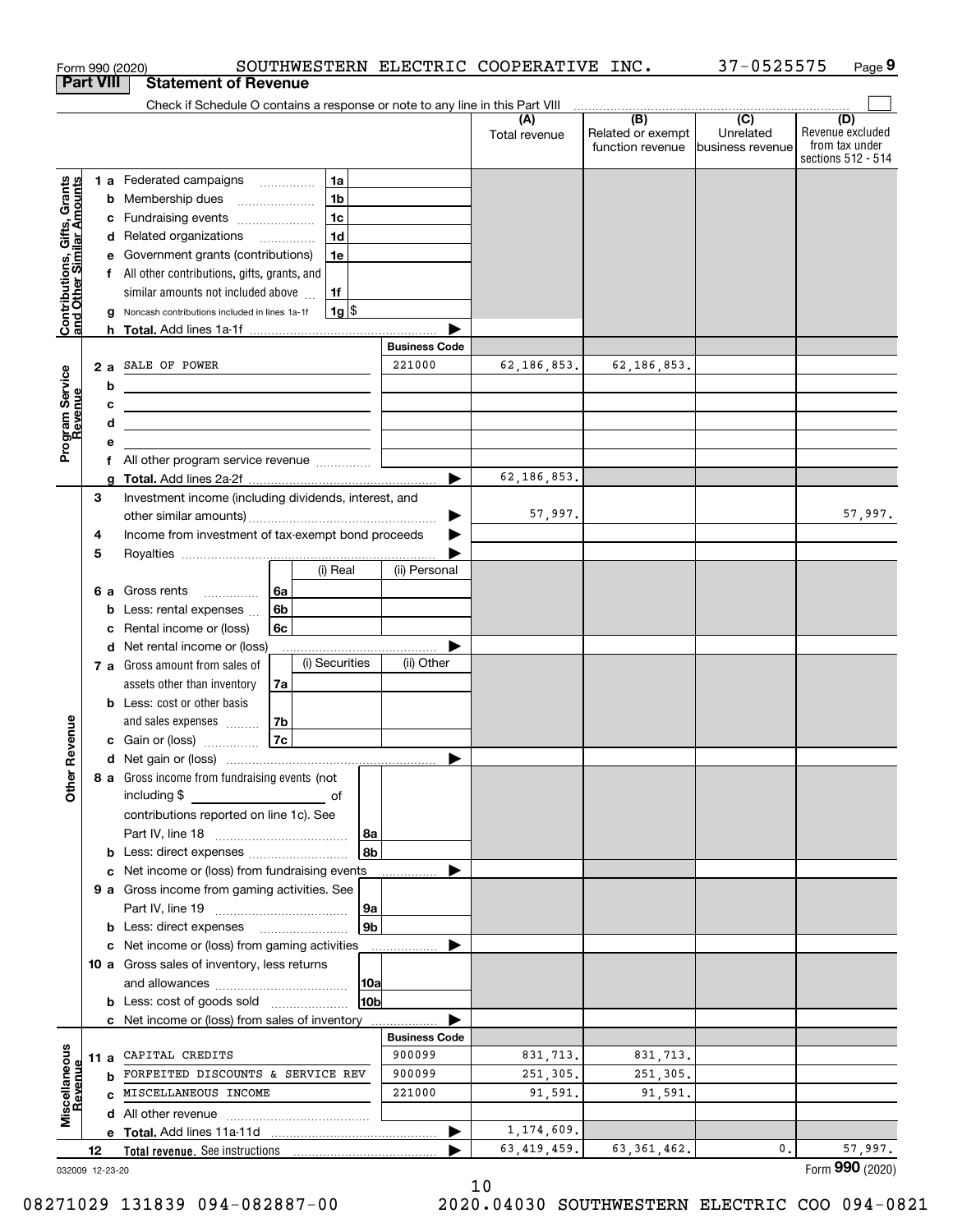**Part IX Statement of Functional Expenses**

Form 990 (2020) SOUTHWESTERN ELECTRIC COOPERATIVE INC 37-0525575 Page **10**

Check here  $\bullet$  if following SOP 98-2 (ASC 958-720) **Total functional expenses.**  Add lines 1 through 24e **Joint costs.** Complete this line only if the organization **(A)**<br>Total expenses **(B) (C) (D) 1234567891011abcdefg12131415161718192021222324abc**ADMIN & GENERAL EXPENSE **d** CONSUMER ACCOUNT EXPENS **e** All other expenses **2526***Section 501(c)(3) and 501(c)(4) organizations must complete all columns. All other organizations must complete column (A).* Grants and other assistance to domestic organizations and domestic governments. See Part IV, line 21 Compensation not included above to disqualified persons (as defined under section 4958(f)(1)) and persons described in section 4958(c)(3)(B)  $\quad \ldots \ldots \ldots$ Pension plan accruals and contributions (include section 401(k) and 403(b) employer contributions) Professional fundraising services. See Part IV, line 17 Other. (If line 11g amount exceeds 10% of line 25, column (A) amount, list line 11g expenses on Sch O.) Other expenses. Itemize expenses not covered above (List miscellaneous expenses on line 24e. If line 24e amount exceeds 10% of line 25, column (A) amount, list line 24e expenses on Schedule O.) reported in column (B) joint costs from a combined educational campaign and fundraising solicitation. Check if Schedule O contains a response or note to any line in this Part IX Program service expensesManagement and general expenses Fundraising expensesGrants and other assistance to domestic individuals. See Part IV, line 22 ~~~~~~~ Grants and other assistance to foreign organizations, foreign governments, and foreign individuals. See Part IV, lines 15 and 16  $\ldots$ Benefits paid to or for members .................... Compensation of current officers, directors, trustees, and key employees  $\ldots$   $\ldots$   $\ldots$   $\ldots$   $\ldots$ Other salaries and wages ~~~~~~~~~~ Other employee benefits ~~~~~~~~~~ Payroll taxes ~~~~~~~~~~~~~~~~ Fees for services (nonemployees): Management ~~~~~~~~~~~~~~~~ Legal ~~~~~~~~~~~~~~~~~~~~Accounting ~~~~~~~~~~~~~~~~~ Lobbying ~~~~~~~~~~~~~~~~~~ lnvestment management fees ....................... Advertising and promotion \_\_\_\_\_\_\_\_\_\_\_\_\_\_\_\_\_\_\_ Office expenses ~~~~~~~~~~~~~~~ Information technology ~~~~~~~~~~~ Royalties ~~~~~~~~~~~~~~~~~~ Occupancy ~~~~~~~~~~~~~~~~~ Travel ……………………………………………… Payments of travel or entertainment expenses for any federal, state, or local public officials ... Conferences, conventions, and meetings InterestPayments to affiliates ~~~~~~~~~~~~ ~~~~~~~~~~~~~~~~~~Depreciation, depletion, and amortization  $\,\,\ldots\,\,$ Insurance~~~~~~~~~~~~~~~~~ $Check here$   $\blacktriangleright$ *Do not include amounts reported on lines 6b, 7b, 8b, 9b, and 10b of Part VIII.*  $\mathcal{L}^{\text{max}}$ 17,014. 10,000. 6,942,782. 755,111. 3,921,510. 5,508,638. 31,153,945. 4,842,157. 4,694,918. 1,610,806. 2,981,280. 62,438,161. COST OF POWER DISTRIBUTION EXPENSE -

032010 12-23-20

11 08271029 131839 094-082887-00 2020.04030 SOUTHWESTERN ELECTRIC COO 094-0821

Form (2020) **990**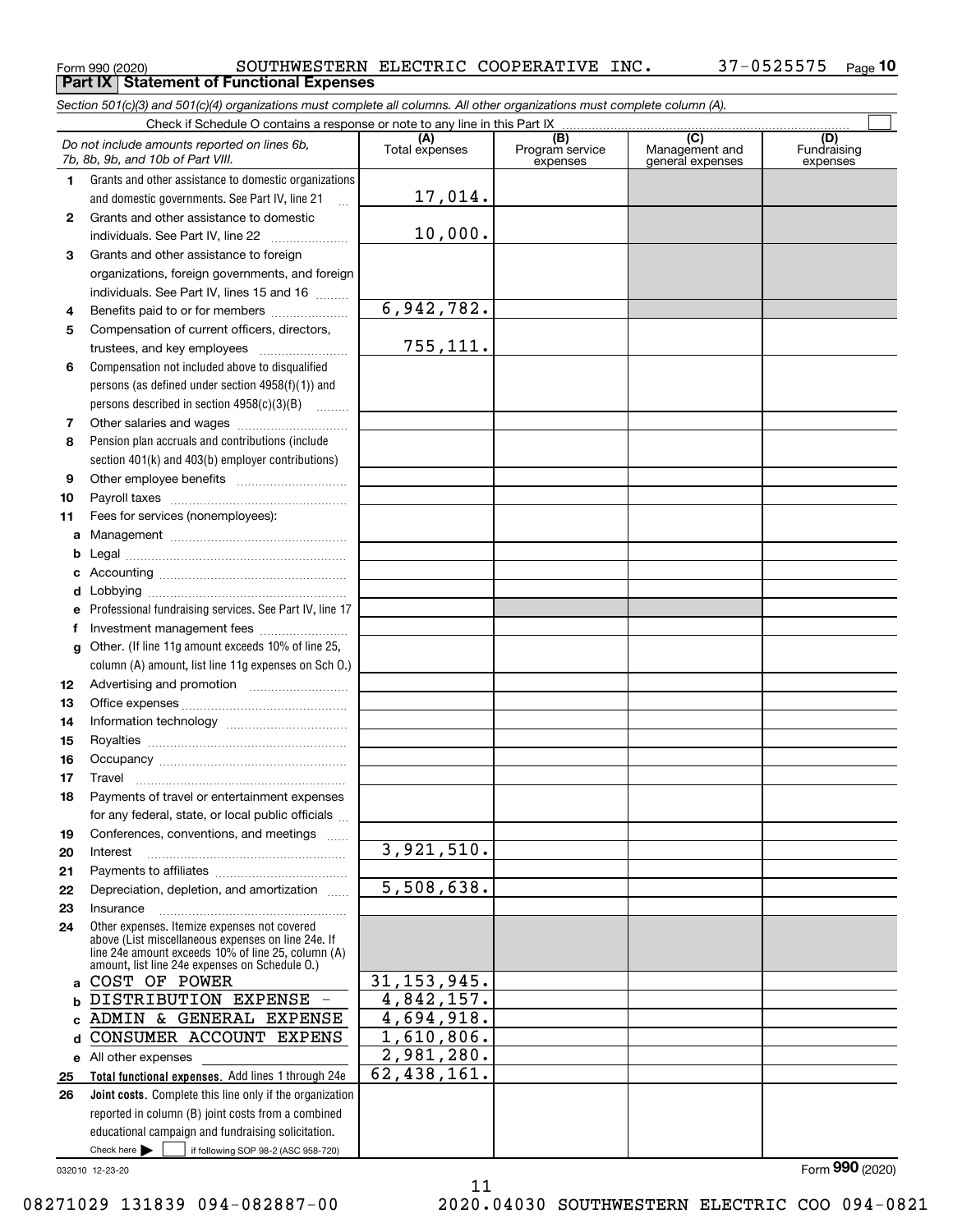Form 990 (2020) SOUTHWESTERN ELECTRIC COOPERATIVE INC 37-0525575 Page

**11**

|                             |          | Check if Schedule O contains a response or note to any line in this Part X                                                                                                                                                     |                                                                                 |  |  |  |  |                                                                                                                 |                 |                                                 |                              |                  |
|-----------------------------|----------|--------------------------------------------------------------------------------------------------------------------------------------------------------------------------------------------------------------------------------|---------------------------------------------------------------------------------|--|--|--|--|-----------------------------------------------------------------------------------------------------------------|-----------------|-------------------------------------------------|------------------------------|------------------|
|                             |          |                                                                                                                                                                                                                                |                                                                                 |  |  |  |  | (A)<br>Beginning of year                                                                                        |                 |                                                 | (B)<br>End of year           |                  |
|                             | 1        |                                                                                                                                                                                                                                |                                                                                 |  |  |  |  | 7, 267, 179.                                                                                                    | $\blacksquare$  |                                                 | $\overline{2,221},100.$      |                  |
|                             | 2        |                                                                                                                                                                                                                                |                                                                                 |  |  |  |  | 321, 229.                                                                                                       | $\mathbf 2$     |                                                 | 318,398.                     |                  |
|                             | з        |                                                                                                                                                                                                                                |                                                                                 |  |  |  |  |                                                                                                                 | 3               |                                                 |                              |                  |
|                             | 4        |                                                                                                                                                                                                                                |                                                                                 |  |  |  |  | 5, 545, 555.                                                                                                    | $\overline{4}$  |                                                 | 5,420,622.                   |                  |
|                             | 5        | Loans and other receivables from any current or former officer, director,                                                                                                                                                      |                                                                                 |  |  |  |  |                                                                                                                 |                 |                                                 |                              |                  |
|                             |          | trustee, key employee, creator or founder, substantial contributor, or 35%                                                                                                                                                     |                                                                                 |  |  |  |  |                                                                                                                 |                 |                                                 |                              |                  |
|                             |          | controlled entity or family member of any of these persons                                                                                                                                                                     |                                                                                 |  |  |  |  |                                                                                                                 | 5               |                                                 |                              |                  |
|                             | 6        | Loans and other receivables from other disqualified persons (as defined                                                                                                                                                        |                                                                                 |  |  |  |  |                                                                                                                 |                 |                                                 |                              |                  |
|                             |          | under section $4958(f)(1)$ , and persons described in section $4958(c)(3)(B)$                                                                                                                                                  |                                                                                 |  |  |  |  |                                                                                                                 | 6               |                                                 |                              |                  |
|                             | 7        |                                                                                                                                                                                                                                |                                                                                 |  |  |  |  | 753,853.                                                                                                        | $\overline{7}$  |                                                 | 672,053.                     |                  |
| Assets                      | 8        |                                                                                                                                                                                                                                |                                                                                 |  |  |  |  | 1,586,894.                                                                                                      | 8               |                                                 | 1,326,931.                   |                  |
|                             | 9        | Prepaid expenses and deferred charges                                                                                                                                                                                          |                                                                                 |  |  |  |  | 363,925.                                                                                                        | $\mathbf{9}$    |                                                 | 380,046.                     |                  |
|                             |          | 10a Land, buildings, and equipment: cost or other                                                                                                                                                                              |                                                                                 |  |  |  |  |                                                                                                                 |                 |                                                 |                              |                  |
|                             |          | basis. Complete Part VI of Schedule D  10a   200, 645, 304.                                                                                                                                                                    |                                                                                 |  |  |  |  |                                                                                                                 |                 |                                                 |                              |                  |
|                             |          |                                                                                                                                                                                                                                | 61,278,652.<br><b>b</b> Less: accumulated depreciation <b>container and Lab</b> |  |  |  |  | 137,695,762.<br>127,760.                                                                                        | 10 <sub>c</sub> |                                                 | 139, 366, 652.<br>105, 716.  |                  |
|                             | 11       |                                                                                                                                                                                                                                |                                                                                 |  |  |  |  |                                                                                                                 | 11              |                                                 |                              |                  |
|                             | 12       |                                                                                                                                                                                                                                |                                                                                 |  |  |  |  | 3,758,953.                                                                                                      | 12              |                                                 | 4,013,042.                   |                  |
|                             | 13       | Investments - program-related. See Part IV, line 11                                                                                                                                                                            |                                                                                 |  |  |  |  |                                                                                                                 | 13              |                                                 |                              |                  |
|                             | 14       |                                                                                                                                                                                                                                |                                                                                 |  |  |  |  | 3,960,498.                                                                                                      | 14<br>15        |                                                 |                              |                  |
|                             | 15<br>16 |                                                                                                                                                                                                                                |                                                                                 |  |  |  |  | 161, 381, 608.                                                                                                  | 16              |                                                 | $3,498,022.$<br>157,322,582. |                  |
|                             | 17       |                                                                                                                                                                                                                                |                                                                                 |  |  |  |  | 8,006,919.                                                                                                      | 17              |                                                 | 4,373,060.                   |                  |
|                             | 18       |                                                                                                                                                                                                                                |                                                                                 |  |  |  |  |                                                                                                                 | 18              |                                                 |                              |                  |
|                             | 19       | Deferred revenue material contracts and a contract of the contract of the contract of the contract of the contract of the contract of the contract of the contract of the contract of the contract of the contract of the cont |                                                                                 |  |  |  |  |                                                                                                                 | 19              |                                                 |                              |                  |
|                             | 20       |                                                                                                                                                                                                                                |                                                                                 |  |  |  |  |                                                                                                                 | 20              |                                                 |                              |                  |
|                             | 21       | Escrow or custodial account liability. Complete Part IV of Schedule D<br>1.1.1.1.1.1.1.1.1                                                                                                                                     |                                                                                 |  |  |  |  |                                                                                                                 | 21              |                                                 |                              |                  |
|                             | 22       | Loans and other payables to any current or former officer, director,                                                                                                                                                           |                                                                                 |  |  |  |  |                                                                                                                 |                 |                                                 |                              |                  |
| Liabilities                 |          | trustee, key employee, creator or founder, substantial contributor, or 35%                                                                                                                                                     |                                                                                 |  |  |  |  |                                                                                                                 |                 |                                                 |                              |                  |
|                             |          | controlled entity or family member of any of these persons                                                                                                                                                                     |                                                                                 |  |  |  |  |                                                                                                                 | 22              |                                                 |                              |                  |
|                             | 23       | Secured mortgages and notes payable to unrelated third parties                                                                                                                                                                 |                                                                                 |  |  |  |  | 92,420,539.                                                                                                     | 23              |                                                 | 90,691,289.                  |                  |
|                             | 24       | Unsecured notes and loans payable to unrelated third parties                                                                                                                                                                   |                                                                                 |  |  |  |  |                                                                                                                 | 24              |                                                 |                              |                  |
|                             | 25       | Other liabilities (including federal income tax, payables to related third                                                                                                                                                     |                                                                                 |  |  |  |  |                                                                                                                 |                 |                                                 |                              |                  |
|                             |          | parties, and other liabilities not included on lines 17-24). Complete Part X                                                                                                                                                   |                                                                                 |  |  |  |  |                                                                                                                 |                 |                                                 |                              |                  |
|                             |          | of Schedule D                                                                                                                                                                                                                  |                                                                                 |  |  |  |  | $\begin{array}{ c c c c c }\hline 10,813,447. &\text{25} \ \hline 111,240,905. &\text{26} \ \hline \end{array}$ |                 | $\frac{25}{26}$ $\frac{5,227,134}{100,291,483}$ |                              |                  |
|                             | 26       | Total liabilities. Add lines 17 through 25                                                                                                                                                                                     |                                                                                 |  |  |  |  |                                                                                                                 |                 |                                                 |                              |                  |
|                             |          | Organizations that follow FASB ASC 958, check here $\blacktriangleright$                                                                                                                                                       |                                                                                 |  |  |  |  |                                                                                                                 |                 |                                                 |                              |                  |
|                             |          | and complete lines 27, 28, 32, and 33.                                                                                                                                                                                         |                                                                                 |  |  |  |  |                                                                                                                 |                 |                                                 |                              |                  |
|                             | 27       |                                                                                                                                                                                                                                |                                                                                 |  |  |  |  |                                                                                                                 | 27              |                                                 |                              |                  |
|                             | 28       | Net assets with donor restrictions                                                                                                                                                                                             |                                                                                 |  |  |  |  |                                                                                                                 | 28              |                                                 |                              |                  |
|                             |          | Organizations that do not follow FASB ASC 958, check here $\blacktriangleright \boxed{X}$                                                                                                                                      |                                                                                 |  |  |  |  |                                                                                                                 |                 |                                                 |                              |                  |
|                             |          | and complete lines 29 through 33.                                                                                                                                                                                              |                                                                                 |  |  |  |  |                                                                                                                 | 0.<br>29        |                                                 |                              | 0.               |
|                             | 29<br>30 | Paid-in or capital surplus, or land, building, or equipment fund                                                                                                                                                               |                                                                                 |  |  |  |  | 0.                                                                                                              | 30              |                                                 |                              | $\overline{0}$ . |
|                             | 31       | Retained earnings, endowment, accumulated income, or other funds                                                                                                                                                               |                                                                                 |  |  |  |  | 50, 140, 703.                                                                                                   | 31              |                                                 | 57,031,099.                  |                  |
| Net Assets or Fund Balances | 32       | Total net assets or fund balances                                                                                                                                                                                              |                                                                                 |  |  |  |  | 50,140,703.                                                                                                     | 32              |                                                 | $\overline{57}$ , 031, 099.  |                  |
|                             | 33       |                                                                                                                                                                                                                                |                                                                                 |  |  |  |  | 161, 381, 608.                                                                                                  | 33              |                                                 | 157, 322, 582.               |                  |
|                             |          |                                                                                                                                                                                                                                |                                                                                 |  |  |  |  |                                                                                                                 |                 |                                                 | Form 990 (2020)              |                  |

**Part X** | Balance Sheet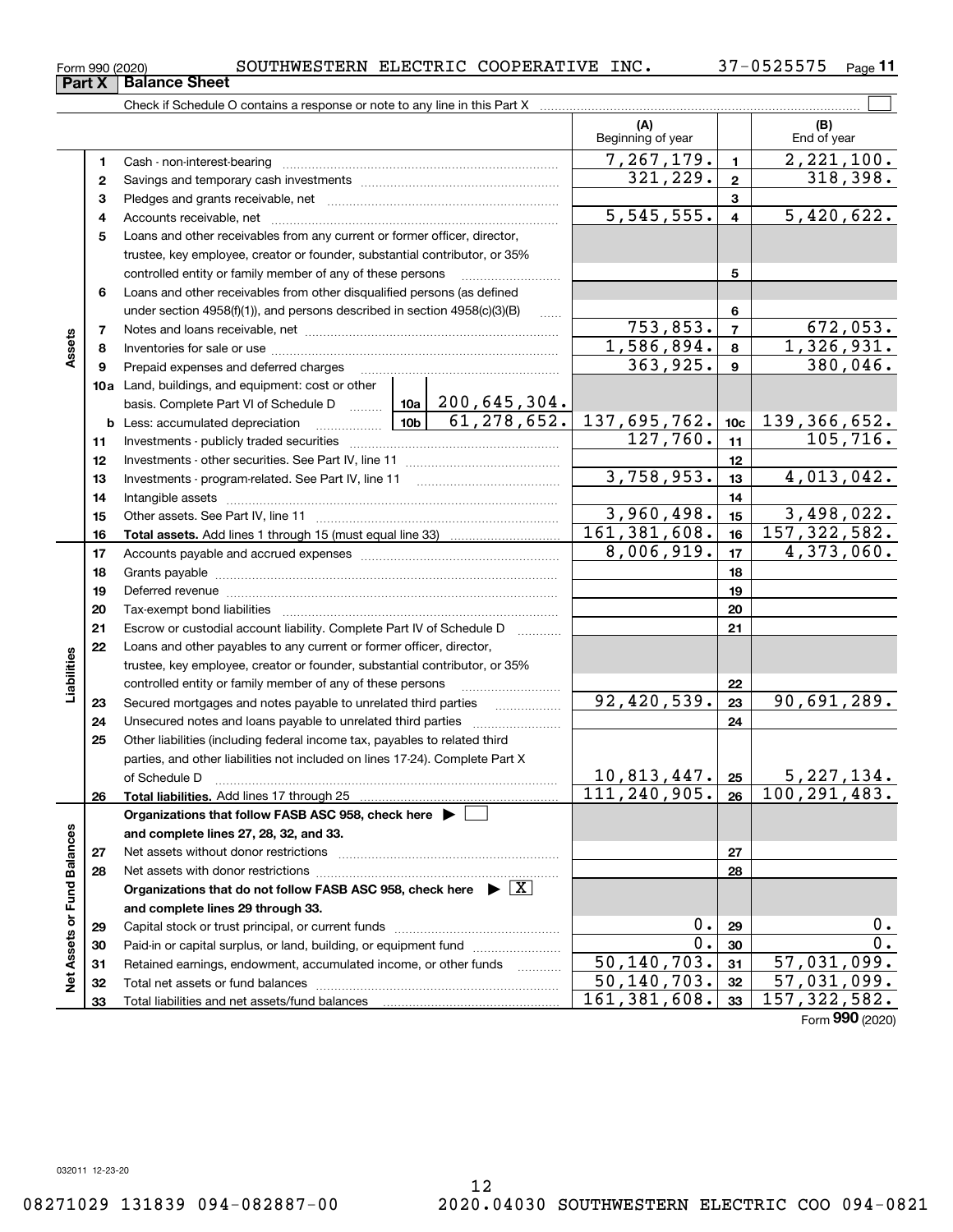|    | SOUTHWESTERN ELECTRIC COOPERATIVE INC.<br>Form 990 (2020)                                                                       | 37-0525575     |                            |     | Page $12$               |
|----|---------------------------------------------------------------------------------------------------------------------------------|----------------|----------------------------|-----|-------------------------|
|    | <b>Reconciliation of Net Assets</b><br><b>Part XI</b>                                                                           |                |                            |     |                         |
|    |                                                                                                                                 |                |                            |     | $\overline{\mathbf{X}}$ |
|    |                                                                                                                                 |                |                            |     |                         |
| 1  | Total revenue (must equal Part VIII, column (A), line 12)                                                                       | $\mathbf{1}$   | 63,419,459.                |     |                         |
| 2  | Total expenses (must equal Part IX, column (A), line 25)                                                                        | $\overline{2}$ | $\overline{62, 438, 161.}$ |     |                         |
| 3  | Revenue less expenses. Subtract line 2 from line 1                                                                              | 3              |                            |     | 981,298.                |
| 4  |                                                                                                                                 | 4              | 50, 140, 703.              |     |                         |
| 5  | Net unrealized gains (losses) on investments                                                                                    | 5              |                            |     |                         |
| 6  |                                                                                                                                 | 6              |                            |     |                         |
| 7  | Investment expenses www.communication.com/www.communication.com/www.communication.com/www.com                                   | $\overline{7}$ |                            |     |                         |
| 8  | Prior period adjustments                                                                                                        | 8              |                            |     |                         |
| 9  | Other changes in net assets or fund balances (explain on Schedule O)                                                            | 9              | 5,909,098.                 |     |                         |
| 10 | Net assets or fund balances at end of year. Combine lines 3 through 9 (must equal Part X, line 32,                              |                |                            |     |                         |
|    |                                                                                                                                 | 10             | 57,031,099.                |     |                         |
|    | Part XII Financial Statements and Reporting                                                                                     |                |                            |     |                         |
|    |                                                                                                                                 |                |                            |     | $\overline{\mathtt{x}}$ |
|    |                                                                                                                                 |                |                            | Yes | No                      |
| 1  | $\boxed{\mathbf{X}}$ Accrual<br>Accounting method used to prepare the Form 990: <u>I</u> Cash<br>Other                          |                |                            |     |                         |
|    | If the organization changed its method of accounting from a prior year or checked "Other," explain in Schedule O.               |                |                            |     |                         |
|    | 2a Were the organization's financial statements compiled or reviewed by an independent accountant?                              |                | 2a                         |     | x                       |
|    | If "Yes," check a box below to indicate whether the financial statements for the year were compiled or reviewed on a            |                |                            |     |                         |
|    | separate basis, consolidated basis, or both:                                                                                    |                |                            |     |                         |
|    | Consolidated basis<br>Separate basis<br>Both consolidated and separate basis                                                    |                |                            |     |                         |
|    | <b>b</b> Were the organization's financial statements audited by an independent accountant?                                     |                | 2 <sub>b</sub>             | х   |                         |
|    | If "Yes," check a box below to indicate whether the financial statements for the year were audited on a separate basis,         |                |                            |     |                         |
|    | consolidated basis, or both:                                                                                                    |                |                            |     |                         |
|    | $ \mathbf{X} $ Separate basis<br><b>Consolidated basis</b><br>Both consolidated and separate basis                              |                |                            |     |                         |
|    | c If "Yes" to line 2a or 2b, does the organization have a committee that assumes responsibility for oversight of the audit,     |                |                            |     |                         |
|    | review, or compilation of its financial statements and selection of an independent accountant?                                  |                | 2c                         | x   |                         |
|    | If the organization changed either its oversight process or selection process during the tax year, explain on Schedule O.       |                |                            |     |                         |
|    | 3a As a result of a federal award, was the organization required to undergo an audit or audits as set forth in the Single Audit |                |                            |     |                         |
|    |                                                                                                                                 |                | За                         |     | x                       |
|    | b If "Yes," did the organization undergo the required audit or audits? If the organization did not undergo the required audit   |                |                            |     |                         |
|    | or audits, explain why on Schedule O and describe any steps taken to undergo such audits                                        |                | 3b                         |     |                         |

Form (2020) **990**

032012 12-23-20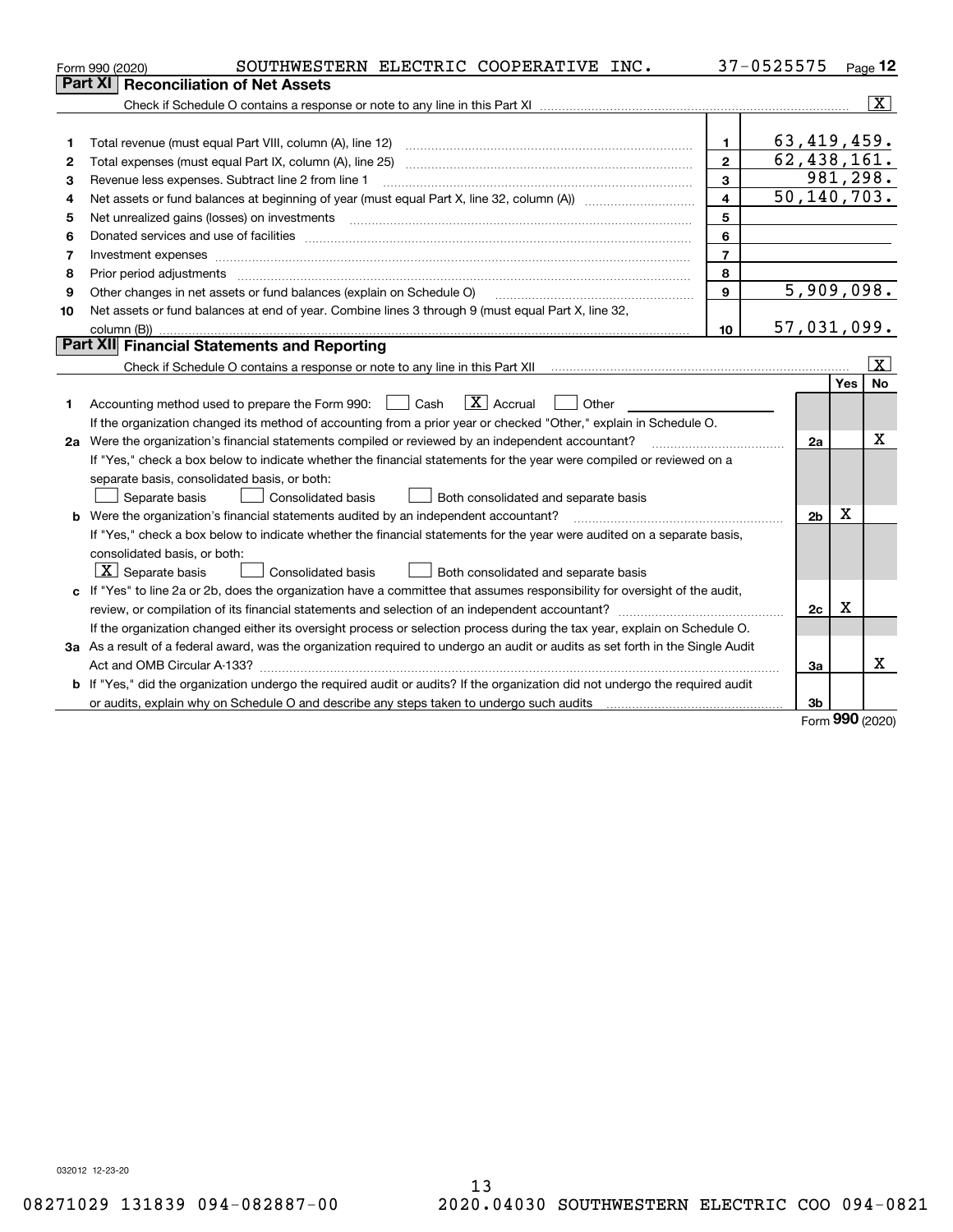|  | <b>SCHEDULE D</b> |  |  |  |
|--|-------------------|--|--|--|
|--|-------------------|--|--|--|

Department of the Treasury Internal Revenue Service

## **SCHEDULE D Supplemental Financial Statements**

(Form 990)<br>
Pepartment of the Treasury<br>
Department of the Treasury<br>
Department of the Treasury<br>
Department of the Treasury<br> **Co to www.irs.gov/Form990 for instructions and the latest information.**<br> **Co to www.irs.gov/Form9** 

| ►Go to www.irs.gov/Form990 for instructions and the latest informat |  |  |
|---------------------------------------------------------------------|--|--|
|                                                                     |  |  |



|         | Name of the organization<br>SOUTHWESTERN ELECTRIC COOPERATIVE INC.                                                                                                                                                             |                          |      | <b>Employer identification number</b><br>37-0525575 |                            |
|---------|--------------------------------------------------------------------------------------------------------------------------------------------------------------------------------------------------------------------------------|--------------------------|------|-----------------------------------------------------|----------------------------|
| Part I  | Organizations Maintaining Donor Advised Funds or Other Similar Funds or Accounts. Complete if the                                                                                                                              |                          |      |                                                     |                            |
|         | organization answered "Yes" on Form 990, Part IV, line 6.                                                                                                                                                                      |                          |      |                                                     |                            |
|         | (a) Donor advised funds                                                                                                                                                                                                        |                          |      | (b) Funds and other accounts                        |                            |
| 1       |                                                                                                                                                                                                                                |                          |      |                                                     |                            |
| 2       | Aggregate value of contributions to (during year)                                                                                                                                                                              |                          |      |                                                     |                            |
| 3       |                                                                                                                                                                                                                                |                          |      |                                                     |                            |
| 4       |                                                                                                                                                                                                                                |                          |      |                                                     |                            |
| 5       | Did the organization inform all donors and donor advisors in writing that the assets held in donor advised funds                                                                                                               |                          |      |                                                     |                            |
|         |                                                                                                                                                                                                                                |                          |      | Yes                                                 | <b>No</b>                  |
| 6       | Did the organization inform all grantees, donors, and donor advisors in writing that grant funds can be used only                                                                                                              |                          |      |                                                     |                            |
|         | for charitable purposes and not for the benefit of the donor or donor advisor, or for any other purpose conferring                                                                                                             |                          |      |                                                     |                            |
|         | impermissible private benefit?                                                                                                                                                                                                 |                          |      | Yes                                                 | No                         |
| Part II | Conservation Easements. Complete if the organization answered "Yes" on Form 990, Part IV, line 7.                                                                                                                              |                          |      |                                                     |                            |
| 1       | Purpose(s) of conservation easements held by the organization (check all that apply).                                                                                                                                          |                          |      |                                                     |                            |
|         | Preservation of land for public use (for example, recreation or education)<br>Preservation of a historically important land area                                                                                               |                          |      |                                                     |                            |
|         | Protection of natural habitat<br>Preservation of a certified historic structure                                                                                                                                                |                          |      |                                                     |                            |
|         | Preservation of open space                                                                                                                                                                                                     |                          |      |                                                     |                            |
| 2       | Complete lines 2a through 2d if the organization held a qualified conservation contribution in the form of a conservation easement on the last                                                                                 |                          |      |                                                     |                            |
|         | day of the tax year.                                                                                                                                                                                                           |                          |      | Held at the End of the Tax Year                     |                            |
|         | a Total number of conservation easements                                                                                                                                                                                       | 2a                       |      |                                                     |                            |
| b       | Total acreage restricted by conservation easements                                                                                                                                                                             | 2b                       |      |                                                     |                            |
| c       |                                                                                                                                                                                                                                | 2c                       |      |                                                     |                            |
|         | d Number of conservation easements included in (c) acquired after 7/25/06, and not on a historic structure                                                                                                                     |                          |      |                                                     |                            |
|         | listed in the National Register [[11] matter contract the state of the state of the National Register [11] matter contract the National Register [11] matter contract the National Register [11] matter contract the National  | 2d                       |      |                                                     |                            |
| з       | Number of conservation easements modified, transferred, released, extinguished, or terminated by the organization during the tax                                                                                               |                          |      |                                                     |                            |
|         | $year \blacktriangleright$                                                                                                                                                                                                     |                          |      |                                                     |                            |
| 4       | Number of states where property subject to conservation easement is located >                                                                                                                                                  |                          |      |                                                     |                            |
| 5       | Does the organization have a written policy regarding the periodic monitoring, inspection, handling of                                                                                                                         |                          |      |                                                     |                            |
|         | violations, and enforcement of the conservation easements it holds?                                                                                                                                                            |                          |      | Yes                                                 | <b>No</b>                  |
| 6       | Staff and volunteer hours devoted to monitoring, inspecting, handling of violations, and enforcing conservation easements during the year                                                                                      |                          |      |                                                     |                            |
|         |                                                                                                                                                                                                                                |                          |      |                                                     |                            |
| 7       | Amount of expenses incurred in monitoring, inspecting, handling of violations, and enforcing conservation easements during the year                                                                                            |                          |      |                                                     |                            |
|         | $\blacktriangleright$ \$                                                                                                                                                                                                       |                          |      |                                                     |                            |
| 8       | Does each conservation easement reported on line 2(d) above satisfy the requirements of section 170(h)(4)(B)(i)                                                                                                                |                          |      |                                                     |                            |
|         |                                                                                                                                                                                                                                |                          |      | Yes                                                 | No                         |
|         | In Part XIII, describe how the organization reports conservation easements in its revenue and expense statement and                                                                                                            |                          |      |                                                     |                            |
|         | balance sheet, and include, if applicable, the text of the footnote to the organization's financial statements that describes the                                                                                              |                          |      |                                                     |                            |
|         | organization's accounting for conservation easements.                                                                                                                                                                          |                          |      |                                                     |                            |
|         | Organizations Maintaining Collections of Art, Historical Treasures, or Other Similar Assets.<br>Part III                                                                                                                       |                          |      |                                                     |                            |
|         | Complete if the organization answered "Yes" on Form 990, Part IV, line 8.                                                                                                                                                      |                          |      |                                                     |                            |
|         | 1a If the organization elected, as permitted under FASB ASC 958, not to report in its revenue statement and balance sheet works                                                                                                |                          |      |                                                     |                            |
|         | of art, historical treasures, or other similar assets held for public exhibition, education, or research in furtherance of public                                                                                              |                          |      |                                                     |                            |
|         | service, provide in Part XIII the text of the footnote to its financial statements that describes these items.                                                                                                                 |                          |      |                                                     |                            |
|         | <b>b</b> If the organization elected, as permitted under FASB ASC 958, to report in its revenue statement and balance sheet works of                                                                                           |                          |      |                                                     |                            |
|         | art, historical treasures, or other similar assets held for public exhibition, education, or research in furtherance of public service,                                                                                        |                          |      |                                                     |                            |
|         | provide the following amounts relating to these items:                                                                                                                                                                         |                          |      |                                                     |                            |
|         |                                                                                                                                                                                                                                |                          |      | $\triangleright$ \$                                 |                            |
|         |                                                                                                                                                                                                                                | $\blacktriangleright$ \$ |      |                                                     |                            |
| 2       | If the organization received or held works of art, historical treasures, or other similar assets for financial gain, provide                                                                                                   |                          |      |                                                     |                            |
|         | the following amounts required to be reported under FASB ASC 958 relating to these items:                                                                                                                                      |                          |      |                                                     |                            |
|         | a Revenue included on Form 990, Part VIII, line 1 [2000] [2000] [2000] [2000] [2000] [2000] [2000] [2000] [2000                                                                                                                | ▶                        | - \$ |                                                     |                            |
|         | b Assets included in Form 990, Part X [11, 12] Marshall Marson and Assets included in Form 990, Part X [11, 12] Marshall Marson and Marson and Assets included in Form 990, Part X [11] Marson and Marson and Marson and Marso | $\blacktriangleright$ \$ |      |                                                     |                            |
|         | LHA For Paperwork Reduction Act Notice, see the Instructions for Form 990.                                                                                                                                                     |                          |      |                                                     | Schedule D (Form 990) 2020 |
|         | 032051 12-01-20                                                                                                                                                                                                                |                          |      |                                                     |                            |

14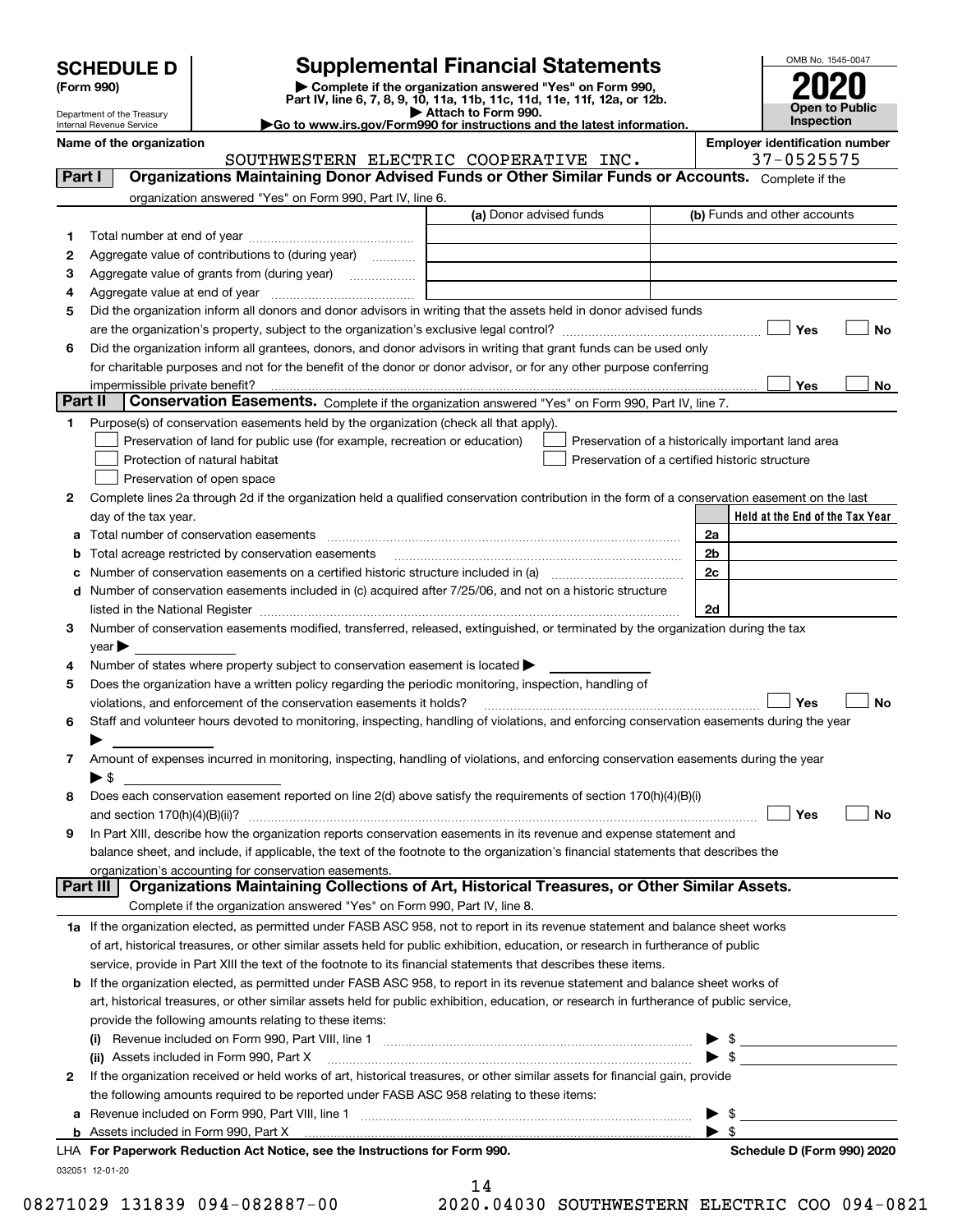|        | Schedule D (Form 990) 2020                                                                                                                                                                                                                                                                                                                                                                                                                                      | SOUTHWESTERN ELECTRIC COOPERATIVE INC. |   |                                                                                                                                                                                                                               |                    |                 | 37-0525575                                 |     | Page 2 |
|--------|-----------------------------------------------------------------------------------------------------------------------------------------------------------------------------------------------------------------------------------------------------------------------------------------------------------------------------------------------------------------------------------------------------------------------------------------------------------------|----------------------------------------|---|-------------------------------------------------------------------------------------------------------------------------------------------------------------------------------------------------------------------------------|--------------------|-----------------|--------------------------------------------|-----|--------|
|        | Part III<br>Organizations Maintaining Collections of Art, Historical Treasures, or Other Similar Assets (continued)                                                                                                                                                                                                                                                                                                                                             |                                        |   |                                                                                                                                                                                                                               |                    |                 |                                            |     |        |
| З      | Using the organization's acquisition, accession, and other records, check any of the following that make significant use of its                                                                                                                                                                                                                                                                                                                                 |                                        |   |                                                                                                                                                                                                                               |                    |                 |                                            |     |        |
|        | collection items (check all that apply):                                                                                                                                                                                                                                                                                                                                                                                                                        |                                        |   |                                                                                                                                                                                                                               |                    |                 |                                            |     |        |
| a      | Public exhibition                                                                                                                                                                                                                                                                                                                                                                                                                                               |                                        |   | Loan or exchange program                                                                                                                                                                                                      |                    |                 |                                            |     |        |
| b      | Scholarly research                                                                                                                                                                                                                                                                                                                                                                                                                                              |                                        |   | Other and the contract of the contract of the contract of the contract of the contract of the contract of the contract of the contract of the contract of the contract of the contract of the contract of the contract of the |                    |                 |                                            |     |        |
| c      | Preservation for future generations                                                                                                                                                                                                                                                                                                                                                                                                                             |                                        |   |                                                                                                                                                                                                                               |                    |                 |                                            |     |        |
| 4      | Provide a description of the organization's collections and explain how they further the organization's exempt purpose in Part XIII.                                                                                                                                                                                                                                                                                                                            |                                        |   |                                                                                                                                                                                                                               |                    |                 |                                            |     |        |
| 5      | During the year, did the organization solicit or receive donations of art, historical treasures, or other similar assets                                                                                                                                                                                                                                                                                                                                        |                                        |   |                                                                                                                                                                                                                               |                    |                 |                                            |     |        |
|        | to be sold to raise funds rather than to be maintained as part of the organization's collection?                                                                                                                                                                                                                                                                                                                                                                |                                        |   |                                                                                                                                                                                                                               |                    |                 | Yes                                        |     | No.    |
|        | <b>Part IV</b><br>Escrow and Custodial Arrangements. Complete if the organization answered "Yes" on Form 990, Part IV, line 9, or<br>reported an amount on Form 990, Part X, line 21.                                                                                                                                                                                                                                                                           |                                        |   |                                                                                                                                                                                                                               |                    |                 |                                            |     |        |
|        |                                                                                                                                                                                                                                                                                                                                                                                                                                                                 |                                        |   |                                                                                                                                                                                                                               |                    |                 |                                            |     |        |
|        | 1a Is the organization an agent, trustee, custodian or other intermediary for contributions or other assets not included                                                                                                                                                                                                                                                                                                                                        |                                        |   |                                                                                                                                                                                                                               |                    |                 |                                            |     |        |
|        | <b>b</b> If "Yes," explain the arrangement in Part XIII and complete the following table:                                                                                                                                                                                                                                                                                                                                                                       |                                        |   |                                                                                                                                                                                                                               |                    |                 | Yes                                        |     | No     |
|        |                                                                                                                                                                                                                                                                                                                                                                                                                                                                 |                                        |   |                                                                                                                                                                                                                               |                    |                 | Amount                                     |     |        |
|        |                                                                                                                                                                                                                                                                                                                                                                                                                                                                 |                                        |   |                                                                                                                                                                                                                               |                    | 1c              |                                            |     |        |
|        | Beginning balance measurements and the contract of the contract of the contract of the contract of the contract of the contract of the contract of the contract of the contract of the contract of the contract of the contrac<br>Additions during the year manufactured and an anti-manufactured and the year manufactured and all the year manufactured and all the year manufactured and all the year manufactured and all the year manufactured and all the |                                        |   |                                                                                                                                                                                                                               |                    | 1d              |                                            |     |        |
|        | Distributions during the year manufactured and continuum and the year manufactured and the year manufactured and the year manufactured and the year manufactured and the year manufactured and the year manufactured and the y                                                                                                                                                                                                                                  |                                        |   |                                                                                                                                                                                                                               |                    | 1e              |                                            |     |        |
|        |                                                                                                                                                                                                                                                                                                                                                                                                                                                                 |                                        |   |                                                                                                                                                                                                                               |                    | 1f              |                                            |     |        |
|        | 2a Did the organization include an amount on Form 990, Part X, line 21, for escrow or custodial account liability?                                                                                                                                                                                                                                                                                                                                              |                                        |   |                                                                                                                                                                                                                               |                    |                 | Yes                                        |     | No     |
|        | <b>b</b> If "Yes," explain the arrangement in Part XIII. Check here if the explanation has been provided on Part XIII                                                                                                                                                                                                                                                                                                                                           |                                        |   |                                                                                                                                                                                                                               |                    |                 |                                            |     |        |
| Part V | Endowment Funds. Complete if the organization answered "Yes" on Form 990, Part IV, line 10.                                                                                                                                                                                                                                                                                                                                                                     |                                        |   |                                                                                                                                                                                                                               |                    |                 |                                            |     |        |
|        |                                                                                                                                                                                                                                                                                                                                                                                                                                                                 | (a) Current year                       |   | (b) Prior year                                                                                                                                                                                                                | (c) Two years back |                 | (d) Three years back   (e) Four years back |     |        |
| 1a     | Beginning of year balance                                                                                                                                                                                                                                                                                                                                                                                                                                       |                                        |   |                                                                                                                                                                                                                               |                    |                 |                                            |     |        |
|        |                                                                                                                                                                                                                                                                                                                                                                                                                                                                 |                                        |   |                                                                                                                                                                                                                               |                    |                 |                                            |     |        |
|        | Net investment earnings, gains, and losses                                                                                                                                                                                                                                                                                                                                                                                                                      |                                        |   |                                                                                                                                                                                                                               |                    |                 |                                            |     |        |
|        |                                                                                                                                                                                                                                                                                                                                                                                                                                                                 |                                        |   |                                                                                                                                                                                                                               |                    |                 |                                            |     |        |
| е      | Other expenditures for facilities                                                                                                                                                                                                                                                                                                                                                                                                                               |                                        |   |                                                                                                                                                                                                                               |                    |                 |                                            |     |        |
|        | and programs                                                                                                                                                                                                                                                                                                                                                                                                                                                    |                                        |   |                                                                                                                                                                                                                               |                    |                 |                                            |     |        |
|        |                                                                                                                                                                                                                                                                                                                                                                                                                                                                 |                                        |   |                                                                                                                                                                                                                               |                    |                 |                                            |     |        |
| g      | End of year balance                                                                                                                                                                                                                                                                                                                                                                                                                                             |                                        |   |                                                                                                                                                                                                                               |                    |                 |                                            |     |        |
| 2      | Provide the estimated percentage of the current year end balance (line 1g, column (a)) held as:                                                                                                                                                                                                                                                                                                                                                                 |                                        |   |                                                                                                                                                                                                                               |                    |                 |                                            |     |        |
|        | Board designated or quasi-endowment                                                                                                                                                                                                                                                                                                                                                                                                                             |                                        | % |                                                                                                                                                                                                                               |                    |                 |                                            |     |        |
|        | Permanent endowment                                                                                                                                                                                                                                                                                                                                                                                                                                             | %                                      |   |                                                                                                                                                                                                                               |                    |                 |                                            |     |        |
| с      | Term endowment $\blacktriangleright$                                                                                                                                                                                                                                                                                                                                                                                                                            | %                                      |   |                                                                                                                                                                                                                               |                    |                 |                                            |     |        |
|        | The percentages on lines 2a, 2b, and 2c should equal 100%.                                                                                                                                                                                                                                                                                                                                                                                                      |                                        |   |                                                                                                                                                                                                                               |                    |                 |                                            |     |        |
|        | 3a Are there endowment funds not in the possession of the organization that are held and administered for the organization                                                                                                                                                                                                                                                                                                                                      |                                        |   |                                                                                                                                                                                                                               |                    |                 |                                            |     |        |
|        | by:                                                                                                                                                                                                                                                                                                                                                                                                                                                             |                                        |   |                                                                                                                                                                                                                               |                    |                 |                                            | Yes | No     |
|        | (i)                                                                                                                                                                                                                                                                                                                                                                                                                                                             |                                        |   |                                                                                                                                                                                                                               |                    |                 | 3a(i)                                      |     |        |
|        | <b>b</b> If "Yes" on line 3a(ii), are the related organizations listed as required on Schedule R?                                                                                                                                                                                                                                                                                                                                                               |                                        |   |                                                                                                                                                                                                                               |                    |                 | 3a(ii)<br>3b                               |     |        |
|        | Describe in Part XIII the intended uses of the organization's endowment funds.                                                                                                                                                                                                                                                                                                                                                                                  |                                        |   |                                                                                                                                                                                                                               |                    |                 |                                            |     |        |
|        | Land, Buildings, and Equipment.<br>Part VI                                                                                                                                                                                                                                                                                                                                                                                                                      |                                        |   |                                                                                                                                                                                                                               |                    |                 |                                            |     |        |
|        | Complete if the organization answered "Yes" on Form 990, Part IV, line 11a. See Form 990, Part X, line 10.                                                                                                                                                                                                                                                                                                                                                      |                                        |   |                                                                                                                                                                                                                               |                    |                 |                                            |     |        |
|        | Description of property                                                                                                                                                                                                                                                                                                                                                                                                                                         | (a) Cost or other                      |   |                                                                                                                                                                                                                               | (b) Cost or other  | (c) Accumulated | (d) Book value                             |     |        |
|        |                                                                                                                                                                                                                                                                                                                                                                                                                                                                 | basis (investment)                     |   | basis (other)                                                                                                                                                                                                                 |                    | depreciation    |                                            |     |        |
|        |                                                                                                                                                                                                                                                                                                                                                                                                                                                                 |                                        |   |                                                                                                                                                                                                                               | 688,383.           |                 | 688,383.                                   |     |        |
| b      |                                                                                                                                                                                                                                                                                                                                                                                                                                                                 |                                        |   |                                                                                                                                                                                                                               | 3,602,049.         | 1,103,881.      | $\overline{2,498,168}$ .                   |     |        |
|        | Leasehold improvements                                                                                                                                                                                                                                                                                                                                                                                                                                          |                                        |   |                                                                                                                                                                                                                               |                    |                 |                                            |     |        |
|        |                                                                                                                                                                                                                                                                                                                                                                                                                                                                 |                                        |   | 189,513,941.                                                                                                                                                                                                                  |                    |                 | 58,078,304. 131,435,637.                   |     |        |
|        | e Other                                                                                                                                                                                                                                                                                                                                                                                                                                                         |                                        |   |                                                                                                                                                                                                                               | 6,840,931.         | 2,096,467.      | 4,744,464.                                 |     |        |
|        | Total. Add lines 1a through 1e. (Column (d) must equal Form 990. Part X. column (B). line 10c.)                                                                                                                                                                                                                                                                                                                                                                 |                                        |   |                                                                                                                                                                                                                               |                    |                 | 139, 366, 652.                             |     |        |

**Schedule D (Form 990) 2020**

032052 12-01-20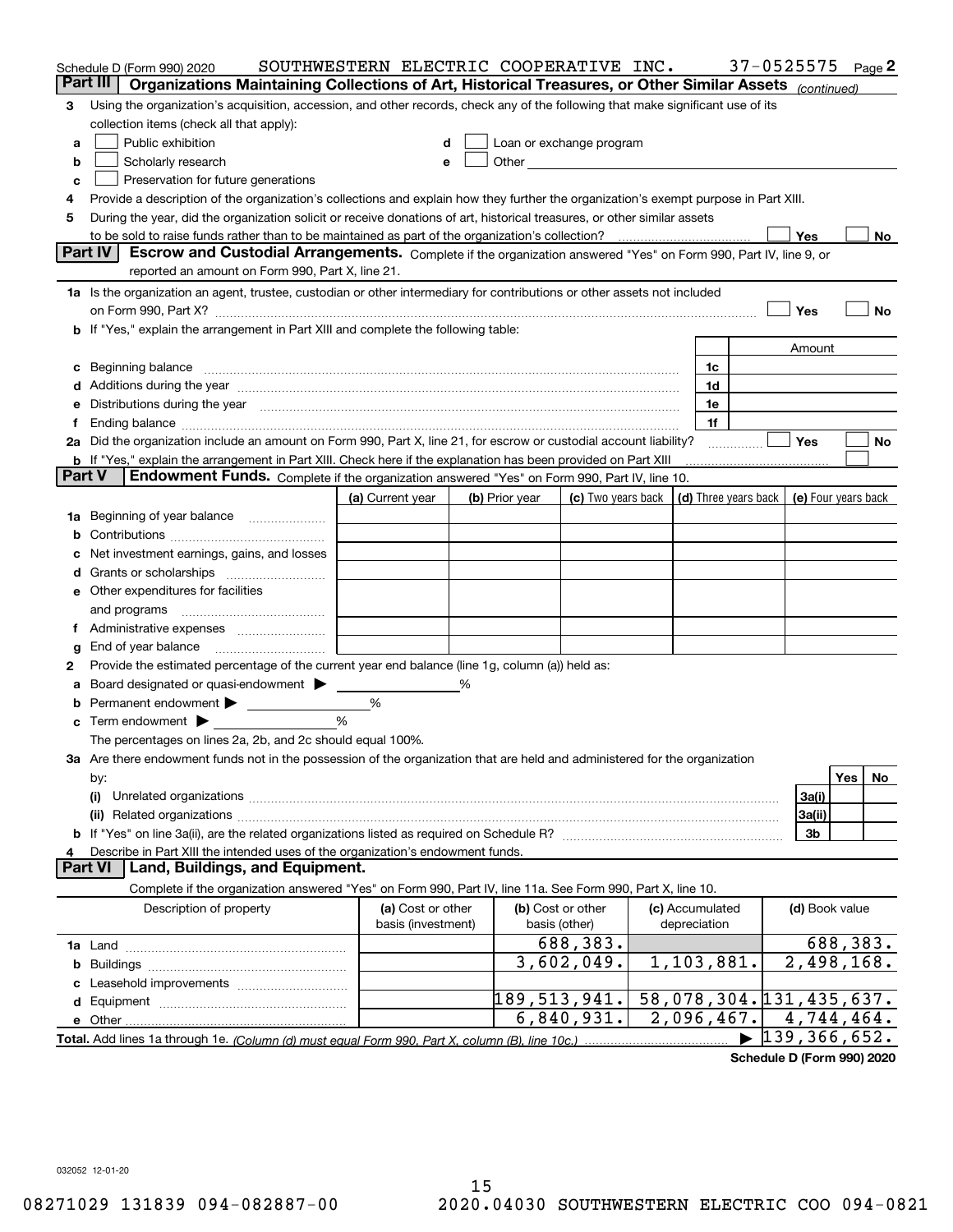| Complete if the organization answered "Yes" on Form 990, Part IV, line 11b. See Form 990, Part X, line 12.                                           |                 |                                                           |                |
|------------------------------------------------------------------------------------------------------------------------------------------------------|-----------------|-----------------------------------------------------------|----------------|
| (a) Description of security or category (including name of security)                                                                                 | (b) Book value  | (c) Method of valuation: Cost or end-of-year market value |                |
| (1) Financial derivatives                                                                                                                            |                 |                                                           |                |
| (2) Closely held equity interests                                                                                                                    |                 |                                                           |                |
| $(3)$ Other                                                                                                                                          |                 |                                                           |                |
| (A)                                                                                                                                                  |                 |                                                           |                |
| (B)                                                                                                                                                  |                 |                                                           |                |
|                                                                                                                                                      |                 |                                                           |                |
| (C)                                                                                                                                                  |                 |                                                           |                |
| (D)                                                                                                                                                  |                 |                                                           |                |
| (E)                                                                                                                                                  |                 |                                                           |                |
| (F)                                                                                                                                                  |                 |                                                           |                |
| (G)                                                                                                                                                  |                 |                                                           |                |
| (H)                                                                                                                                                  |                 |                                                           |                |
| Total. (Col. (b) must equal Form 990, Part X, col. (B) line 12.) $\blacktriangleright$                                                               |                 |                                                           |                |
| Part VIII Investments - Program Related.                                                                                                             |                 |                                                           |                |
| Complete if the organization answered "Yes" on Form 990, Part IV, line 11c. See Form 990, Part X, line 13.                                           |                 |                                                           |                |
| (a) Description of investment                                                                                                                        | (b) Book value  | (c) Method of valuation: Cost or end-of-year market value |                |
| (1)                                                                                                                                                  |                 |                                                           |                |
|                                                                                                                                                      |                 |                                                           |                |
| (2)                                                                                                                                                  |                 |                                                           |                |
| (3)                                                                                                                                                  |                 |                                                           |                |
| (4)                                                                                                                                                  |                 |                                                           |                |
| (5)                                                                                                                                                  |                 |                                                           |                |
| (6)                                                                                                                                                  |                 |                                                           |                |
| (7)                                                                                                                                                  |                 |                                                           |                |
| (8)                                                                                                                                                  |                 |                                                           |                |
| (9)                                                                                                                                                  |                 |                                                           |                |
| Total. (Col. (b) must equal Form 990, Part X, col. (B) line 13.)                                                                                     |                 |                                                           |                |
| <b>Part IX</b><br><b>Other Assets.</b>                                                                                                               |                 |                                                           |                |
| Complete if the organization answered "Yes" on Form 990, Part IV, line 11d. See Form 990, Part X, line 15.                                           |                 |                                                           |                |
|                                                                                                                                                      | (a) Description |                                                           | (b) Book value |
| (1)                                                                                                                                                  |                 |                                                           |                |
| (2)                                                                                                                                                  |                 |                                                           |                |
| (3)                                                                                                                                                  |                 |                                                           |                |
| (4)                                                                                                                                                  |                 |                                                           |                |
|                                                                                                                                                      |                 |                                                           |                |
| (5)                                                                                                                                                  |                 |                                                           |                |
| (6)                                                                                                                                                  |                 |                                                           |                |
| (7)                                                                                                                                                  |                 |                                                           |                |
| (8)                                                                                                                                                  |                 |                                                           |                |
| (9)                                                                                                                                                  |                 |                                                           |                |
|                                                                                                                                                      |                 |                                                           |                |
| <b>Other Liabilities.</b><br>Part X                                                                                                                  |                 |                                                           |                |
| Complete if the organization answered "Yes" on Form 990, Part IV, line 11e or 11f. See Form 990, Part X, line 25.                                    |                 |                                                           |                |
| (a) Description of liability<br>1.                                                                                                                   |                 |                                                           | (b) Book value |
| (1)<br>Federal income taxes                                                                                                                          |                 |                                                           |                |
| <b>ACCUMULATED</b><br>PROVISION FOR PENSION<br>(2)                                                                                                   |                 |                                                           |                |
| & BENEFITS<br>(3)                                                                                                                                    |                 |                                                           | 105,716.       |
| CONSUMER DEPOSITS<br>(4)                                                                                                                             |                 |                                                           | 818,874.       |
| DEFERRED CREDITS<br>(5)                                                                                                                              |                 |                                                           | 4,302,544.     |
|                                                                                                                                                      |                 |                                                           |                |
| (6)                                                                                                                                                  |                 |                                                           |                |
| (7)                                                                                                                                                  |                 |                                                           |                |
| (8)                                                                                                                                                  |                 |                                                           |                |
| (9)                                                                                                                                                  |                 |                                                           |                |
|                                                                                                                                                      |                 |                                                           | 5, 227, 134.   |
| 2. Liability for uncertain tax positions. In Part XIII, provide the text of the footnote to the organization's financial statements that reports the |                 |                                                           |                |

Schedule D (Form 990) 2020 SOUTHWESTERN ELECTRIC COOPERATIVE INC **.** 37-0525575 <sub>Page</sub> 3<br>| **Part VII** | Investments - Other Securities.

organization's liability for uncertain tax positions under FASB ASC 740. Check here if the text of the footnote has been provided in Part XIII  $\,$  ...  $\overline{\rm X}$ 

**Schedule D (Form 990) 2020**

032053 12-01-20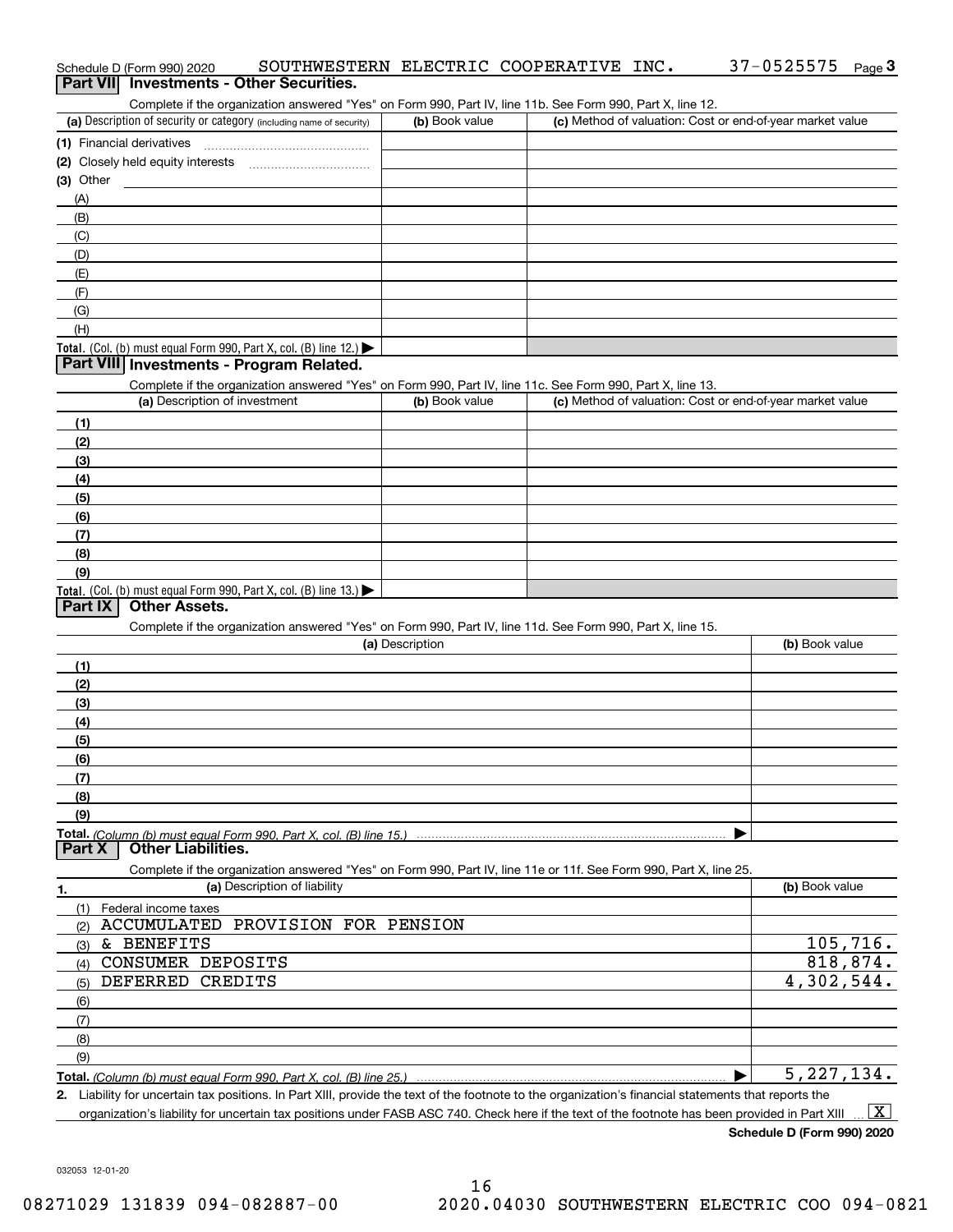|                | SOUTHWESTERN ELECTRIC COOPERATIVE INC.<br>Schedule D (Form 990) 2020                                                                                                                                                           |                              |                | 37-0525575<br>Page 4 |
|----------------|--------------------------------------------------------------------------------------------------------------------------------------------------------------------------------------------------------------------------------|------------------------------|----------------|----------------------|
| <b>Part XI</b> | Reconciliation of Revenue per Audited Financial Statements With Revenue per Return.                                                                                                                                            |                              |                |                      |
|                | Complete if the organization answered "Yes" on Form 990, Part IV, line 12a.                                                                                                                                                    |                              |                |                      |
| 1.             | Total revenue, gains, and other support per audited financial statements                                                                                                                                                       |                              | $\blacksquare$ | 63,419,459.          |
| 2              | Amounts included on line 1 but not on Form 990, Part VIII, line 12:                                                                                                                                                            |                              |                |                      |
| a              |                                                                                                                                                                                                                                | 2a                           |                |                      |
| b              |                                                                                                                                                                                                                                | 2 <sub>b</sub>               |                |                      |
|                | Recoveries of prior year grants [10001] Recoveries of prior year grants [10001] Recoveries of prior year grants                                                                                                                | 2c                           |                |                      |
| d              | Other (Describe in Part XIII.)                                                                                                                                                                                                 | 2d                           |                |                      |
| е              | Add lines 2a through 2d                                                                                                                                                                                                        |                              | 2e             |                      |
| з              |                                                                                                                                                                                                                                |                              | 3              | 63,419,459.          |
| 4              | Amounts included on Form 990, Part VIII, line 12, but not on line 1:                                                                                                                                                           |                              |                |                      |
|                | Investment expenses not included on Form 990, Part VIII, line 7b                                                                                                                                                               | 4a                           |                |                      |
| b              | Other (Describe in Part XIII.) [1001] [2010] [2010] [2010] [3010] [3010] [3010] [3010] [3010] [3010] [3010] [3010] [3010] [3010] [3010] [3010] [3010] [3010] [3010] [3010] [3010] [3010] [3010] [3010] [3010] [3010] [3010] [3 | 4b                           |                |                      |
|                | c Add lines 4a and 4b                                                                                                                                                                                                          |                              | 4c             |                      |
|                | Total revenue. Add lines 3 and 4c. (This must equal Form 990, Part I, line 12.)                                                                                                                                                |                              | 5              | 63,419,459.          |
|                | Part XII   Reconciliation of Expenses per Audited Financial Statements With Expenses per Return.                                                                                                                               |                              |                |                      |
|                | Complete if the organization answered "Yes" on Form 990, Part IV, line 12a.                                                                                                                                                    |                              |                |                      |
| 1              | Total expenses and losses per audited financial statements                                                                                                                                                                     |                              | $\blacksquare$ | 55,495,379.          |
| 2              | Amounts included on line 1 but not on Form 990, Part IX, line 25:                                                                                                                                                              |                              |                |                      |
| a              |                                                                                                                                                                                                                                | 2a                           |                |                      |
| b              |                                                                                                                                                                                                                                | 2 <sub>b</sub>               |                |                      |
|                | Other losses                                                                                                                                                                                                                   | 2c                           |                |                      |
| d              |                                                                                                                                                                                                                                | 2d                           |                |                      |
| е              | Add lines 2a through 2d                                                                                                                                                                                                        |                              | 2e             |                      |
| з              |                                                                                                                                                                                                                                |                              | 3              | 55,495,379.          |
| 4              | Amounts included on Form 990, Part IX, line 25, but not on line 1:                                                                                                                                                             |                              |                |                      |
| a              | Investment expenses not included on Form 990, Part VIII, line 7b                                                                                                                                                               | 4a                           |                |                      |
| b              | Other (Describe in Part XIII.) <b>Construction Contract Construction</b> Construction Construction Construction Const                                                                                                          | 6,942,782.<br>4 <sub>b</sub> |                |                      |
|                | c Add lines 4a and 4b                                                                                                                                                                                                          |                              | 4c             | 6,942,782.           |
|                |                                                                                                                                                                                                                                |                              | 5              | 62,438,161.          |
|                | Part XIII Supplemental Information.                                                                                                                                                                                            |                              |                |                      |
|                | Provide the descriptions required for Part II, lines 3, 5, and 9; Part III, lines 1a and 4; Part IV, lines 1b and 2b; Part V, line 4; Part X, line 2; Part XI,                                                                 |                              |                |                      |
|                | lines 2d and 4b; and Part XII, lines 2d and 4b. Also complete this part to provide any additional information.                                                                                                                 |                              |                |                      |
|                |                                                                                                                                                                                                                                |                              |                |                      |
|                |                                                                                                                                                                                                                                |                              |                |                      |
|                | PART X, LINE 2:                                                                                                                                                                                                                |                              |                |                      |
|                |                                                                                                                                                                                                                                |                              |                |                      |
|                | THE COOPERATIVE IS EXEMPT FROM INCOME TAXES UNDER SECTION $501(C)(12)$ OF                                                                                                                                                      |                              |                |                      |
|                |                                                                                                                                                                                                                                |                              |                |                      |
|                | THE INTERNAL REVENUE CODE (THE CODE).                                                                                                                                                                                          |                              |                |                      |
|                |                                                                                                                                                                                                                                |                              |                |                      |
|                |                                                                                                                                                                                                                                |                              |                |                      |
|                |                                                                                                                                                                                                                                |                              |                |                      |
|                | THE COOPERATIVE EVALUATED ITS TAX POSITIONS AND DETERMINED THAT IT HAS NO                                                                                                                                                      |                              |                |                      |
|                |                                                                                                                                                                                                                                |                              |                |                      |

17

## UNCERTAIN TAX POSITIONS AS OF DECEMBER 31, 2020 AND 2019.

### PART XII, LINE 4B - OTHER ADJUSTMENTS:

## PATRONAGE DIVIDENDS ALLOCATED 6,942,782.

032054 12-01-20

**Schedule D (Form 990) 2020**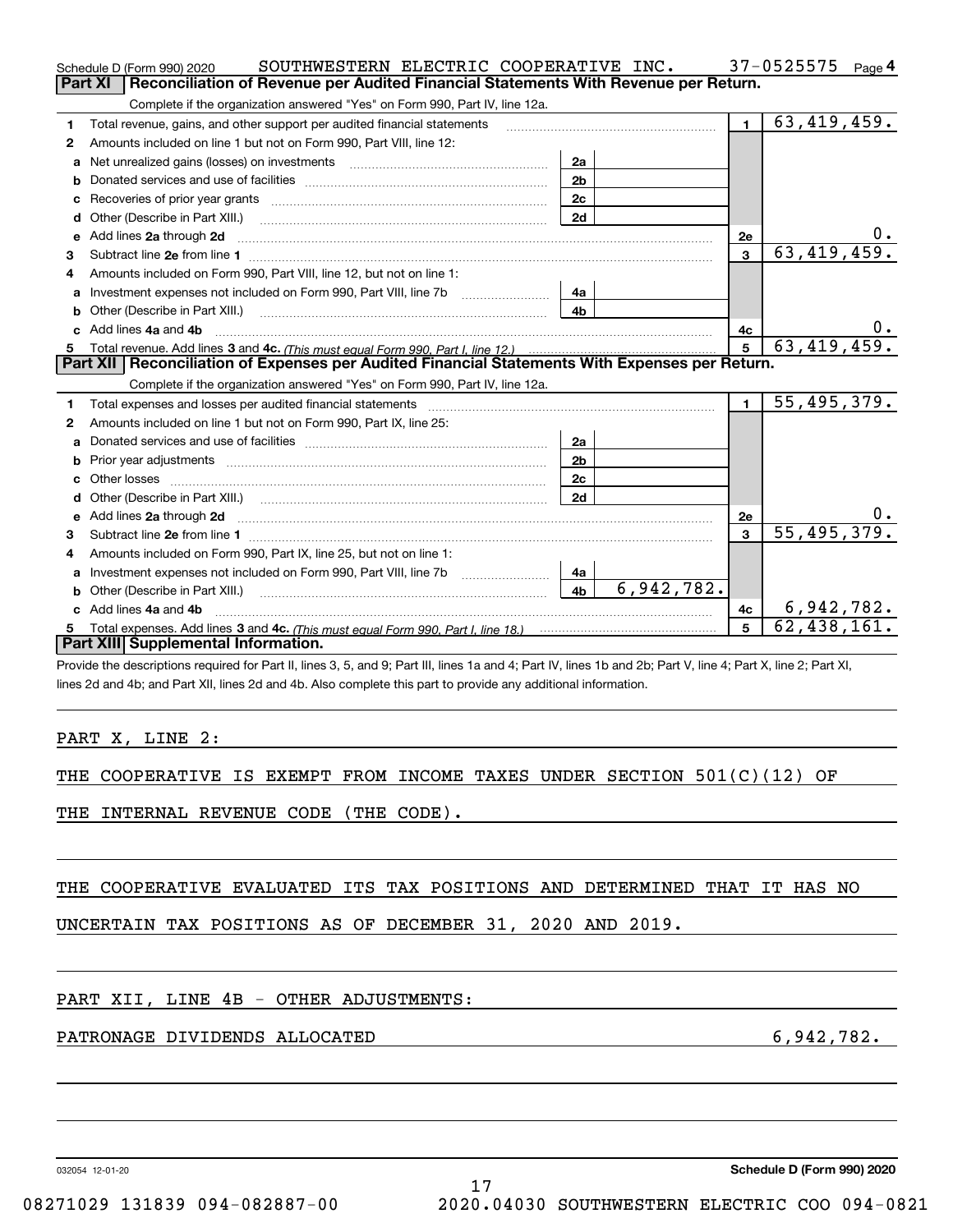|                                                                                                   | SOUTHWESTERN ELECTRIC COOPERATIVE INC. 37-0525575 Page 5 |  |                            |  |
|---------------------------------------------------------------------------------------------------|----------------------------------------------------------|--|----------------------------|--|
| Schedule D (Form 990) 2020 SOUTHWESTER<br><b>Part XIII   Supplemental Information</b> (continued) |                                                          |  |                            |  |
|                                                                                                   |                                                          |  |                            |  |
|                                                                                                   |                                                          |  |                            |  |
|                                                                                                   |                                                          |  |                            |  |
|                                                                                                   |                                                          |  |                            |  |
|                                                                                                   |                                                          |  |                            |  |
|                                                                                                   |                                                          |  |                            |  |
|                                                                                                   |                                                          |  |                            |  |
|                                                                                                   |                                                          |  |                            |  |
|                                                                                                   |                                                          |  |                            |  |
|                                                                                                   |                                                          |  |                            |  |
|                                                                                                   |                                                          |  |                            |  |
|                                                                                                   |                                                          |  |                            |  |
|                                                                                                   |                                                          |  |                            |  |
|                                                                                                   |                                                          |  |                            |  |
|                                                                                                   |                                                          |  |                            |  |
|                                                                                                   |                                                          |  |                            |  |
|                                                                                                   |                                                          |  |                            |  |
|                                                                                                   |                                                          |  |                            |  |
|                                                                                                   |                                                          |  |                            |  |
|                                                                                                   |                                                          |  |                            |  |
|                                                                                                   |                                                          |  |                            |  |
|                                                                                                   |                                                          |  |                            |  |
|                                                                                                   |                                                          |  |                            |  |
|                                                                                                   |                                                          |  |                            |  |
|                                                                                                   |                                                          |  |                            |  |
|                                                                                                   |                                                          |  |                            |  |
|                                                                                                   |                                                          |  |                            |  |
|                                                                                                   |                                                          |  |                            |  |
|                                                                                                   |                                                          |  |                            |  |
|                                                                                                   |                                                          |  |                            |  |
|                                                                                                   |                                                          |  |                            |  |
|                                                                                                   |                                                          |  |                            |  |
|                                                                                                   |                                                          |  |                            |  |
|                                                                                                   |                                                          |  |                            |  |
|                                                                                                   |                                                          |  |                            |  |
|                                                                                                   |                                                          |  |                            |  |
|                                                                                                   |                                                          |  |                            |  |
|                                                                                                   |                                                          |  |                            |  |
|                                                                                                   |                                                          |  |                            |  |
|                                                                                                   |                                                          |  |                            |  |
|                                                                                                   |                                                          |  |                            |  |
|                                                                                                   |                                                          |  |                            |  |
|                                                                                                   |                                                          |  | Schedule D (Form 990) 2020 |  |

18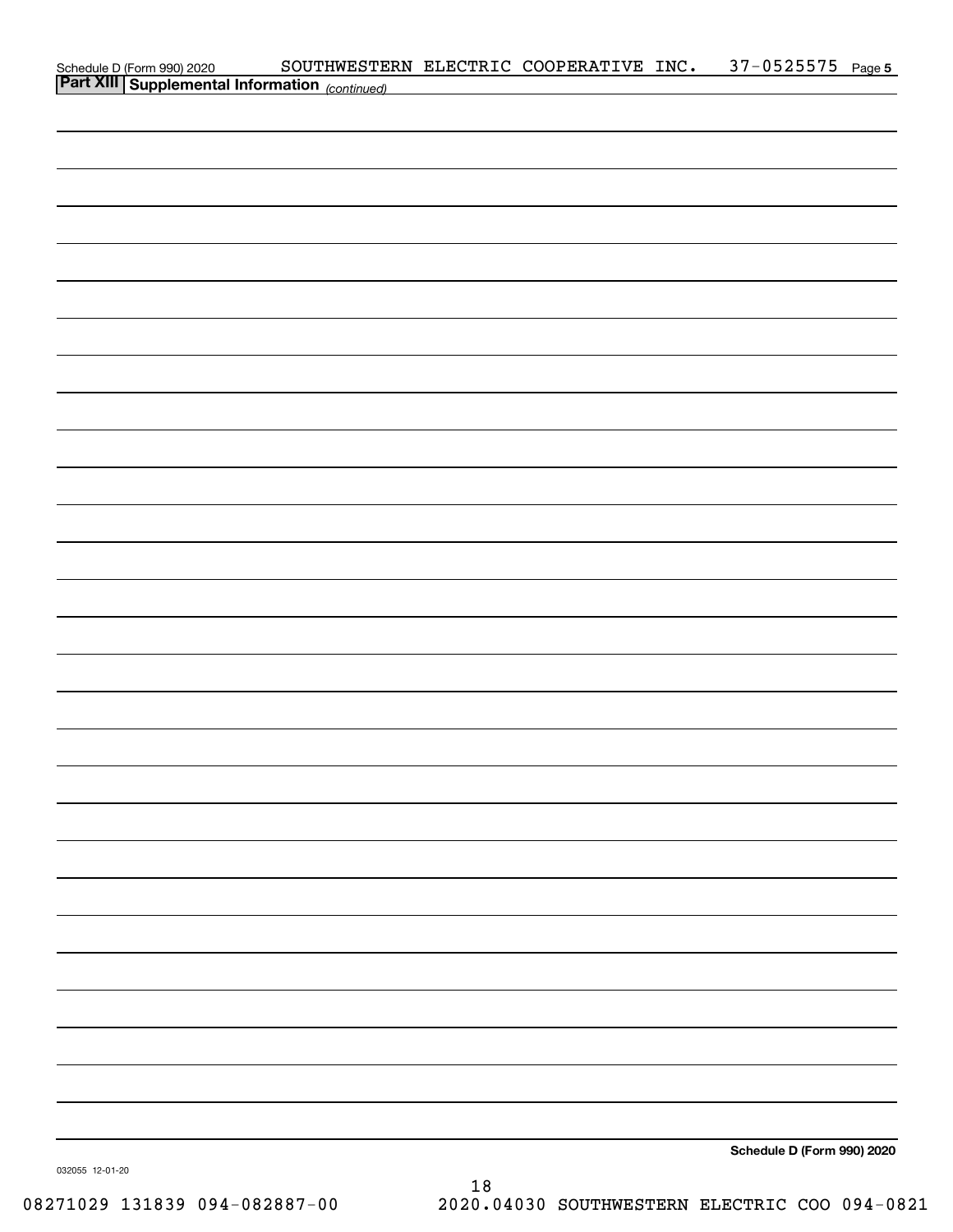| <b>SCHEDULE I</b><br>(Form 990)                                                                                                                                                |                                                                                                                                       |                          | <b>Grants and Other Assistance to Organizations,</b>                                                                                                                                                                                                                      |                             |                                         |                                                                |                                          | OMB No. 1545-0047<br>2020                                                                        |  |  |
|--------------------------------------------------------------------------------------------------------------------------------------------------------------------------------|---------------------------------------------------------------------------------------------------------------------------------------|--------------------------|---------------------------------------------------------------------------------------------------------------------------------------------------------------------------------------------------------------------------------------------------------------------------|-----------------------------|-----------------------------------------|----------------------------------------------------------------|------------------------------------------|--------------------------------------------------------------------------------------------------|--|--|
|                                                                                                                                                                                | Governments, and Individuals in the United States<br>Complete if the organization answered "Yes" on Form 990, Part IV, line 21 or 22. |                          |                                                                                                                                                                                                                                                                           |                             |                                         |                                                                |                                          |                                                                                                  |  |  |
| Department of the Treasury<br>Internal Revenue Service                                                                                                                         | <b>Open to Public</b><br><b>Inspection</b>                                                                                            |                          |                                                                                                                                                                                                                                                                           |                             |                                         |                                                                |                                          |                                                                                                  |  |  |
| <b>Employer identification number</b><br>Name of the organization                                                                                                              |                                                                                                                                       |                          |                                                                                                                                                                                                                                                                           |                             |                                         |                                                                |                                          |                                                                                                  |  |  |
|                                                                                                                                                                                |                                                                                                                                       |                          | SOUTHWESTERN ELECTRIC COOPERATIVE INC.                                                                                                                                                                                                                                    |                             |                                         |                                                                |                                          | 37-0525575                                                                                       |  |  |
| <b>General Information on Grants and Assistance</b><br>Part I                                                                                                                  |                                                                                                                                       |                          |                                                                                                                                                                                                                                                                           |                             |                                         |                                                                |                                          |                                                                                                  |  |  |
| Does the organization maintain records to substantiate the amount of the grants or assistance, the grantees' eligibility for the grants or assistance, and the selection<br>1. |                                                                                                                                       |                          |                                                                                                                                                                                                                                                                           |                             |                                         |                                                                |                                          |                                                                                                  |  |  |
|                                                                                                                                                                                |                                                                                                                                       |                          |                                                                                                                                                                                                                                                                           |                             |                                         |                                                                |                                          | $\boxed{\text{X}}$ Yes<br>l No                                                                   |  |  |
| 2 Describe in Part IV the organization's procedures for monitoring the use of grant funds in the United States.<br>Part II                                                     |                                                                                                                                       |                          |                                                                                                                                                                                                                                                                           |                             |                                         |                                                                |                                          |                                                                                                  |  |  |
|                                                                                                                                                                                |                                                                                                                                       |                          | Grants and Other Assistance to Domestic Organizations and Domestic Governments. Complete if the organization answered "Yes" on Form 990, Part IV, line 21, for any<br>recipient that received more than \$5,000. Part II can be duplicated if additional space is needed. |                             |                                         |                                                                |                                          |                                                                                                  |  |  |
| 1 (a) Name and address of organization<br>or government                                                                                                                        |                                                                                                                                       | $(b)$ EIN                | (c) IRC section<br>(if applicable)                                                                                                                                                                                                                                        | (d) Amount of<br>cash grant | (e) Amount of<br>non-cash<br>assistance | (f) Method of<br>valuation (book,<br>FMV, appraisal,<br>other) | (g) Description of<br>noncash assistance | (h) Purpose of grant<br>or assistance                                                            |  |  |
| ANDERSON HOSPITAL FOUNDATION<br>6800 STATE ROUTE 162<br>MARYVILLE, IL 62062                                                                                                    |                                                                                                                                       | $27 - 4548522$ 501(C)(3) |                                                                                                                                                                                                                                                                           | 5,750.                      | 0.                                      |                                                                |                                          | THE COOPERATIVE SPONSORS<br>A TABLE AT THE ANNUAL<br>CHARITY AUCTION AND A<br>TEAM AT THE ANNUAL |  |  |
|                                                                                                                                                                                |                                                                                                                                       |                          |                                                                                                                                                                                                                                                                           |                             |                                         |                                                                |                                          |                                                                                                  |  |  |
|                                                                                                                                                                                |                                                                                                                                       |                          |                                                                                                                                                                                                                                                                           |                             |                                         |                                                                |                                          |                                                                                                  |  |  |
|                                                                                                                                                                                |                                                                                                                                       |                          |                                                                                                                                                                                                                                                                           |                             |                                         |                                                                |                                          |                                                                                                  |  |  |
|                                                                                                                                                                                |                                                                                                                                       |                          |                                                                                                                                                                                                                                                                           |                             |                                         |                                                                |                                          |                                                                                                  |  |  |
|                                                                                                                                                                                |                                                                                                                                       |                          |                                                                                                                                                                                                                                                                           |                             |                                         |                                                                |                                          |                                                                                                  |  |  |
|                                                                                                                                                                                |                                                                                                                                       |                          |                                                                                                                                                                                                                                                                           |                             |                                         |                                                                |                                          |                                                                                                  |  |  |
|                                                                                                                                                                                |                                                                                                                                       |                          |                                                                                                                                                                                                                                                                           |                             |                                         |                                                                |                                          |                                                                                                  |  |  |
|                                                                                                                                                                                |                                                                                                                                       |                          |                                                                                                                                                                                                                                                                           |                             |                                         |                                                                |                                          |                                                                                                  |  |  |
| Enter total number of section 501(c)(3) and government organizations listed in the line 1 table<br>$\mathbf{2}$                                                                |                                                                                                                                       |                          |                                                                                                                                                                                                                                                                           |                             |                                         |                                                                |                                          | 1.                                                                                               |  |  |
| Enter total number of other organizations listed in the line 1 table<br>з                                                                                                      |                                                                                                                                       |                          |                                                                                                                                                                                                                                                                           |                             |                                         |                                                                |                                          | 0.                                                                                               |  |  |
| For Paperwork Reduction Act Notice, see the Instructions for Form 990.<br>LHA.                                                                                                 |                                                                                                                                       |                          | SEE PART IV FOR COLUMN (H) DESCRIPTIONS                                                                                                                                                                                                                                   |                             |                                         |                                                                |                                          | Schedule I (Form 990) 2020                                                                       |  |  |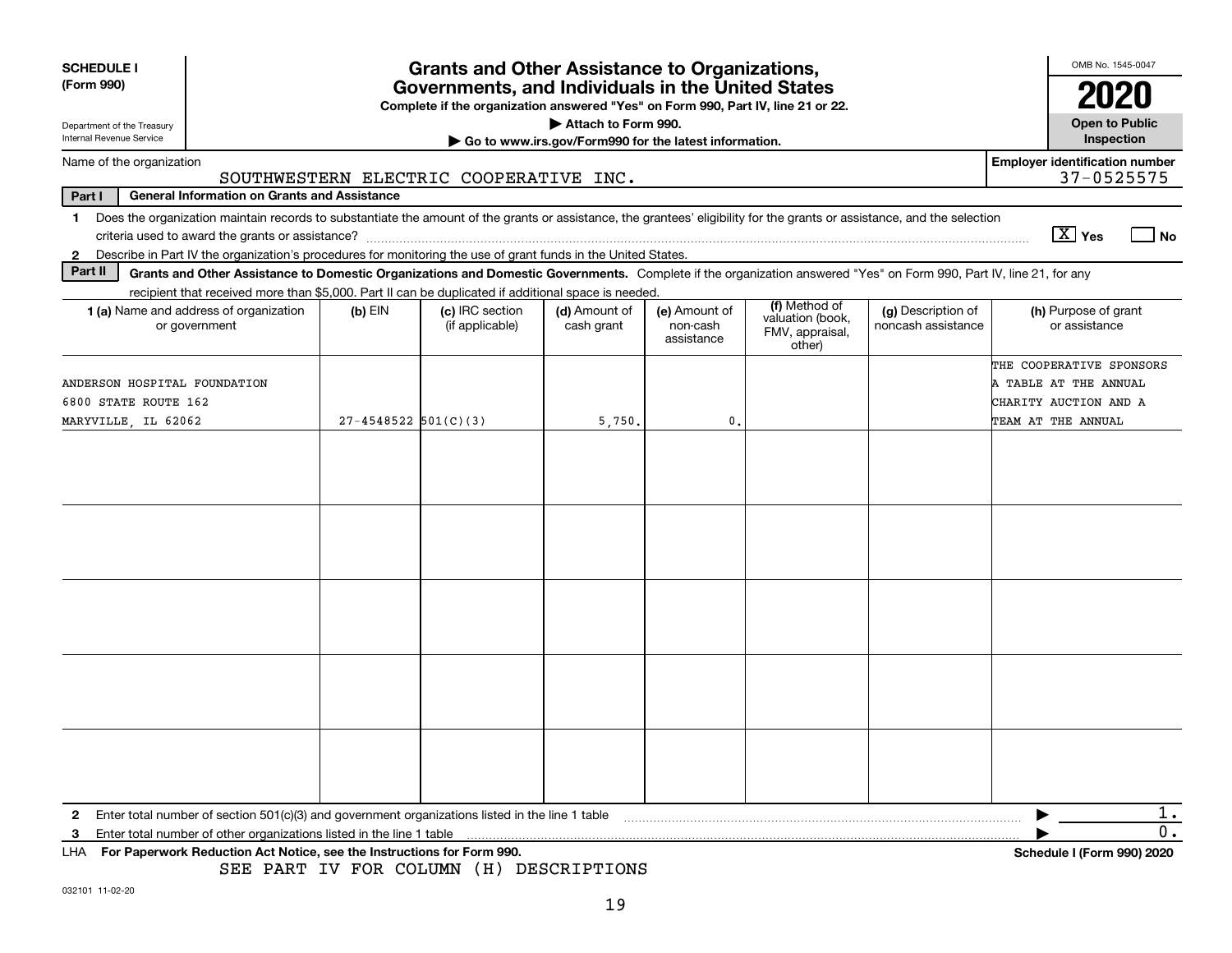#### Schedule I (Form 990) 2020 **SOUTHWESTERN** ELECTRIC COOPERATIVE INC. 37-0525575 <sub>Page</sub>

**2**

**Part III** | Grants and Other Assistance to Domestic Individuals. Complete if the organization answered "Yes" on Form 990, Part IV, line 22. Part III can be duplicated if additional space is needed.

| (a) Type of grant or assistance                                                                                                                      | (b) Number of<br>recipients | (c) Amount of<br>cash grant | (d) Amount of non-<br>cash assistance | (e) Method of valuation<br>(book, FMV, appraisal, other) | (f) Description of noncash assistance |  |  |  |  |  |
|------------------------------------------------------------------------------------------------------------------------------------------------------|-----------------------------|-----------------------------|---------------------------------------|----------------------------------------------------------|---------------------------------------|--|--|--|--|--|
|                                                                                                                                                      |                             |                             |                                       |                                                          |                                       |  |  |  |  |  |
| COLLEGE SCHOLARSHIPS                                                                                                                                 | 10                          | 10,000.                     | 0.                                    |                                                          |                                       |  |  |  |  |  |
|                                                                                                                                                      |                             |                             |                                       |                                                          |                                       |  |  |  |  |  |
|                                                                                                                                                      |                             |                             |                                       |                                                          |                                       |  |  |  |  |  |
|                                                                                                                                                      |                             |                             |                                       |                                                          |                                       |  |  |  |  |  |
|                                                                                                                                                      |                             |                             |                                       |                                                          |                                       |  |  |  |  |  |
|                                                                                                                                                      |                             |                             |                                       |                                                          |                                       |  |  |  |  |  |
|                                                                                                                                                      |                             |                             |                                       |                                                          |                                       |  |  |  |  |  |
|                                                                                                                                                      |                             |                             |                                       |                                                          |                                       |  |  |  |  |  |
|                                                                                                                                                      |                             |                             |                                       |                                                          |                                       |  |  |  |  |  |
| Part IV<br>Supplemental Information. Provide the information required in Part I, line 2; Part III, column (b); and any other additional information. |                             |                             |                                       |                                                          |                                       |  |  |  |  |  |
| PART I, LINE 2:                                                                                                                                      |                             |                             |                                       |                                                          |                                       |  |  |  |  |  |

SCHOLARSHIP FUNDS ARE GIVEN TO QUALIFYING RECIPIENTS SELECTED THROUGH AN

EXTENSIVE APPLICATION PROCESS CONDUCTED BY THE BOARD OF DIRECTORS

SCHOLARSHIP COMMITTEE. ONCE SELECTED, THE FUNDS ARE DISTRIBUTED TO THOSE

THAT HAVE EFFECTIVE OVERSIGHT IN THE USE OF THE ASSISTANCE GIVEN, USUALLY

THE COLLEGE OR UNIVERSITY. ANY OTHER ASSISTANCE IS PROVIDED FOR A SPECIFIC

PURPOSE REVIEWED AND APPROVED BY THE BOARD OF DIRECTORS.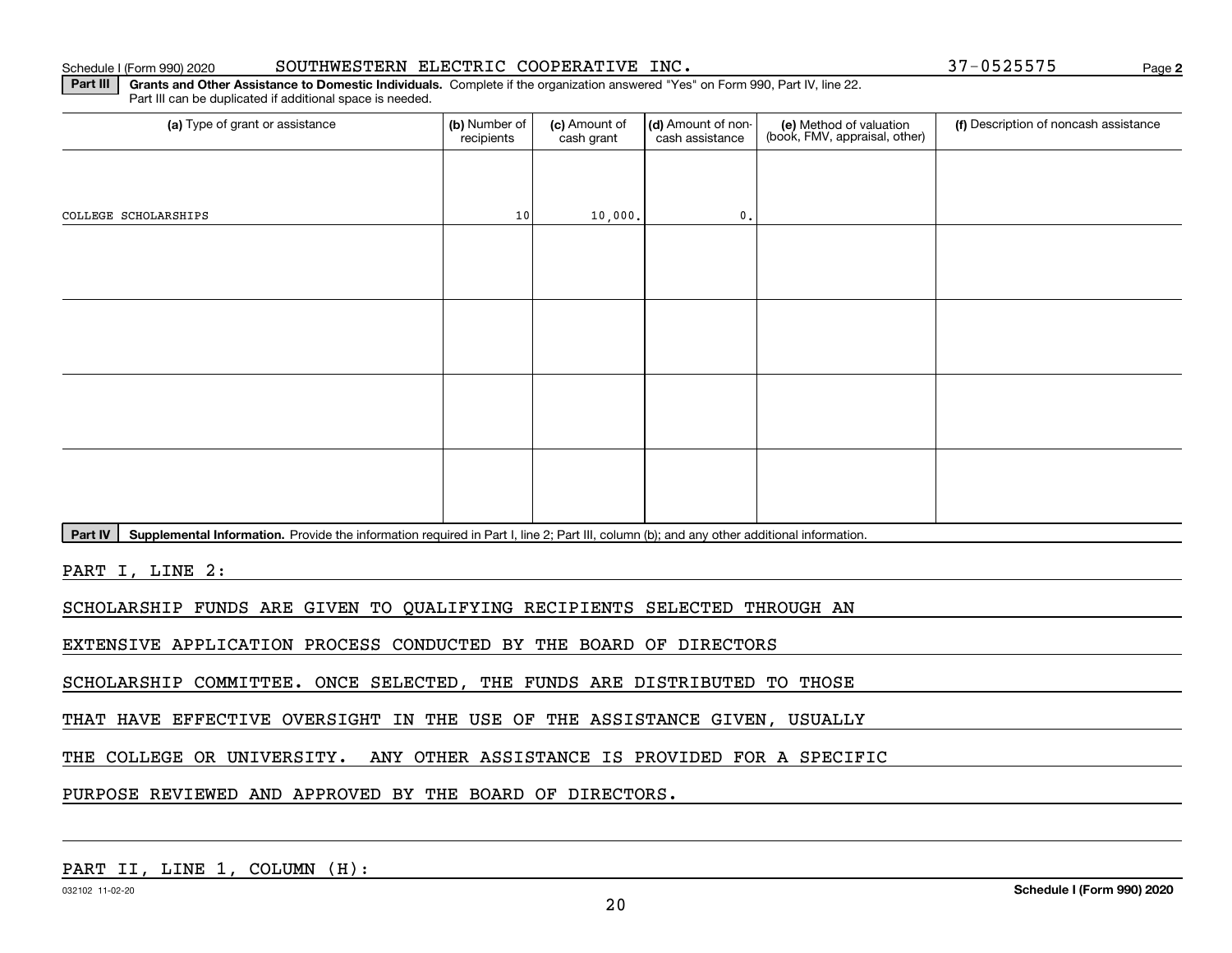| <b>Part IV</b>     | Schedule I (Form 990)                                            |  | <b>Supplemental Information</b> |  |  |  |  | SOUTHWESTERN ELECTRIC COOPERATIVE INC. |  |  |  |                                                                     | $37 - 0525575$ Page 2 |
|--------------------|------------------------------------------------------------------|--|---------------------------------|--|--|--|--|----------------------------------------|--|--|--|---------------------------------------------------------------------|-----------------------|
|                    | NAME OF ORGANIZATION OR GOVERNMENT: ANDERSON HOSPITAL FOUNDATION |  |                                 |  |  |  |  |                                        |  |  |  |                                                                     |                       |
| (H)                |                                                                  |  |                                 |  |  |  |  |                                        |  |  |  | PURPOSE OF GRANT OR ASSISTANCE: THE COOPERATIVE SPONSORS A TABLE AT |                       |
|                    | THE ANNUAL CHARITY AUCTION AND A TEAM AT THE ANNUAL CHARITY GOLF |  |                                 |  |  |  |  |                                        |  |  |  |                                                                     |                       |
|                    | TOURNAMENT                                                       |  |                                 |  |  |  |  |                                        |  |  |  |                                                                     |                       |
|                    |                                                                  |  |                                 |  |  |  |  |                                        |  |  |  |                                                                     |                       |
|                    |                                                                  |  |                                 |  |  |  |  |                                        |  |  |  |                                                                     |                       |
|                    |                                                                  |  |                                 |  |  |  |  |                                        |  |  |  |                                                                     |                       |
|                    |                                                                  |  |                                 |  |  |  |  |                                        |  |  |  |                                                                     |                       |
|                    |                                                                  |  |                                 |  |  |  |  |                                        |  |  |  |                                                                     |                       |
|                    |                                                                  |  |                                 |  |  |  |  |                                        |  |  |  |                                                                     |                       |
|                    |                                                                  |  |                                 |  |  |  |  |                                        |  |  |  |                                                                     |                       |
|                    |                                                                  |  |                                 |  |  |  |  |                                        |  |  |  |                                                                     |                       |
|                    |                                                                  |  |                                 |  |  |  |  |                                        |  |  |  |                                                                     |                       |
|                    |                                                                  |  |                                 |  |  |  |  |                                        |  |  |  |                                                                     |                       |
|                    |                                                                  |  |                                 |  |  |  |  |                                        |  |  |  |                                                                     |                       |
|                    |                                                                  |  |                                 |  |  |  |  |                                        |  |  |  |                                                                     |                       |
|                    |                                                                  |  |                                 |  |  |  |  |                                        |  |  |  |                                                                     |                       |
|                    |                                                                  |  |                                 |  |  |  |  |                                        |  |  |  |                                                                     |                       |
|                    |                                                                  |  |                                 |  |  |  |  |                                        |  |  |  |                                                                     |                       |
|                    |                                                                  |  |                                 |  |  |  |  |                                        |  |  |  |                                                                     |                       |
|                    |                                                                  |  |                                 |  |  |  |  |                                        |  |  |  |                                                                     |                       |
|                    |                                                                  |  |                                 |  |  |  |  |                                        |  |  |  |                                                                     |                       |
|                    |                                                                  |  |                                 |  |  |  |  |                                        |  |  |  |                                                                     |                       |
|                    |                                                                  |  |                                 |  |  |  |  |                                        |  |  |  |                                                                     |                       |
|                    |                                                                  |  |                                 |  |  |  |  |                                        |  |  |  |                                                                     |                       |
|                    |                                                                  |  |                                 |  |  |  |  |                                        |  |  |  |                                                                     |                       |
|                    |                                                                  |  |                                 |  |  |  |  |                                        |  |  |  |                                                                     | Schedule I (Form 990) |
| 032291<br>04-01-20 |                                                                  |  |                                 |  |  |  |  |                                        |  |  |  |                                                                     |                       |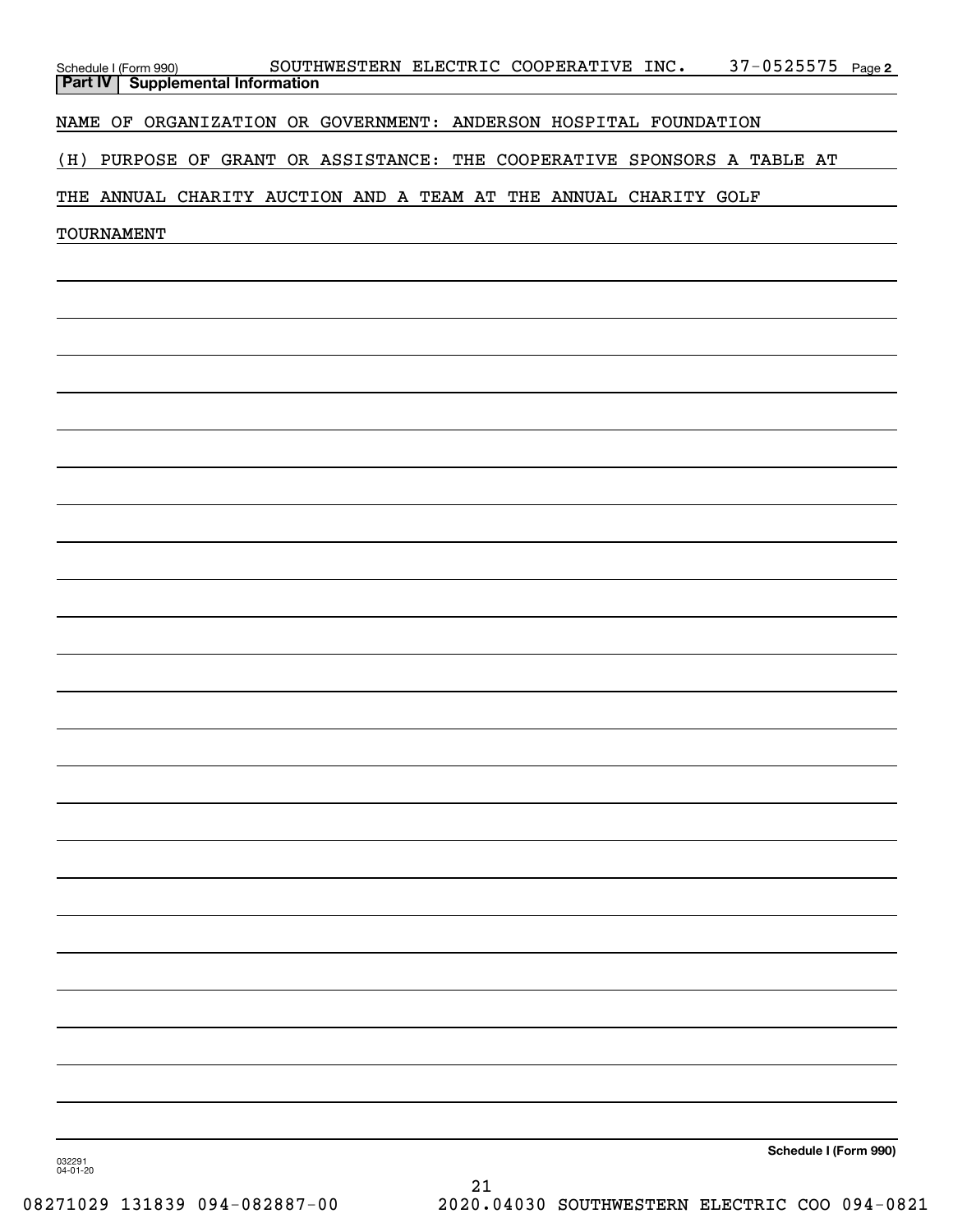|                                                                                                               | <b>SCHEDULE J</b>                                                                | <b>Compensation Information</b>                                                                                             |                                       | OMB No. 1545-0047 |     |                                                  |  |  |
|---------------------------------------------------------------------------------------------------------------|----------------------------------------------------------------------------------|-----------------------------------------------------------------------------------------------------------------------------|---------------------------------------|-------------------|-----|--------------------------------------------------|--|--|
|                                                                                                               | (Form 990)                                                                       | For certain Officers, Directors, Trustees, Key Employees, and Highest                                                       |                                       |                   |     |                                                  |  |  |
|                                                                                                               |                                                                                  | <b>Compensated Employees</b>                                                                                                |                                       |                   |     |                                                  |  |  |
|                                                                                                               |                                                                                  | Complete if the organization answered "Yes" on Form 990, Part IV, line 23.                                                  |                                       | Open to Public    |     |                                                  |  |  |
|                                                                                                               | Department of the Treasury<br>Internal Revenue Service                           | Attach to Form 990.<br>Go to www.irs.gov/Form990 for instructions and the latest information.                               |                                       | Inspection        |     |                                                  |  |  |
|                                                                                                               | Name of the organization                                                         |                                                                                                                             | <b>Employer identification number</b> |                   |     |                                                  |  |  |
|                                                                                                               |                                                                                  | SOUTHWESTERN ELECTRIC COOPERATIVE INC.                                                                                      | 37-0525575                            |                   |     |                                                  |  |  |
|                                                                                                               | Part I                                                                           | <b>Questions Regarding Compensation</b>                                                                                     |                                       |                   |     |                                                  |  |  |
|                                                                                                               |                                                                                  |                                                                                                                             |                                       |                   | Yes | No                                               |  |  |
|                                                                                                               |                                                                                  | 1a Check the appropriate box(es) if the organization provided any of the following to or for a person listed on Form 990,   |                                       |                   |     |                                                  |  |  |
|                                                                                                               |                                                                                  | Part VII, Section A, line 1a. Complete Part III to provide any relevant information regarding these items.                  |                                       |                   |     |                                                  |  |  |
|                                                                                                               | First-class or charter travel                                                    | Housing allowance or residence for personal use                                                                             |                                       |                   |     |                                                  |  |  |
|                                                                                                               | Travel for companions                                                            | Payments for business use of personal residence                                                                             |                                       |                   |     |                                                  |  |  |
|                                                                                                               |                                                                                  | Tax indemnification and gross-up payments<br>Health or social club dues or initiation fees                                  |                                       |                   |     |                                                  |  |  |
|                                                                                                               |                                                                                  | Discretionary spending account<br>Personal services (such as maid, chauffeur, chef)                                         |                                       |                   |     |                                                  |  |  |
|                                                                                                               |                                                                                  |                                                                                                                             |                                       |                   |     |                                                  |  |  |
|                                                                                                               |                                                                                  | <b>b</b> If any of the boxes on line 1a are checked, did the organization follow a written policy regarding payment or      |                                       |                   |     |                                                  |  |  |
|                                                                                                               |                                                                                  | reimbursement or provision of all of the expenses described above? If "No," complete Part III to explain                    |                                       | 1b                |     |                                                  |  |  |
| 2                                                                                                             |                                                                                  | Did the organization require substantiation prior to reimbursing or allowing expenses incurred by all directors,            |                                       |                   |     |                                                  |  |  |
|                                                                                                               |                                                                                  |                                                                                                                             |                                       | $\mathbf{2}$      |     |                                                  |  |  |
|                                                                                                               |                                                                                  |                                                                                                                             |                                       |                   |     |                                                  |  |  |
| з                                                                                                             |                                                                                  | Indicate which, if any, of the following the organization used to establish the compensation of the organization's          |                                       |                   |     |                                                  |  |  |
|                                                                                                               |                                                                                  | CEO/Executive Director. Check all that apply. Do not check any boxes for methods used by a related organization to          |                                       |                   |     |                                                  |  |  |
|                                                                                                               |                                                                                  | establish compensation of the CEO/Executive Director, but explain in Part III.                                              |                                       |                   |     |                                                  |  |  |
|                                                                                                               | Compensation committee                                                           | Written employment contract                                                                                                 |                                       |                   |     |                                                  |  |  |
|                                                                                                               |                                                                                  | ΧI<br>Compensation survey or study<br>Independent compensation consultant                                                   |                                       |                   |     |                                                  |  |  |
|                                                                                                               | $\boxed{\textbf{X}}$ Form 990 of other organizations                             | Approval by the board or compensation committee                                                                             |                                       |                   |     |                                                  |  |  |
|                                                                                                               |                                                                                  |                                                                                                                             |                                       |                   |     |                                                  |  |  |
|                                                                                                               |                                                                                  | During the year, did any person listed on Form 990, Part VII, Section A, line 1a, with respect to the filing                |                                       |                   |     |                                                  |  |  |
|                                                                                                               | organization or a related organization:                                          |                                                                                                                             |                                       |                   |     |                                                  |  |  |
|                                                                                                               |                                                                                  | Receive a severance payment or change-of-control payment?                                                                   |                                       | 4a                |     | $\underline{x}$                                  |  |  |
|                                                                                                               |                                                                                  | Participate in or receive payment from a supplemental nonqualified retirement plan?                                         |                                       | 4b                |     | $\overline{\mathtt{x}}$<br>$\overline{\text{x}}$ |  |  |
| c                                                                                                             | Participate in or receive payment from an equity-based compensation arrangement? |                                                                                                                             |                                       |                   |     |                                                  |  |  |
| If "Yes" to any of lines 4a-c, list the persons and provide the applicable amounts for each item in Part III. |                                                                                  |                                                                                                                             |                                       |                   |     |                                                  |  |  |
|                                                                                                               |                                                                                  |                                                                                                                             |                                       |                   |     |                                                  |  |  |
|                                                                                                               |                                                                                  | Only section 501(c)(3), 501(c)(4), and 501(c)(29) organizations must complete lines 5-9.                                    |                                       |                   |     |                                                  |  |  |
| 5                                                                                                             |                                                                                  | For persons listed on Form 990, Part VII, Section A, line 1a, did the organization pay or accrue any compensation           |                                       |                   |     |                                                  |  |  |
|                                                                                                               | contingent on the revenues of:                                                   |                                                                                                                             |                                       |                   |     |                                                  |  |  |
|                                                                                                               |                                                                                  | a The organization? <b>Manual Community Community</b> Community Community Community Community Community Community Community |                                       | 5а                |     |                                                  |  |  |
|                                                                                                               |                                                                                  |                                                                                                                             |                                       | 5b                |     |                                                  |  |  |
|                                                                                                               |                                                                                  | If "Yes" on line 5a or 5b, describe in Part III.                                                                            |                                       |                   |     |                                                  |  |  |
| 6.                                                                                                            |                                                                                  | For persons listed on Form 990, Part VII, Section A, line 1a, did the organization pay or accrue any compensation           |                                       |                   |     |                                                  |  |  |
|                                                                                                               | contingent on the net earnings of:                                               |                                                                                                                             |                                       |                   |     |                                                  |  |  |
|                                                                                                               |                                                                                  |                                                                                                                             |                                       | 6a                |     |                                                  |  |  |
|                                                                                                               |                                                                                  |                                                                                                                             |                                       | 6b                |     |                                                  |  |  |
|                                                                                                               |                                                                                  | If "Yes" on line 6a or 6b, describe in Part III.                                                                            |                                       |                   |     |                                                  |  |  |
|                                                                                                               |                                                                                  | 7 For persons listed on Form 990, Part VII, Section A, line 1a, did the organization provide any nonfixed payments          |                                       | 7                 |     |                                                  |  |  |
|                                                                                                               |                                                                                  |                                                                                                                             |                                       |                   |     |                                                  |  |  |
| 8                                                                                                             |                                                                                  | Were any amounts reported on Form 990, Part VII, paid or accrued pursuant to a contract that was subject to the             |                                       |                   |     |                                                  |  |  |
|                                                                                                               |                                                                                  | initial contract exception described in Regulations section 53.4958-4(a)(3)? If "Yes," describe in Part III                 |                                       | 8                 |     |                                                  |  |  |
| 9                                                                                                             |                                                                                  | If "Yes" on line 8, did the organization also follow the rebuttable presumption procedure described in                      |                                       |                   |     |                                                  |  |  |
|                                                                                                               | Regulations section 53.4958-6(c)?                                                | ruerk Reduction Act Notice, and the Instructions for Ferm 000                                                               | Schodule, L. Ecrop 000), 2020         | 9                 |     |                                                  |  |  |

LHA For Paperwork Reduction Act Notice, see the Instructions for Form 990. Schedule J (Form 990) 2020

032111 12-07-20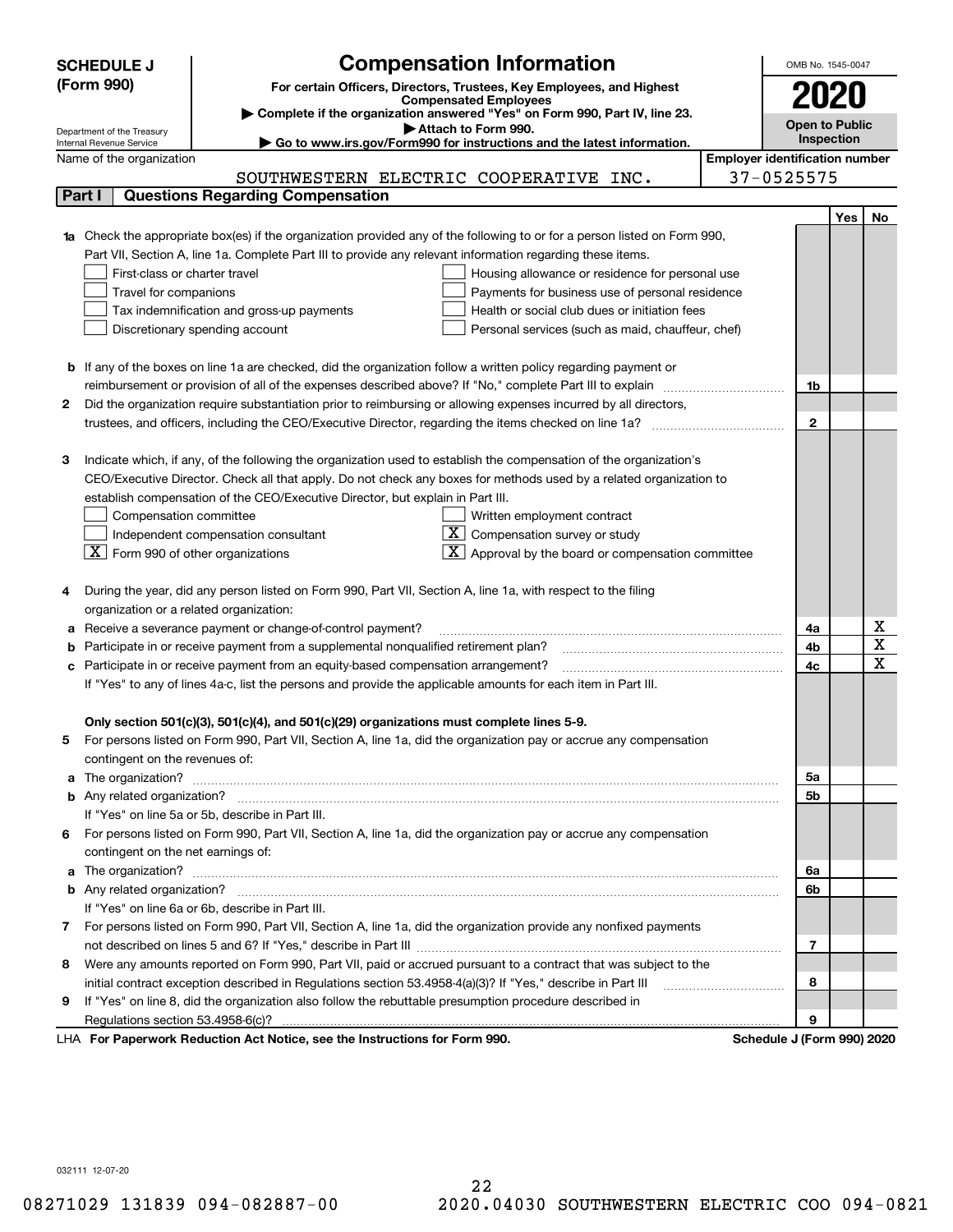#### SOUTHWESTERN ELECTRIC COOPERATIVE INC. 37-0525575

## **Part II Officers, Directors, Trustees, Key Employees, and Highest Compensated Employees.**  Schedule J (Form 990) 2020 Page Use duplicate copies if additional space is needed.

For each individual whose compensation must be reported on Schedule J, report compensation from the organization on row (i) and from related organizations, described in the instructions, on row (ii). Do not list any individuals that aren't listed on Form 990, Part VII.

**Note:**  The sum of columns (B)(i)-(iii) for each listed individual must equal the total amount of Form 990, Part VII, Section A, line 1a, applicable column (D) and (E) amounts for that individual.

| (A) Name and Title             |      |                          | (B) Breakdown of W-2 and/or 1099-MISC compensation |                                           | (C) Retirement and<br>other deferred | (D) Nontaxable<br>benefits | (E) Total of columns | (F) Compensation                                           |  |
|--------------------------------|------|--------------------------|----------------------------------------------------|-------------------------------------------|--------------------------------------|----------------------------|----------------------|------------------------------------------------------------|--|
|                                |      | (i) Base<br>compensation | (ii) Bonus &<br>incentive<br>compensation          | (iii) Other<br>reportable<br>compensation | compensation                         |                            | $(B)(i)-(D)$         | in column (B)<br>reported as deferred<br>on prior Form 990 |  |
| BOBBY WILLIAMS JR<br>(1)       | (i)  | 223,760.                 | $0$ .                                              | 8,316.                                    | 82,445.                              | 21,830.                    | 336, 351.            | 0.                                                         |  |
| CEO                            | (ii) | 0.                       | 0.                                                 | 0.                                        | $\mathbf 0$ .                        | $\mathbf{0}$ .             | 0.                   | 0.                                                         |  |
| ANDREW JONES<br>(2)            | (i)  | 150,042.                 | 175.                                               | 9,939.                                    | 73,249.                              | 21, 489.                   | 254,894.             | $\overline{0}$ .                                           |  |
| VP BUSINESS DEVELOPMENT        | (ii) | 0.                       | 0.                                                 | 0.                                        | 0.                                   | 0.                         | 0.                   | $\overline{0}$ .                                           |  |
| MIKE WILLMAN<br>(3)            | (i)  | 143, 642.                | 175.                                               | 9,128.                                    | 60, 519.                             | 21,464.                    | 234,928.             | $\overline{0}$ .                                           |  |
| VP OF OPERATIONS               | (ii) | 0.                       | 0.                                                 | 0.                                        | 0.                                   | 0.                         | 0.                   | $\overline{0}$ .                                           |  |
| CHRISTOPHER BOTULINSKI<br>(4)  | (i)  | 147,476.                 | 175.                                               | 8,302.                                    | 38, 200.                             | 23,594.                    | 217,747.             | $\overline{0}$ .                                           |  |
| VP OF ENGINEERING              | (ii) | 0.                       | 0.                                                 | 0.                                        | 0.                                   | 0.                         | $\mathbf 0$ .        | $\overline{0}$ .                                           |  |
| LEO DUBLO<br>(5)               | (i)  | 151,322.                 | 175.                                               | 187.                                      | 22,049.                              | 20,876.                    | 194,609.             | $\overline{0}$ .                                           |  |
| CONSTRUCTION FOREMAN           | (ii) | 0.                       | 0.                                                 | 0.                                        | 0.                                   | 0.                         | 0.                   | $\overline{0}$ .                                           |  |
| <b>JOEL LAFRANCE</b><br>(6)    | (i)  | 152,762.                 | 175.                                               | 866.                                      | 5,308.                               | 31,780.                    | 190,891.             | $\overline{0}$ .                                           |  |
| SYSTEM-WIDE TROUBLEMAN FOREMAN | (ii) | 0.                       | 0.                                                 | 0.                                        | 0.                                   | 0.                         | 0.                   | $\overline{0}$ .                                           |  |
| REBECCA JACOBSON<br>(7)        | (i)  | 137,488.                 | 175.                                               | 293.                                      | 27,246.                              | 25,465.                    | 190,667.             | $\mathbf 0$ .                                              |  |
| CFO                            | (ii) | 0.                       | 0.                                                 | 0.                                        | 0.                                   | Ο.                         | 0.                   | 0.                                                         |  |
| <b>BARBARA TEDRICK</b><br>(8)  | (i)  | 12,100.                  | $\overline{0}$ .                                   | $\overline{0}$ .                          | 0.                                   | $\overline{0}$ .           | 12,100.              | $\overline{0}$ .                                           |  |
| DIRECTOR - FORMER              | (ii) | 0.                       | $\overline{0}$ .                                   | 0.                                        | 0.                                   | 0.                         | 0.                   | 12,100.                                                    |  |
|                                | (i)  |                          |                                                    |                                           |                                      |                            |                      |                                                            |  |
|                                | (ii) |                          |                                                    |                                           |                                      |                            |                      |                                                            |  |
|                                | (i)  |                          |                                                    |                                           |                                      |                            |                      |                                                            |  |
|                                | (ii) |                          |                                                    |                                           |                                      |                            |                      |                                                            |  |
|                                | (i)  |                          |                                                    |                                           |                                      |                            |                      |                                                            |  |
|                                | (ii) |                          |                                                    |                                           |                                      |                            |                      |                                                            |  |
|                                | (i)  |                          |                                                    |                                           |                                      |                            |                      |                                                            |  |
|                                | (ii) |                          |                                                    |                                           |                                      |                            |                      |                                                            |  |
|                                | (i)  |                          |                                                    |                                           |                                      |                            |                      |                                                            |  |
|                                | (ii) |                          |                                                    |                                           |                                      |                            |                      |                                                            |  |
|                                | (i)  |                          |                                                    |                                           |                                      |                            |                      |                                                            |  |
|                                | (ii) |                          |                                                    |                                           |                                      |                            |                      |                                                            |  |
|                                | (i)  |                          |                                                    |                                           |                                      |                            |                      |                                                            |  |
|                                | (ii) |                          |                                                    |                                           |                                      |                            |                      |                                                            |  |
|                                | (i)  |                          |                                                    |                                           |                                      |                            |                      |                                                            |  |
|                                | (ii) |                          |                                                    |                                           |                                      |                            |                      |                                                            |  |

**Schedule J (Form 990) 2020**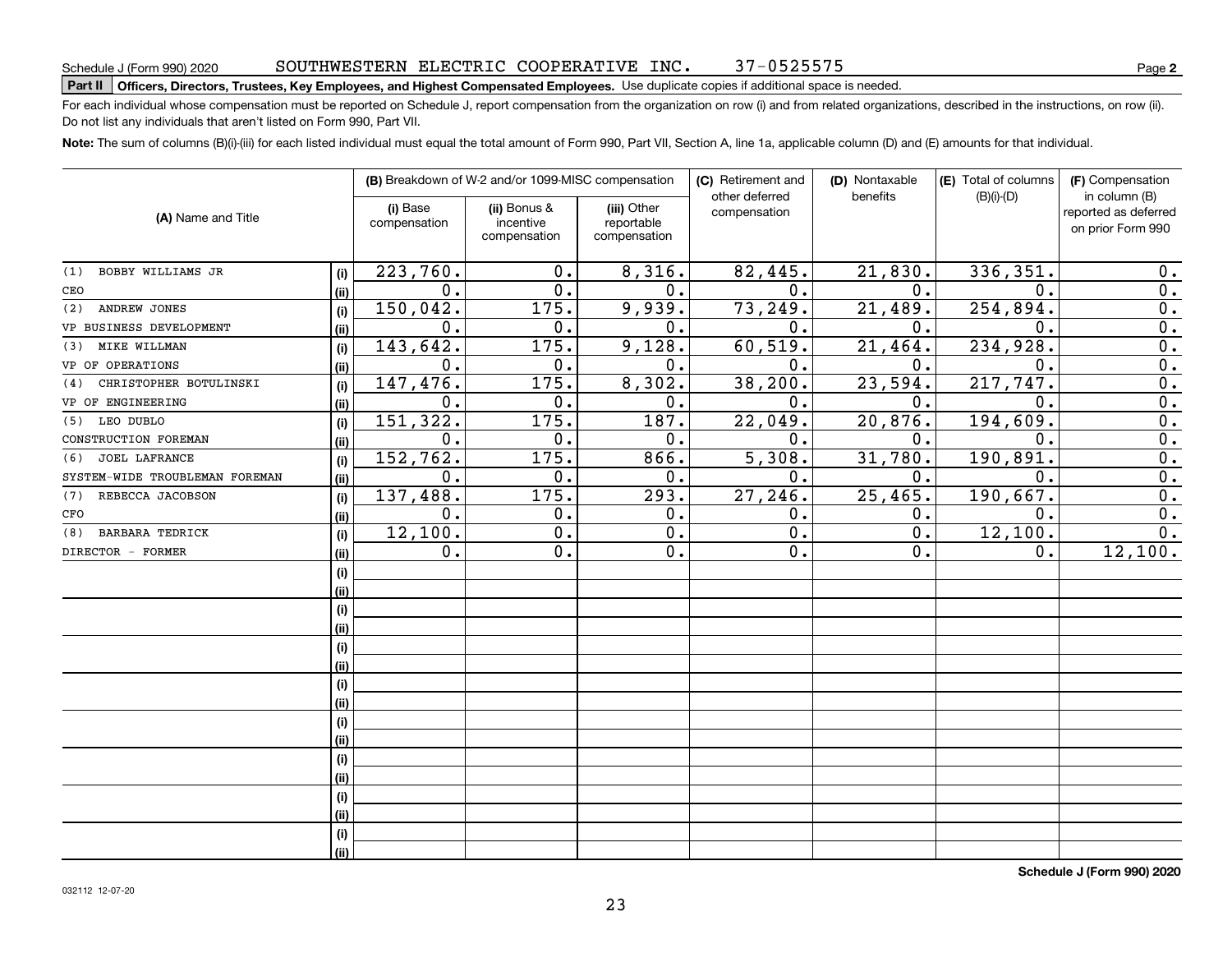### **Part III Supplemental Information**

Schedule J (Form 990) 2020 SOUTHWESTERN ELECTRIC COOPERATIVE INC.<br>Part III Supplemental Information<br>Provide the information, explanation, or descriptions required for Part I, lines 1a, 1b, 3, 4a, 4b, 4c, 5a, 5b, 6a, 6b, 7,

**Schedule J (Form 990) 2020**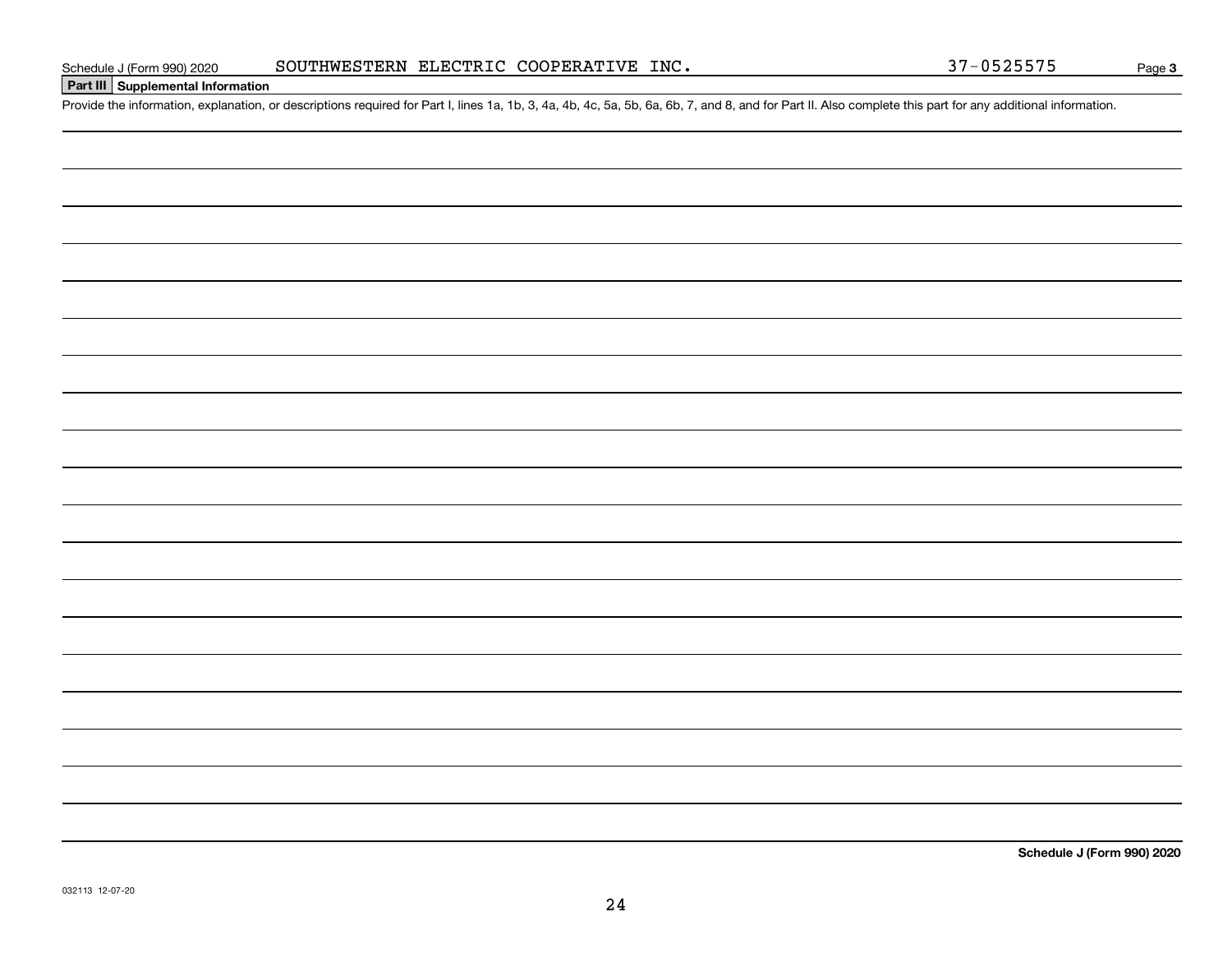**(Form 990 or 990-EZ)**

Department of the Treasury Internal Revenue Service Name of the organization

# **SCHEDULE O Supplemental Information to Form 990 or 990-EZ**

**Complete to provide information for responses to specific questions on Form 990 or 990-EZ or to provide any additional information. | Attach to Form 990 or 990-EZ. | Go to www.irs.gov/Form990 for the latest information.**



SOUTHWESTERN ELECTRIC COOPERATIVE INC. 37-0525575

#### FORM 990, PART III, LINE 1, DESCRIPTION OF ORGANIZATION MISSION:

PRUDENT UTILITY PRACTICES.

FORM 990, PART VI, SECTION A, LINE 5:

THE COOPERATIVE BECAME AWARE OF A PHISHING ATTACK DURING THE TAX YEAR,

OCCURRING IN NOVEMBER 2020. A PHISHING ATTEMPT WAS SUCCESSFUL IN \$300,000

OF THEFT BY INTERCEPTING A DEBT PAYMENT THROUGH AN ELECTRONIC FUNDS

TRANSFER. WHEN THE COOPERATIVE BECAME AWARE OF THIS THEFT, THEY

IMMEDIATELY ACTED BY CONTACTING LAW ENFORCEMENT, LEGAL COUNSEL, AND THEIR

INSURANCE PROVIDER. THE COOPERATIVE EXPECTS TO RECOUP THIS LOSS IN THE

2021 TAX YEAR.

FORM 990, PART VI, SECTION A, LINE 6:

MEMBERSHIP IS REQUIRED. ANY PERSON WHO MEETS THE QUALIFICATIONS FOR

MEMBERSHIP, AS OUTLINED IN SECTION 2 OF THE BYLAWS, HAS THE RIGHT TO

PARTICIPATE IN THE ORGANIZATION'S GOVERNANCE OR TO RECEIVE DISTRIBUTION OF

INCOME OR ASSETS FROM THE ORGANIZATION.

FORM 990, PART VI, SECTION A, LINE 7A:

PER SECTION 2(A)(2) OF THE BYLAWS "MEMBERS SHALL BE ENTITLED TO VOTE AT ANY MEETING OF THE COOPERATIVE AND SHALL BE ENTITLED TO BE ELECTED A DIRECTOR OF THE COOPERATIVE SUBJECT TO COMPLIANCE WITH THE QUALIFICATIONS STATED IN

SECTION 5".

FORM 990, PART VI, SECTION A, LINE 7B:

032211 11-20-20 LHA For Paperwork Reduction Act Notice, see the Instructions for Form 990 or 990-EZ. Schedule O (Form 990 or 990-EZ) 2020 SECTION 4(C) OF THE BYLAWS COVERS VOTING ON ISSUES DULY PRESENTED TO THE

25

08271029 131839 094-082887-00 2020.04030 SOUTHWESTERN ELECTRIC COO 094-0821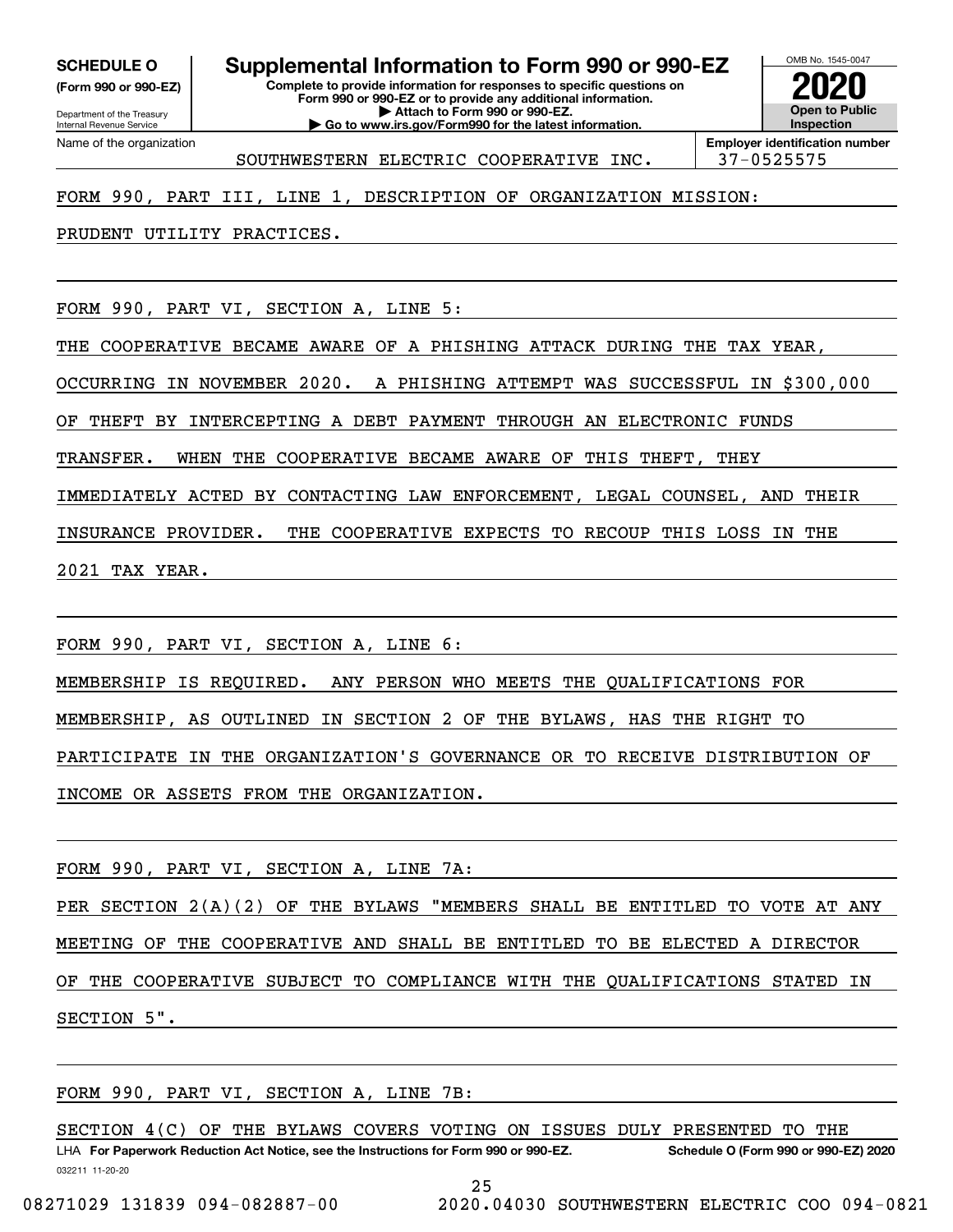| Schedule O (Form 990 or 990-EZ) 2020 | Page 2                                 |  |  |                                                     |
|--------------------------------------|----------------------------------------|--|--|-----------------------------------------------------|
| Name of the organization             | SOUTHWESTERN ELECTRIC COOPERATIVE INC. |  |  | <b>Employer identification number</b><br>37-0525575 |
| MEMBERS.                             |                                        |  |  |                                                     |
|                                      |                                        |  |  |                                                     |

FORM 990, PART VI, SECTION B, LINE 11B:

THE 990 IS PREPARED BY THE INDEPENDENT ACCOUNTING FIRM WITH ASSISTANCE FROM

THE CFO, REVIEWED AND APPROVED BY THE CEO AND CFO, AND THEN PRESENTED TO

THE BOARD FOR APPROVAL PRIOR TO FILING.

FORM 990, PART VI, SECTION B, LINE 12C:

BY THE INHERENT INTIMATE NATURE AMONG ITS MEMBERS, THE BOARD REGULARLY MONITORS THIS POLICY THROUGH DISCUSSION AND INTERACTION WITH THE PUBLIC AND THE MEMBERS OF THE COOPERATIVE.

FORM 990, PART VI, SECTION B, LINE 15:

THE COOPERATIVE PARTICIPATES ANNUALLY IN A NATIONAL COMPENSATION STUDY CONDUCTED BY NRECA IN ORDER TO MONITOR AND COMPARE THE RATE OF COMPENSATION FOR ITS CEO. ANNUALLY, EACH DIRECTOR COMPLETES AN EXTENSIVE PERFORMANCE EVALUATION ON THE CEO FOR REVIEW AND DISCUSSION WITH THE COMPLETE BOARD. THE BOARD THEN DETERMINES THE RATE OF COMPENSATION FOR THE CEO. THIS PROCESS IS DOCUMENTED IN THE BOARD MINUTES.

THE CEO AND VP OF HUMAN RESOURCES SETS THE STAFF SALARIES USING DATA FROM THE NATIONAL COMPENSATION STUDY CONDUCTED BY NRECA AND EVALUATION OF JOB PERFORMANCE. THIS PROCESS IS DOCUMENTED IN THE PERSONNEL FILES.

THIS PROCESS WAS LAST CONDUCTED IN 2020.

FORM 990, PART VI, SECTION C, LINE 19:

THE COOPERATIVE MAKES GOVERNING DOCUMENTS AND POLICIES AVAILABLE TO ITS

26

**Schedule O (Form 990 or 990-EZ) 2020**

032212 11-20-20